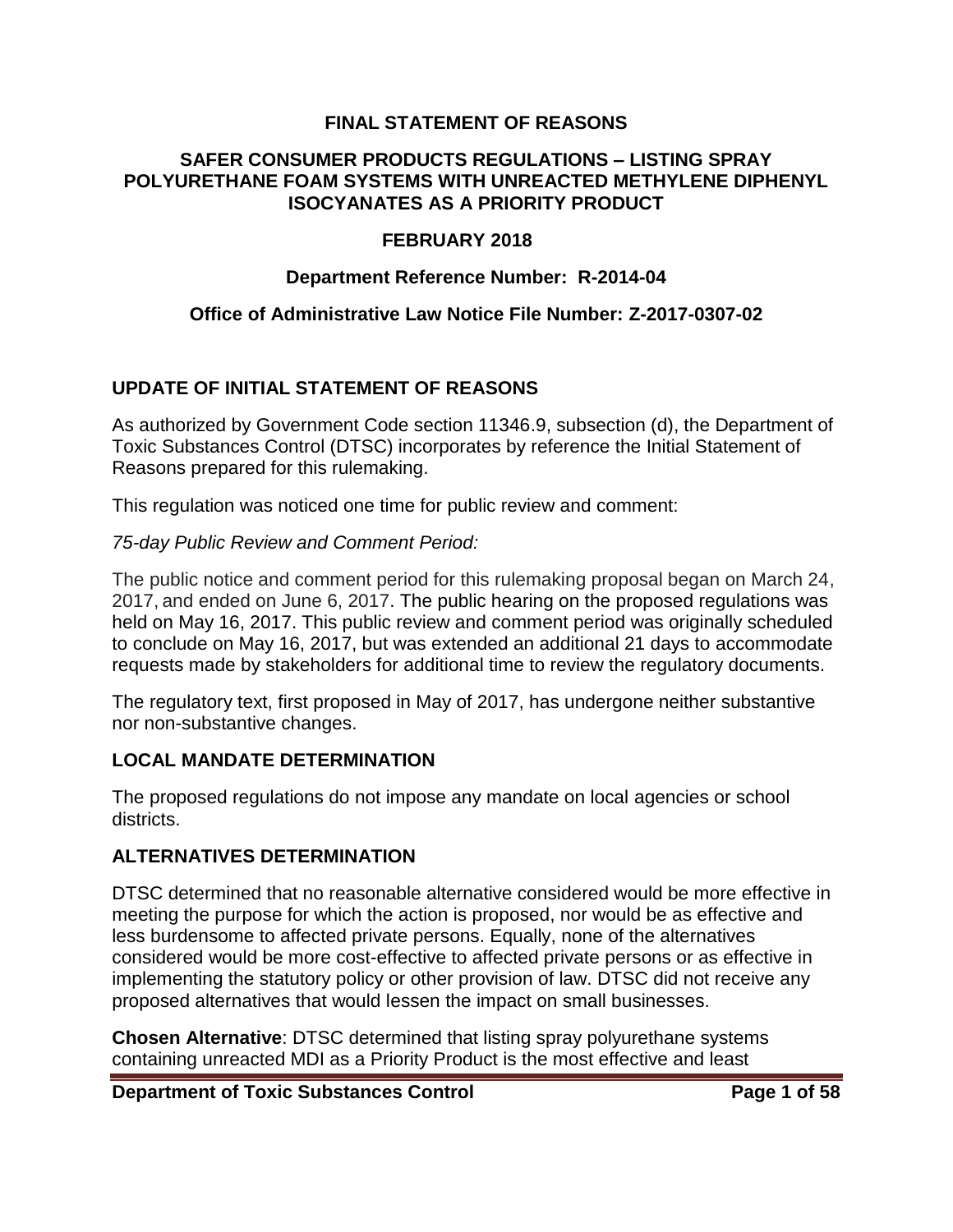burdensome approach to meeting the mandates specified in Health and Safety Code sections 25252, 25253 and 58012.This option was selected because it allows DTSC to effectively achieve the goal of reducing the potential for workers and consumers to be exposed to levels of unreacted MDI that could be harmful to their health during normal use of high- or low-pressure SPF systems. These exposures have the potential to contribute to or cause significant adverse impacts to human health. DTSC estimates there are 17 manufacturers of SPF systems who make or sell their products in California and may be affected by this proposed regulation. DTSC estimates that it would cost a total of \$1,067,600 to \$3,107,600 for all SPF systems manufacturers to comply with notification and reporting requirements.

# **Considered and Rejected Alternatives:**

**Alternative 1:** DTSC considered listing two-component SPF systems with unreacted MDI used for insulation, filling voids and gaps, and roofing materials and roof coatings containing toluene diisocyanate (TDI) as a Priority Product. In this option, the Chemicals of Concern included both unreacted MDI and TDI. DTSC rejected this option after SPF systems manufacturers explained that TDI-containing coatings are a separate product that serves a different function. DTSC did not quantify costs or benefits associated with this alternative, although it would have affected a greater number of manufacturers and costs would have exceeded those associated with the proposed regulation.

**Alternative 2:** DTSC also considered listing two-component SPF systems with unreacted MDI used for insulation, filling voids and gaps, and roofing materials and onecomponent pre-mixed cans of SPF products for insulation and filling of gaps and voids.

This product is not included in the product-chemical description because the chemicals, including unreacted MDI, are pre-mixed in the one-component can and most of the MDI has been reacted. While there may be small amounts of unreacted MDI released when consumers apply the foam, exposures are not well characterized so are assumed to be low. DTSC did not quantify costs or benefits associated with this alternative.

**Alternative 3**: In lieu of DTSC adopting SPF systems with unreacted MDI as a Priority Product in regulation, industry representatives proposed to undertake voluntary actions to educate key stakeholders on workplace safety regulations, SPF product stewardship, and general health and safety. After discussing this proposal with industry representatives, DTSC rejected this option because it does not advance the goals of the SCP regulations in general and of this proposed regulation in specific: to drive SPF systems manufacturers to find safer alternatives to MDI in SPF while avoiding regrettable substitutions. Additionally, voluntary initiatives are not enforceable.

# **ADVERSE ECONOMIC IMPACT ON SMALL BUSINESSES**

DTSC did not receive any proposed alternatives during the public comment period that would lessen any adverse economic impacts on small businesses.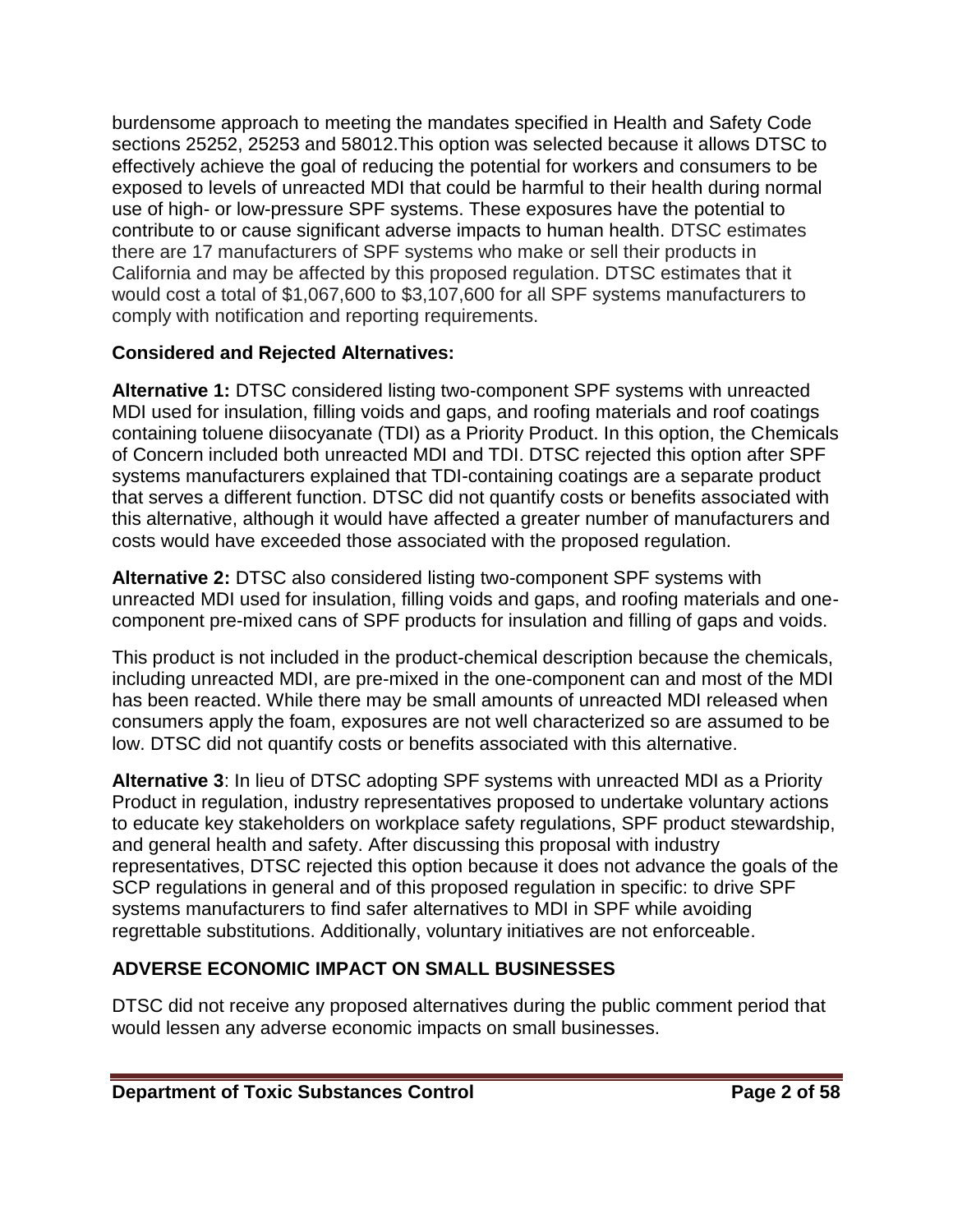## **SUMMARY AND RESPONSE TO COMMENTS**

This section summarizes and responds to public comments submitted to DTSC about the proposed rulemaking, *Listing Spray Polyurethane Foam Systems with Unreacted Methylene Diphenyl Isocyanates as a Priority Product*. DTSC appreciates the numerous comments provided by a variety of interested stakeholders, including manufacturers, businesses that use the proposed Priority Product, non-governmental organizations, and individuals. This proposed regulation would formally list spray polyurethane foam systems (SPF) containing unreacted methylene diphenyl isocyanates (MDI) as a Priority Product. Completing this listing supports our mission to promote the development of safer products through the evaluation of potential alternatives.

The proposed regulations are part of the Safer Consumer Products program, which has created a new approach to accelerate the quest for safer consumer products. To implement this program DTSC adopted framework regulations in 2013 that establish a structure for identifying, listing, and analyzing products that contain harmful chemicals. The framework regulations rely on a series of basic tenets that inform the approach for developing safer products. They specify that the process should be precautionary in nature and that in many instances DTSC will make decisions even though there may be gaps in the available data. As a result, the criteria in the framework regulations for listing a product-chemical combination as a Priority Product focus on potential exposure to the Candidate Chemical in the product and the potential for such exposures to contribute to or cause adverse impacts, observed as health effects or environmental impacts.

Because the precautionary aspect of the framework regulations allows DTSC to consider potential exposure and impacts, we are able to use available data to establish the rationale for the Priority Product listing. In the specific case of these proposed regulations, considerable research documents the health effects associated with exposure to MDI – providing evidence of the potential for adverse impacts associated with the Candidate Chemical. Next, DTSC gathered monitoring data to show unreacted MDI was observed in the breathing zone of applicators during SPF spraying activities – these data provide the potential for exposure to the Candidate Chemical in the product. Within the intentionally precautionary framework of the regulations, DTSC met the criteria for listing the Priority Product without necessarily showing that SPF spraying caused observed cases of asthma. Such an observation would be particularly difficult in this instance because one of the potential health effects associated with MDI is respiratory sensitization, which requires subsequent exposure to trigger asthma. Because the time frame and methods for developing asthma can be lengthy and varied, establishing causation is demonstrably challenging for this Priority Product and effectively illustrates the power of the precautionary approach.

DTSC understands that SCP is a novel process, and has not been undertaken to this extent by other chemical policy programs. To verify our rationale, we specifically asked our independent peer reviewers whether DTSC had adequately supported the conclusion that there is potential for exposure to MDI during use of SPF systems, and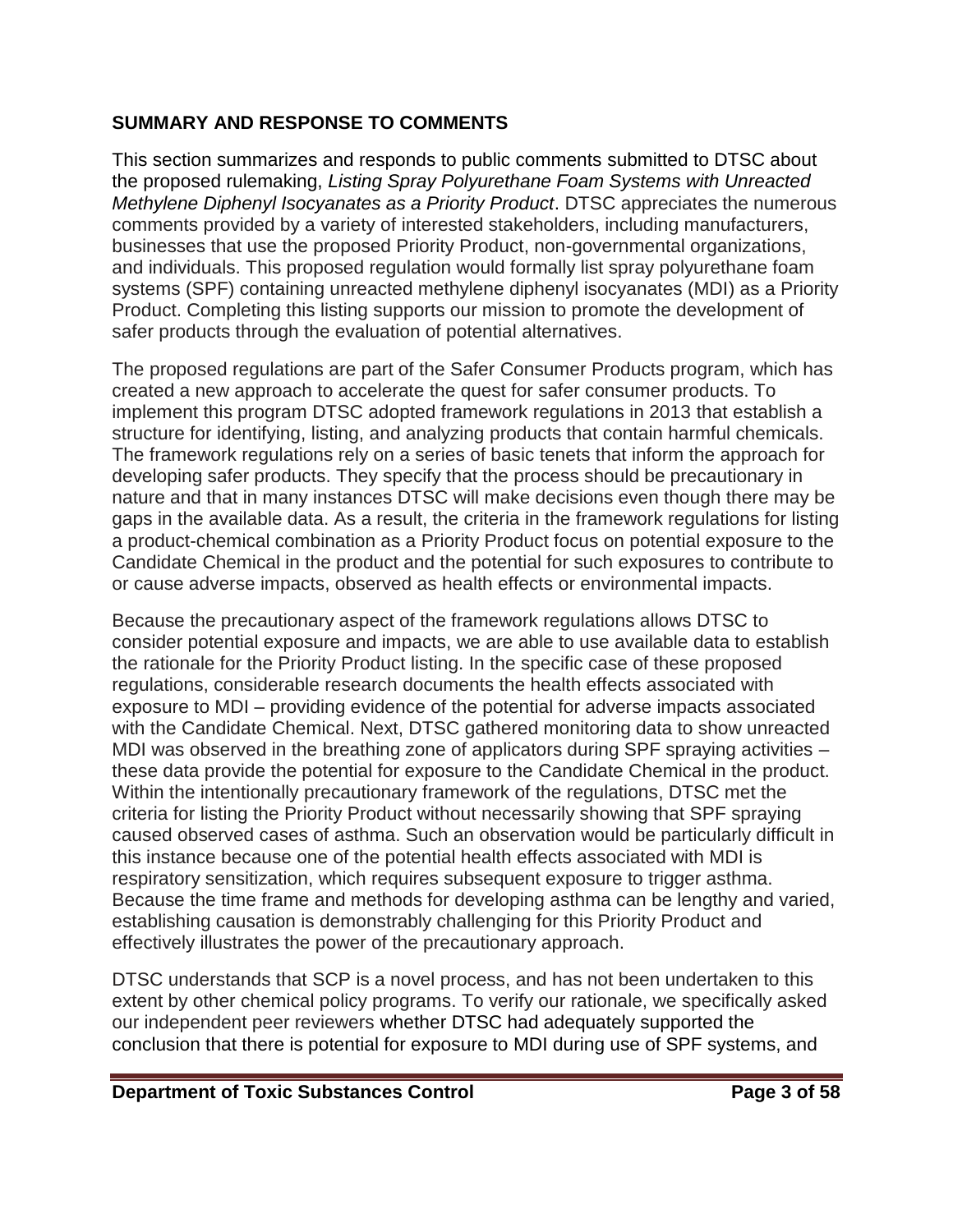whether these exposures could potentially contribute to or cause significant or widespread adverse impacts to people, especially workers and consumers. All three peer reviewers confirmed that DTSC had supported its conclusion.<sup>1</sup>

In addition to the peer review, DTSC conducted over three years of active engagement with our interested stakeholders to further bolster our confidence in the criteria in the framework regulations, and in the methods we used to analyze and apply the available data. Over the years DTSC held workshops, issued draft documents, and met with individuals who wished to confer directly with DTSC. The in-depth engagement of stakeholders over this time-period culminated in the extensive and detailed comments we received for this proposed rulemaking.

During our review and evaluation of the submitted public comments, DTSC carefully considered all suggestions, reasons, contentions, and statements offered by commenters to improve or change the proposed regulations. After completing the review, DTSC concluded that none of the comments provided compelling reasons to change or withdraw our proposed regulations. Notably, none of the comments suggested specific language changes to the proposed regulations. DTSC made no changes to the proposed regulation as a result of the public comments.

However, DTSC recognizes that the variety and extent of the comments, as well as the common themes we observed among the comments, reflect stakeholders' discomfort with the underlying tenets of the framework regulations. Many of the common themes of the comments address various issues associated with making the Priority Product listing determination in the face of uncertainty or definitive causal data. For example, these are the general comment themes:

I. Provisions in the framework regulations – This group of comments focused on the criteria and definitions in the framework regulations and how DTSC applies them. Many of these comments, in particular, address the precautionary approach.

- *Definition of the Priority Product* comments generally expressed questions about DTSC's decisions to include or exclude certain product subcategories based on the available data.
- *Exposure and personal protective equipment (PPE)* comments generally questioned the exposure data and criteria, challenging DTSC's determination of potential exposure, and advocating for protection using PPE.
- *Significant or widespread adverse impacts* comments typically challenged DTSC's determination of potential impacts.

 $\overline{\phantom{a}}$ 

<sup>1</sup> The External Scientific Peer Review (*External Peer Review for the Proposed Adoption of Spray Polyurethane Foam Systems with Methylene Diphenyl Diisocyanates as a Priority Product*, September 9, 2016) is required by Health and Safety Code section 57004(b). DTSC incorporated responses to recommendations made by the peer reviewers in Appendix 1 of the Technical Summary.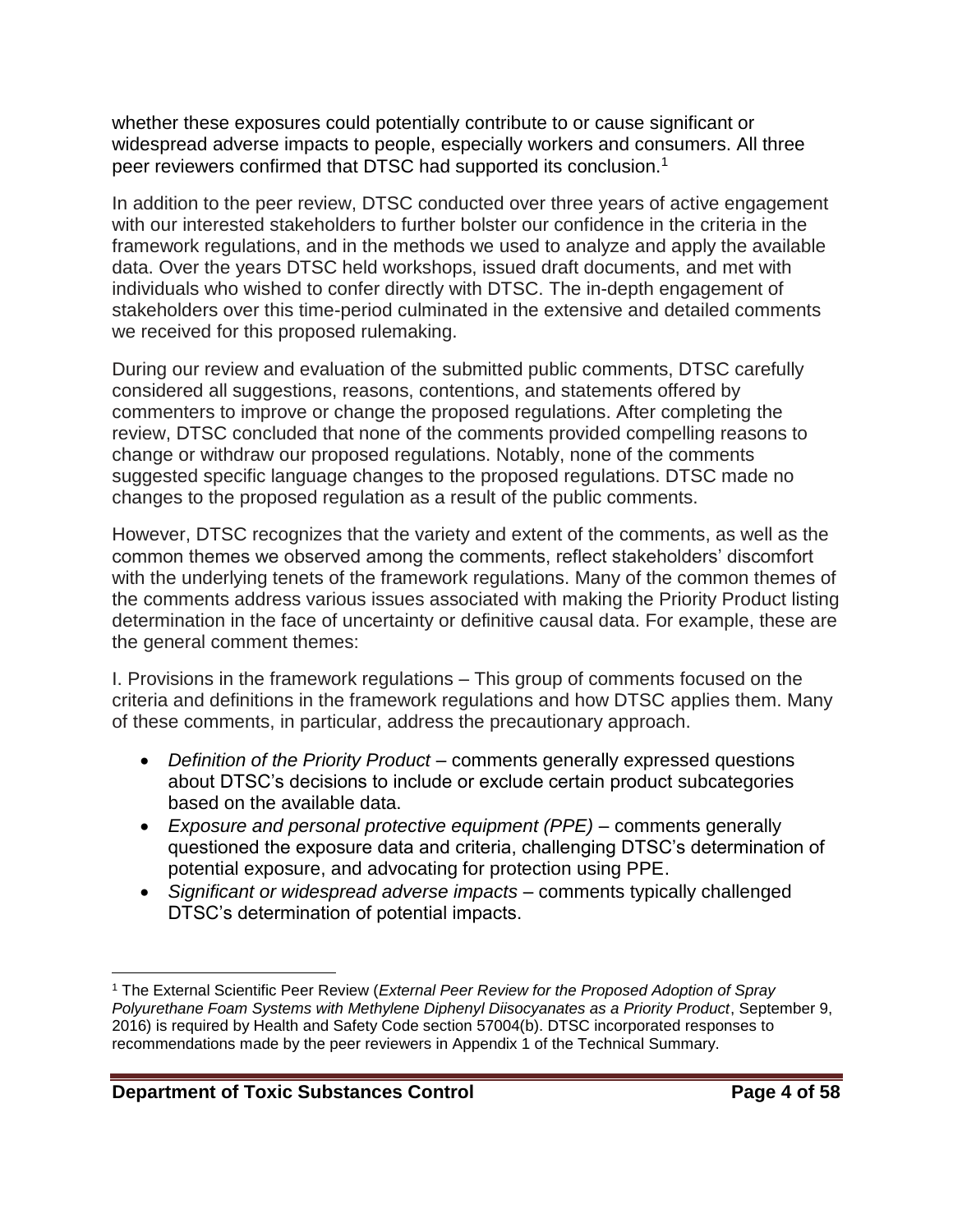II. Technical and global topics – This group of comments addressed specific technical topics in the background information for the proposed regulations, and subjects that apply in general to the proposed regulations.

- *Use of cited information in the Technical Summary* comments generally challenged the quality, and our use, of studies cited in the background document.
- *External Scientific Peer Review* comments questioned the independence of the peer reviewers and some of their findings.
- *Economic impact* comments questioned the methodology and data used in the economic impact studies.
- *Energy efficiency* comments described impacts of the proposed regulations on efforts to achieve energy efficiency goals.
- *Duplication with existing law* comments asserted the proposed rule is duplicative of existing requirements.
- *Comments in support of the proposed regulation* commenters agreed with the goals and language of the proposed regulations.
- *General disagreement with the proposed regulation* commenters disagreed with the proposed regulations for various reasons.

III. Administrative and procedural issues – This group of comments applied to procedural requests, and topics that did not apply to the proposed regulations.

- *Extension of the comment period* commenters requested an extension of the comment period.
- *California Environmental Quality Act (CEQA)* commenters requested that DTSC post the CEQA documents online.
- *Safer Consumer Products framework regulations* comments that did not apply specifically to the proposed regulations, but that were addressed by the proceedings associated with the framework regulations.
- *Regulatory responses* comments that did not apply to the proposed regulations, but, rather, addressed the regulatory responses.
- *Obsolete Priority Product Profile* comments that did not apply to the Technical Summary, but applied to an earlier version of the background document.

DTSC received thirty-nine written letters during the comment period from March 24, 2017, through June 6, 2017, and eight oral comments at the public hearing held on May 16, 2017. We recorded the hearing and uploaded a transcript of the proceedings and testimony to the CalSAFER website. Table 1 provides a complete list of commenters, their affiliations, and the number DTSC assigned to their correspondence or oral comment. Most of the comment letters and testimony covered more than one of these themes. To organize the comments, DTSC numbered individual letters and public hearing comments, as shown in Table 1, then assigned a number to each individual comment. For example, the number "13-3" refers to the third comment in the letter numbered 13, and "PH2-2" refers to the second oral comment made by the second speaker at the public hearing. Finally, DTSC grouped and summarized the comments according to the listed themes, presenting the summaries and responses in this section.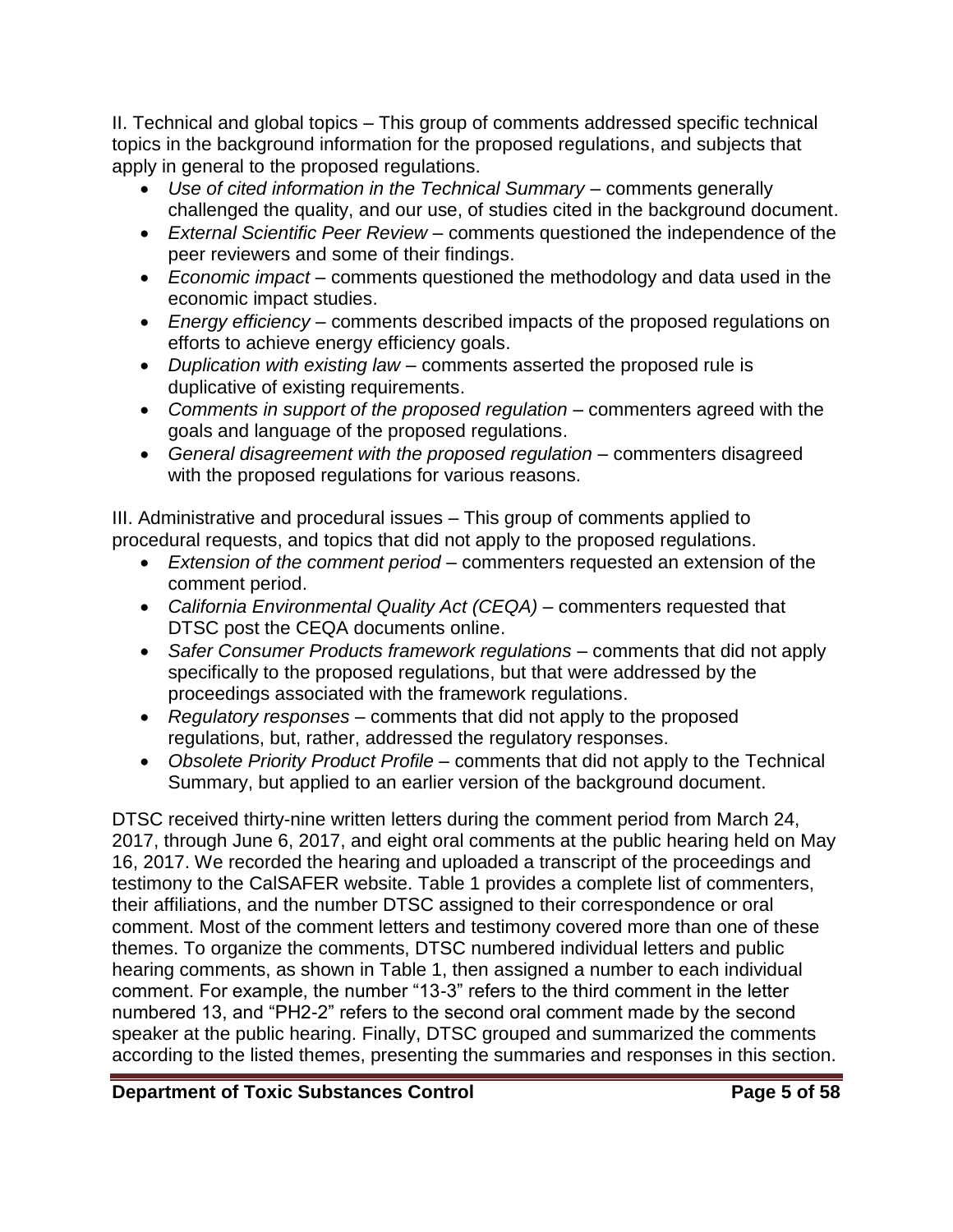# **Table 1. List of Commenters**

| #              | <b>Commenter Name</b>    | <b>Affiliation</b>                               |
|----------------|--------------------------|--------------------------------------------------|
| 1              | Lee Salamone             | <b>American Chemistry Council (ACC)</b>          |
| $\overline{2}$ | <b>Andrew Harris</b>     | Accella                                          |
| $\overline{3}$ | Rebecca Bernstein        | Arkema                                           |
| $\overline{4}$ | Erika Peterman           | <b>BASF</b>                                      |
| 5              | <b>Shawn Hunter</b>      | Dow Chemical Company                             |
| 6              | Mojee Cline              | <b>ICP</b>                                       |
| $\overline{7}$ | <b>Howard Deck</b>       | Icynene                                          |
| 8              | <b>Jim Perkins</b>       | <b>SWD Urethane</b>                              |
| 9              | Lee Salamone             | <b>ACC</b>                                       |
| 10             | <b>Clarence Tolbert</b>  | <b>NCFI Polyurethanes</b>                        |
| 11             | <b>Robert Skoglund</b>   | Covestro                                         |
| 12             | <b>Steve Burns</b>       | Huntsman                                         |
| 13             | <b>Will Lorenz</b>       | <b>General Coatings</b>                          |
| 14             | <b>Joe Stockdale</b>     | <b>Accella</b>                                   |
| 15             | <b>Will Lorenz</b>       | <b>General Coatings Manufacturing Corp.</b>      |
| 16             | <b>Will Lorenz</b>       | <b>General Coatings Manufacturing Corp.</b>      |
| 17             | <b>Ted Waugh</b>         | <b>American Chemistry Council</b>                |
| 18             | <b>Teri Hitt</b>         | No affiliation provided                          |
| 19             | <b>Bob Mars</b>          | <b>BEST Contracting Services</b>                 |
| 20             | Robert Raymer, Jamie     | California Building Industry Association (CBIA), |
|                | Khan, Rex Hime, Debra    | Associated General Contractors (AGC), California |
|                | Carlton                  | <b>Business Properties Association (CBPA),</b>   |
|                |                          | <b>California Apartment Association (CAA)</b>    |
| 21             | Jose Vasquez             | No affiliation provided                          |
| 22             | <b>Frank Morsink</b>     | MeldpuntPURslachtoffers                          |
| 23             | <b>Tony Brasil</b>       | BRS Roofing, Inc.                                |
| 24             | <b>Will Lorenz</b>       | <b>General Coatings Manufacturing Corp.</b>      |
| 25             | Dr. Michael Lax, Greg    | <b>Occupational Health Clinical Centers</b>      |
|                | Siwinski, Dorothy        |                                                  |
|                | Wigmore                  |                                                  |
| 26             | <b>Blair Cunnings</b>    | Barrier Specialty Roofing and Coatings, Inc.     |
| 27             | <b>Angus Crane</b>       | <b>NAIMA</b>                                     |
| 28             | <b>Jim Patterson</b>     | Assemblyman, 23rd District                       |
| 29             | Lisa Massaro             | <b>The Dow Chemical Company</b>                  |
| 30             | <b>Stephen Wieroniey</b> | <b>American Chemistry Council</b>                |
| 31             | <b>Paul Warren</b>       | <b>SWD Urethane</b>                              |
| 32             | <b>Mark Rossi</b>        | <b>BizNGO</b>                                    |
| 33             | Howard C. Deck           | Icynene                                          |
| 34             | <b>Tom Lent</b>          | <b>Healthy Building Network</b>                  |
| 35             | Veena Singla             | <b>Natural Resources Council, Communication</b>  |

**Department of Toxic Substances Control <b>Page 6 Page 6 of 58**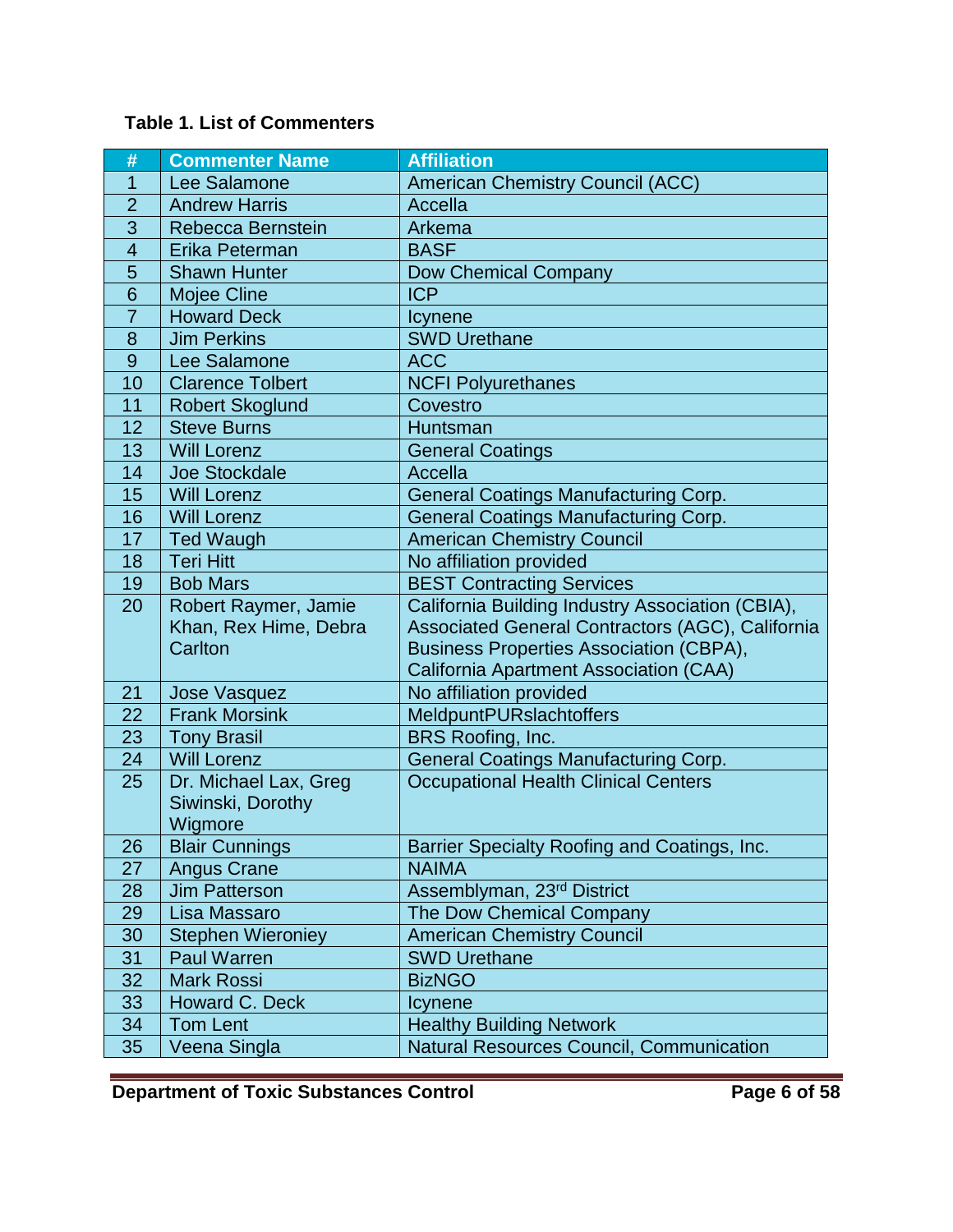| #               | <b>Commenter Name</b>    | <b>Affiliation</b>                                                                                                                             |
|-----------------|--------------------------|------------------------------------------------------------------------------------------------------------------------------------------------|
|                 |                          | Workers of America, Californians for a Healthy<br>and Green Economy, Center for Environmental<br>Health, Environmental Working Group, Worksafe |
| 36              | <b>Ferrell Drum</b>      | <b>ICAA</b>                                                                                                                                    |
| 37              | <b>Kurt Riesenberg</b>   | Spray Polyurethane Foam Alliance (SPFA)                                                                                                        |
| 38              | <b>Will Lorenz</b>       | <b>General Coatings Manufacturing Corp.</b>                                                                                                    |
| 39              | Stephen R. Bowen         | Tip Top Roofing, Inc.                                                                                                                          |
| PH <sub>1</sub> | <b>Stephen Wieroniey</b> | American Chemistry Council Center for the                                                                                                      |
|                 |                          | Polyurethanes Industry (CPI)                                                                                                                   |
| PH <sub>2</sub> | <b>Randy Fischback</b>   | <b>Dow Chemical Company</b>                                                                                                                    |
| PH <sub>3</sub> | <b>Paul Coleman</b>      | <b>Huntsman Corporation</b>                                                                                                                    |
| PH <sub>4</sub> | <b>Will Lorenz</b>       | <b>General Coatings Manufacturing Corp.</b>                                                                                                    |
| PH <sub>5</sub> | <b>Gary Talbott</b>      | <b>5 Star Performance Insulation</b>                                                                                                           |
| PH <sub>6</sub> | <b>Mitch Fine</b>        | Armstrong                                                                                                                                      |
| PH <sub>7</sub> | <b>Alyssa Stinson</b>    | California Building Industry Association                                                                                                       |
| PH <sub>8</sub> | Veena Singla             | <b>Natural Resources Defense Council</b>                                                                                                       |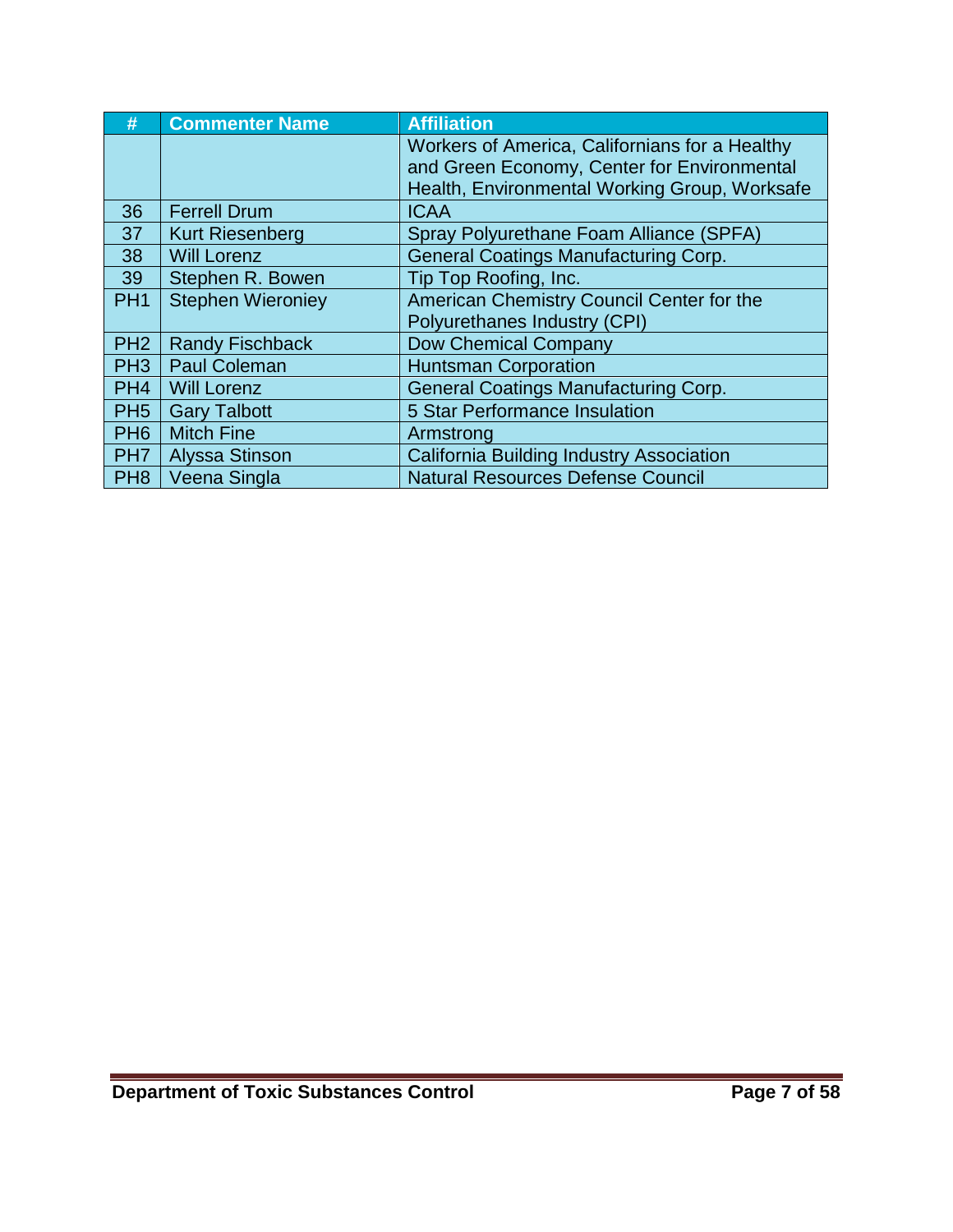## **Comments Regarding the Definition of the Priority Product**

### **Comments:** 15-9, 15-25, 15-43, 15-44, 37-10, 38-3, 38-4, PH1-5, PH4-2

Comment Summary:

*The definition of the Priority Product is too broad and encompasses more than one product. DTSC should assess whether these separate products meet the prioritization criteria and individually assess the economic impacts from being listed as a Priority Product. The different types of SPF systems have different exposure potentials, require personal protective equipment (PPE) types, and engineering controls, and can't be covered in one regulation. DTSC should affirm that SPF with MDI covers five productchemicals.* 

### DTSC Response:

The SCP framework regulations (22 CCR 69503.5(b)(1)(A)) require DTSC to describe a product-chemical combination so that a responsible entity may determine if "one or more of its products is a Priority Product," clearly anticipating that a Priority Product listing may encompass more than one product manufactured or sold by the same responsible entity.

In this regulation DTSC defined the product broadly as two-component polyurethane foam systems designed for spraying, abbreviated as Spray Polyurethane Foam (SPF).

DTSC recognizes that there are numerous formulations and brands of SPF products that produce foams of different densities and for different uses, as applied using a variety of spray systems. All these formulations have an A-side containing isocyanates, with different components in the B-side to meet performance requirements for a specific use. These foam systems also share the potential for exposure to workers or consumers during normal use of the systems as well as the potential for that exposure to contribute to or cause significant or widespread adverse impacts. No changes were made to the proposed regulation or supporting documents based on these comments.

### **Comments:** 15-10, 15-26, 30-2, 37-7

Comment Summary:

*Condensing the EPA table depicting various types of SPF products from six products into one product allowed DTSC to evade the regulatory requirement for the initial Priority Products list to contain no more than five Priority Products (22 CCR 69503.6).* 

### DTSC Response:

DTSC included the EPA table as a clear depiction of the various forms of SPF systems containing MDI. DTSC condensed the table to reflect the SPF systems included in the Priority Product definition. No changes were made to the proposed regulation or supporting documents based on these comments.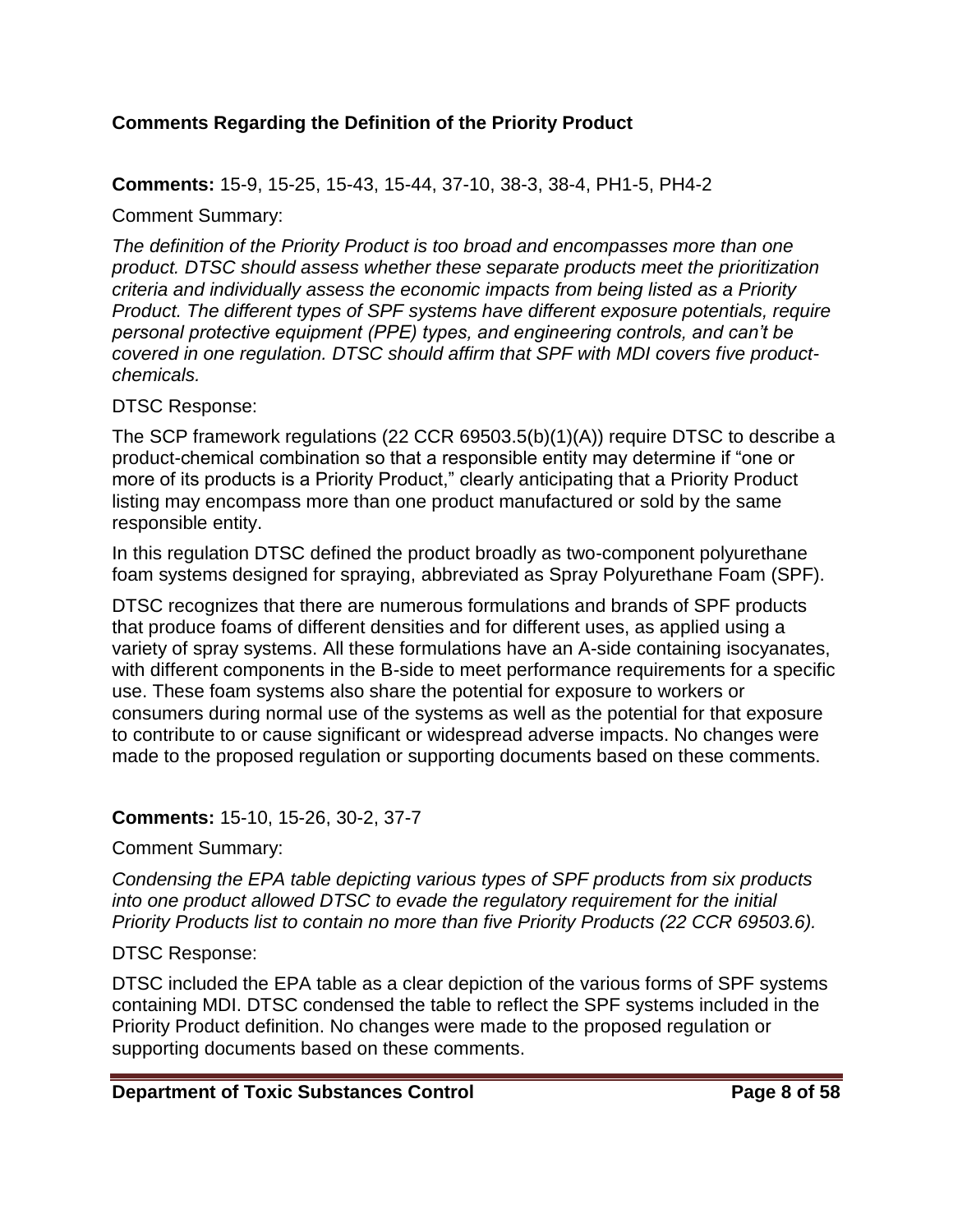### **Comment:** 15-37

### Comment Summary:

*This Priority Product differs from the other Priority Products named (nap mats with flame retardants and paint stripper with methylene chloride) in that the Chemical of Concern in SPF reacts to form a polymer bond after it is cured, while the Chemicals of Concern in the other Priority Products are more mobile.* 

### DTSC Response:

DTSC agrees that this Priority Product is different from the other Priority Products named in that its potential for exposure is different and may occur at a different use phase than other products. The regulations require that DTSC consider adverse impacts from the product "due to potential exposures during the life cycle of the product." In this case, the application phase of the product's lifecycle results in the potential exposure. Thus, the product has been defined as SPF containing unreacted MDI and exposure occurs when unreacted isocyanates are released into the air during spraying events. DTSC did not base this Priority Product listing on potential exposure after the product cures. The basis for each Priority Product listing arises from the adverse impacts and exposures unique to its use; a given Priority Product is not necessarily comparable to other Priority Products. No changes were made to the proposed regulation or supporting documents based on this comment.

# **Comments:** 15-2, 15-42, 15-45, 15-108, 15-110, 38-10, 38-11

# Comment Summary:

*The definition should separate SPF used on roofs from the definition of SPF used for insulation. The two products have different brick codes. Individual consumers are not using high pressure SPF used on roofs. SPF used on roofs should be removed from the listing.* 

# DTSC Response:

The definition of the proposed Priority Product includes SPF used in roofing because it is a two-component system and the A-side contains MDI. The market data cited illustrate the expansion in the use of SPF systems and pertains to the entire SPF market. Although spray polyurethane foam used on roofs may be a relatively small part of the entire SPF market, there is potential for workers to be exposed to MDI during application. Although Do-It-Yourselfers (DIYers) may not apply SPF on roofing, DIYers may use a pressurized SPF system for other applications defined in the proposed regulations such as insulation. No changes were made to the proposed regulation or supporting documents based on these comments.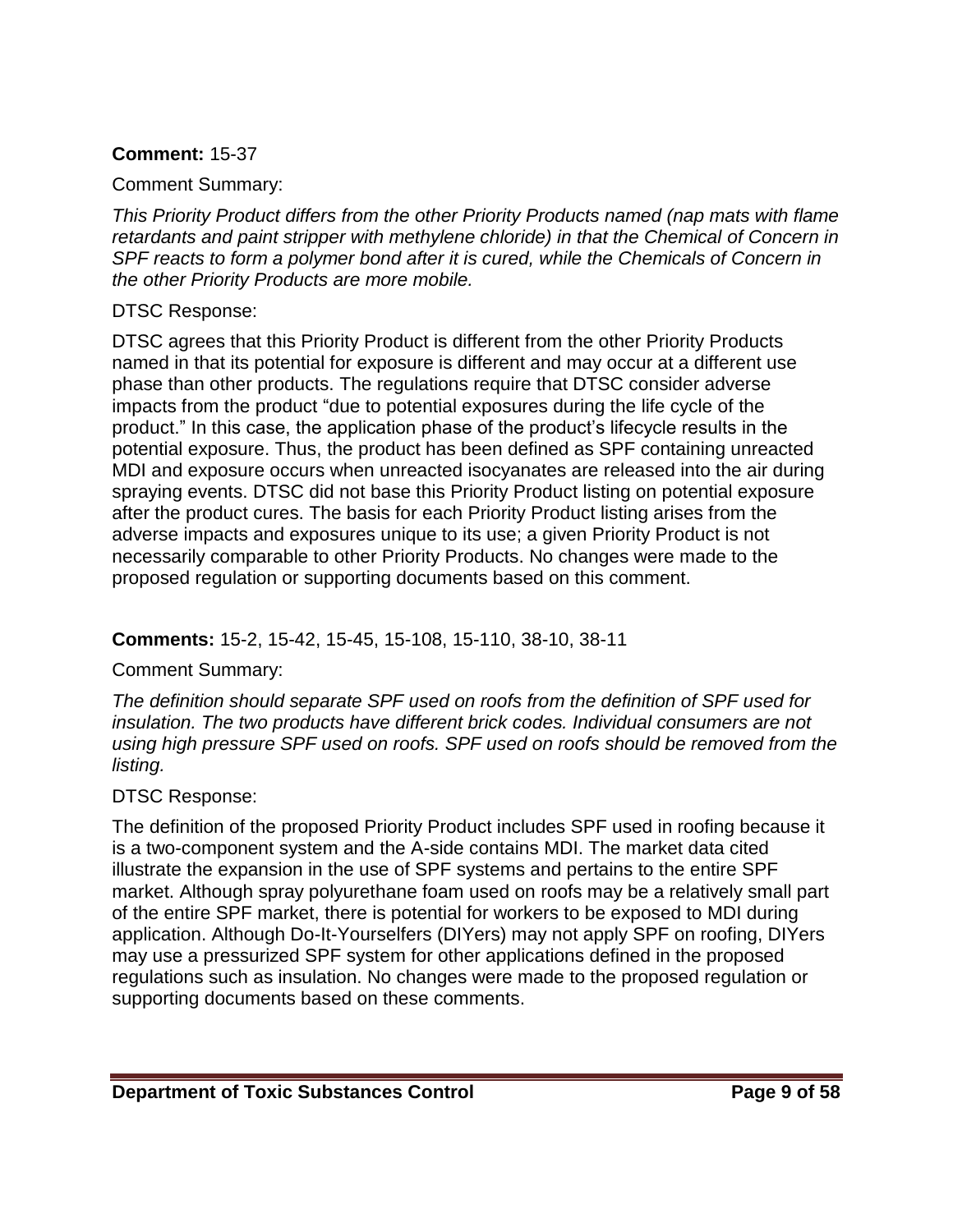### **Comments:** 15-11, 15-41

Comment Summary:

*The definition should include one-component pre-mixed cans of SPF. It is the product most commonly marketed to the DIY community.* 

### DTSC Response:

DTSC's decision to remove one-component pre-mixed cans of SPF from the definition of the proposed Priority Product was based on feedback provided during public workshops with SPF manufacturers and other stakeholders. One-component pre-mixed cans of SPF contain mostly pre-reacted, polymerized foam. In addition, the European Union (EU) considers the process of applying SPF via use of one-component pre-mixed cans as "beading," not spraying. This reflects the difference in the two product types wherein spraying results in a higher degree of aerosolized particles than beading. No changes were made to the proposed regulation or supporting documents based on these comments.

### **Comments:** 38-6, 38-8, 38-9

### Comment Summary:

*The decision to exclude products from the definition seems to be based on engineering controls. This may result in alternatives, such as spray guns with internal impingement, that are intended to avoid the definition, but that do not make the product safer. Products that are cited as causing harm are excluded from the definition while products with no documented harm are included. This seems arbitrary and capricious.* 

#### DTSC Response:

There are many products containing Chemicals of Concern that potentially cause harm and that have not yet been listed as Priority Products. With each Priority Product listing DTSC balances the need to define the product broadly enough to capture the products that pose potential exposure and harm, with the need to keep the Priority Product focus narrow enough to make the definition clear. The overall intent of the Priority Product listing is to move manufacturers to perform Alternatives Analyses (AA). DTSC does not presume what potential outcome may result from the AA and the manufacturer's decision process. A manufacturer that changes its product or delivery system design to promote safer use or reduce the potential for adverse impacts would be responding to the framework regulations in a way intended by the regulations. Conversely, altering the product's delivery system to evade the definition without making the product safer is unlikely to be successful. No changes were made to the proposed regulation or supporting documents based on these comments.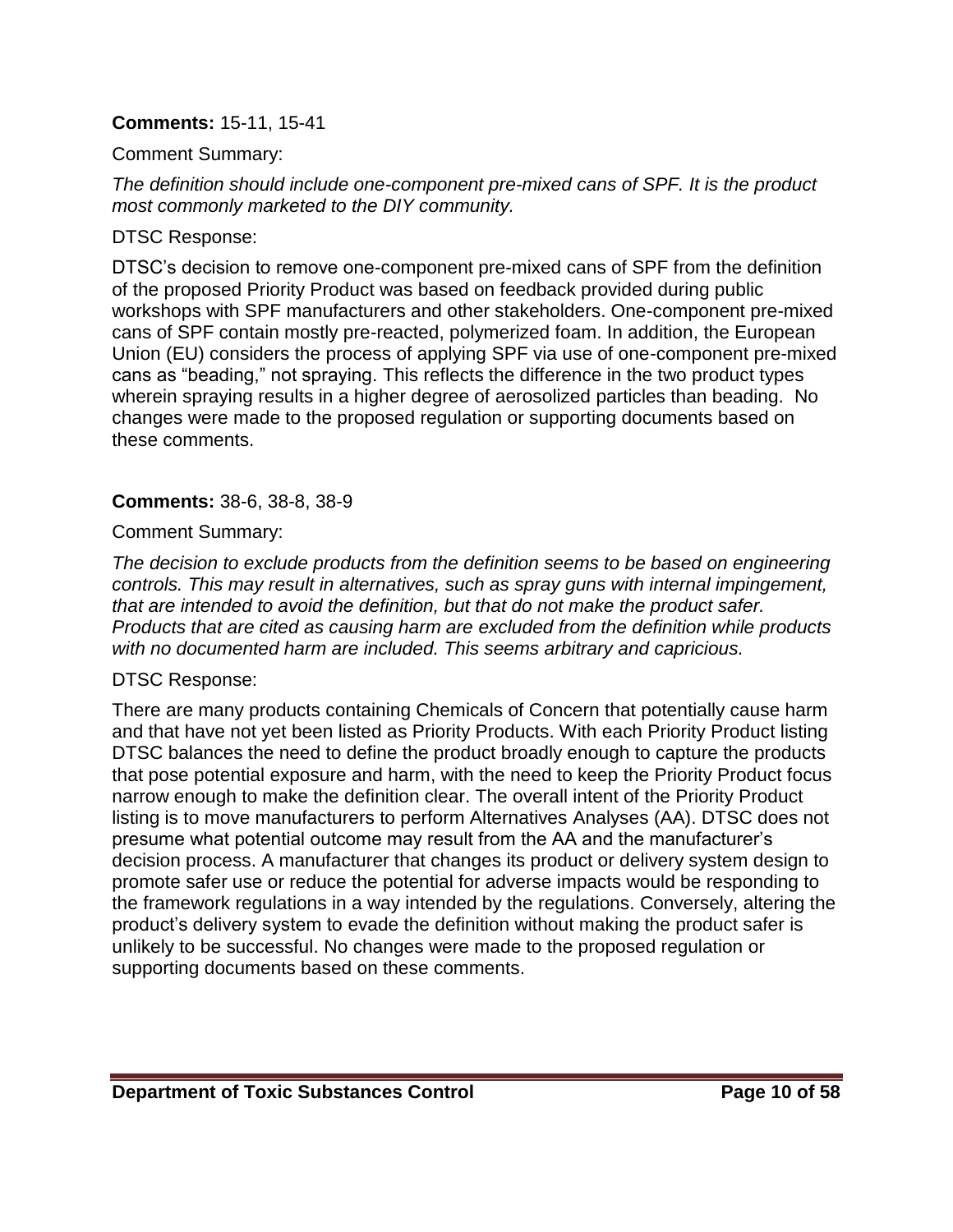### **Comment:** 37-9

Comment Summary:

*It is not clear whether "unreacted MDI" refers to MDI prior to application, or MDI that is not fully reacted after application.* 

### DTSC Response:

Any MDI that is not fully polymerized is considered "unreacted" by DTSC. This is the case in multiple segments of the product life cycle. MDI remains unreacted prior to application and during spraying. Some unreacted MDI will be present for some period of time after spraying during the curing process. DTSC's primary concern is unreacted MDI monomers and oligomers rather than polymerized ("reacted") MDI in fully cured foam. Exposure to airborne unreacted MDI could occur either prior to application or if unreacted MDI remains after application. No changes were made to the proposed regulation or supporting documents based on this comment.

### **Comments:** 38-5, PH6-1

Comment Summary:

T*he term "spray" describes a process (atomization of a liquid) not a product. Products excluded from the definition, such as factory fabricated rigid polyurethane sheets, are spray products*.

#### DTSC Response:

The proposed regulations do not apply to SPF products after they are sprayed in place and cured. SPF products that are not two-component systems are not included in the definition of this Priority Product. Pre-fabricated flexible or rigid polyurethane foam and assembled products containing polyurethane foam are not included because they are manufactured in facilities under conditions that are more easily monitored and controlled. No changes were made to the proposed regulation or supporting documents based on these comments.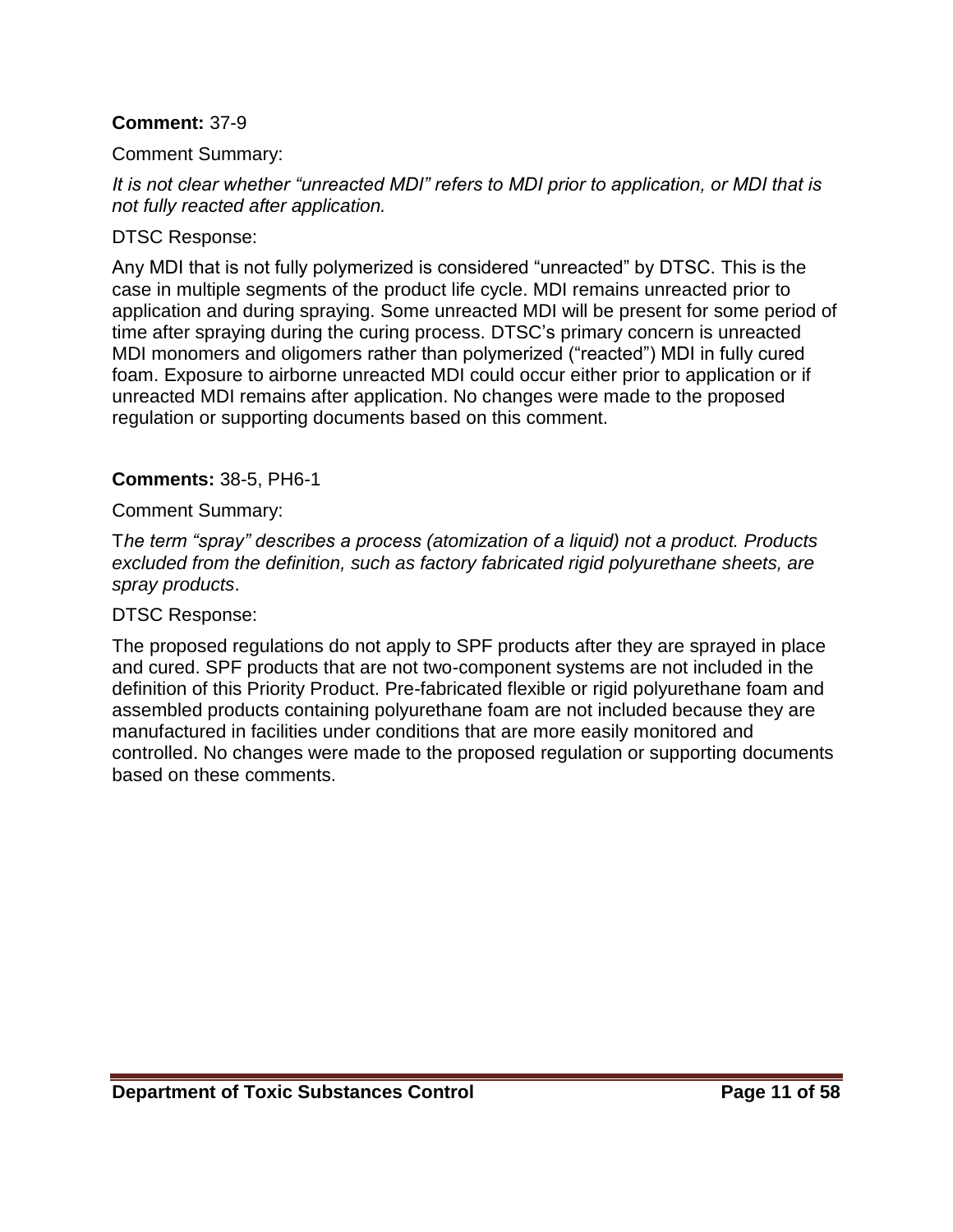## **Comments Regarding Exposure and Personal Protective Equipment (PPE)**

**Comments:** 15-29, 15-56, 15-57, 19-3, 19-6, 20-2, 23-3, 23-6, 30-14, 30-16, 30-41, 30- 81, 36-2, 36-3, 38-12, 38-16, 39-5, PH1-3, PH2-2, PH2-4, PH5-1

### Comment Summary:

*DTSC should consider all the factors that mitigate applicator exposure potential during installation, including personal protective equipment (PPE). Also, existing training and certification programs for SPF installers and worker protection regulations adequately prevent exposures to MDI. The Spray Polyurethane Foam Association is not aware of any recorded incidents in the state of California where spray polyurethane foam has been attributed to work related asthma, asthma, sensitization, illness or otherwise*.

### DTSC Response:

DTSC considered all the factors associated with exposure potential, including PPE. DTSC conducted an extensive review of the hazard traits and exposure potential of methylene diphenyl diisocyanates (MDI) and evaluated the potential for these chemicals to contribute to or cause significant or widespread adverse impacts. DTSC presented its findings in the *Summary of Technical Information and Scientific Conclusions for Designating Spray Polyurethane Foam Systems with Unreacted Methylene Diphenyl Diisocyanates as a Priority Product* (Technical Summary).

DTSC acknowledges that trained professionals using proper PPE and implementing good safety practices are less likely to be exposed to potentially harmful levels of MDI during application of SPF. However, although the SPF industry considers administrative controls and PPE to be sufficiently protective, the National Institute for Occupational Safety and Health (NIOSH) considers these two methods to be the least desirable approaches to controlling potential occupational chemical exposures. Of the five levels of protection within the hierarchy of exposure control, administrative controls and PPE are the least favorable because the original hazard remains present in the workplace and exposure can readily occur if the methods fail or are used improperly. Hence, training, certification, and PPE cannot eliminate exposure risks even if workers have access to these resources.

Furthermore, we know that not all workers and consumers of SPF with MDI have adequate training or work under industry stewardship programs. For example, individual consumers can purchase SPF systems that do not include PPE. Although independent contractors are subject to the provisions of California's labor and contracting laws, including compliance with OSHA requirements, sole proprietors and consumers are not.

DTSC believes there are occasions when PPE is less likely to be used properly. For example, workers and consumers may apply SPF in cramped spaces, where it could be hard to maneuver while wearing PPE. Such situations could lead to insufficient or improper protection from exposure to MDI while using SPF. Factors affecting the use of PPE by workers include PPE discomfort, heat, ill-fitting equipment, and personal beliefs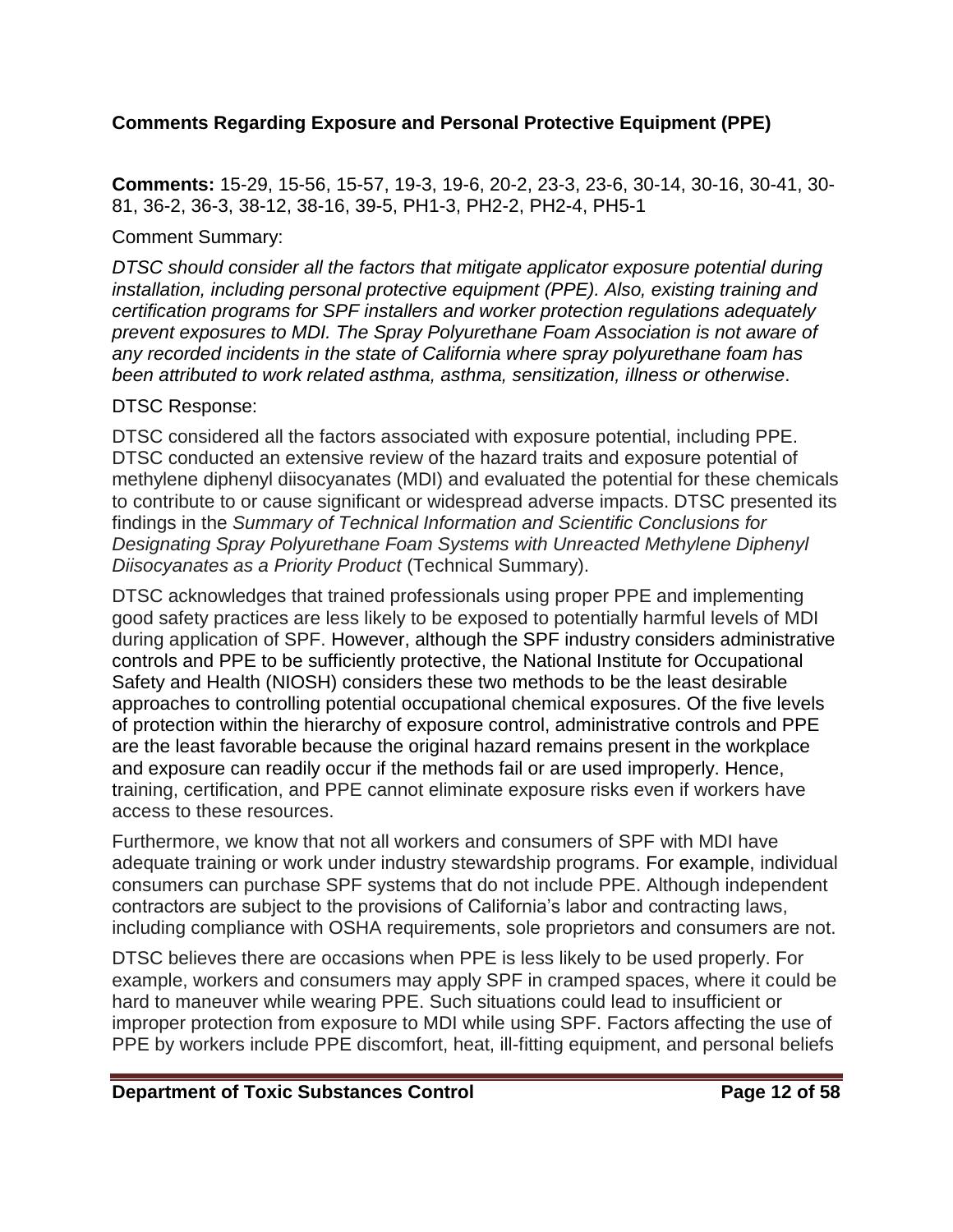that any MDI exposures would be small and relatively harmless. There is no reason to assume that sole proprietors and individual consumers would undertake more stringent self-protective measures than workers who are trained within programs developed by industry trade groups. Also, costs associated with appropriate PPE, such as supplied air breathing apparatus, may discourage use – especially by small businesses.

DTSC acknowledges that the Spray Polyurethane Foam Alliance has developed a comprehensive training program for SPF workers and contractors. DTSC requested data on participation rates of California companies and workers. Although DTSC did not receive such information, it has been informed by SPFA that participation by California workers is small. It is possible that many SPF workers in the State of California have only limited access to industry-recommended training and certification. DTSC appreciates that clearly written and sufficiently descriptive product warnings that accurately reflect the exact type of PPE needed for protection against dermal and inhalation exposures may result in reduced exposures to MDI during the application of SPF. Unfortunately, the potential for harmful exposures to MDI during application of SPF continues to exist even though training programs and adequate PPE are commercially available.

The California Work-Related Asthma Prevention Program recorded 47 cases of workrelated asthma associated with isocyanate exposure from 1993 to 2008, with eight cases specifically attributed to exposure to unreacted MDI. Although it is unknown whether these cases are directly attributable to SPF, studies illustrate that unreacted MDI has been detected and measured in the breathing zones of applicators, potentially exposing workers and bystanders to unreacted MDI during SPF application. DTSC has determined that unreacted MDI in the breathing zone of applicators, coupled with the hazard traits associated with MDI, results in the potential for adverse work-related health effects, such as work-related asthma. The framework regulations are intentionally protective and specify that the listing for a Priority Product must show the potential for exposure to the Candidate Chemical in the product and the potential for that exposure to contribute to or cause significant or widespread adverse impacts.

No changes were made to the proposed regulation or the supporting documents based on these comments.

### **Comments:** 33-8, PH1-7

Comment Summary:

*DTSC should work with CalOSHA and other stakeholders to ensure its (DTSC's) concerns regarding safety controls and education are properly addressed*.

#### DTSC Response:

DTSC's concerns with safety controls are inherent to the industry's approach of relying upon administrative controls and PPE. As described in the ISOR, within the hierarchy of protection, eliminating the hazard is the best solution. DTSC's Safer Consumer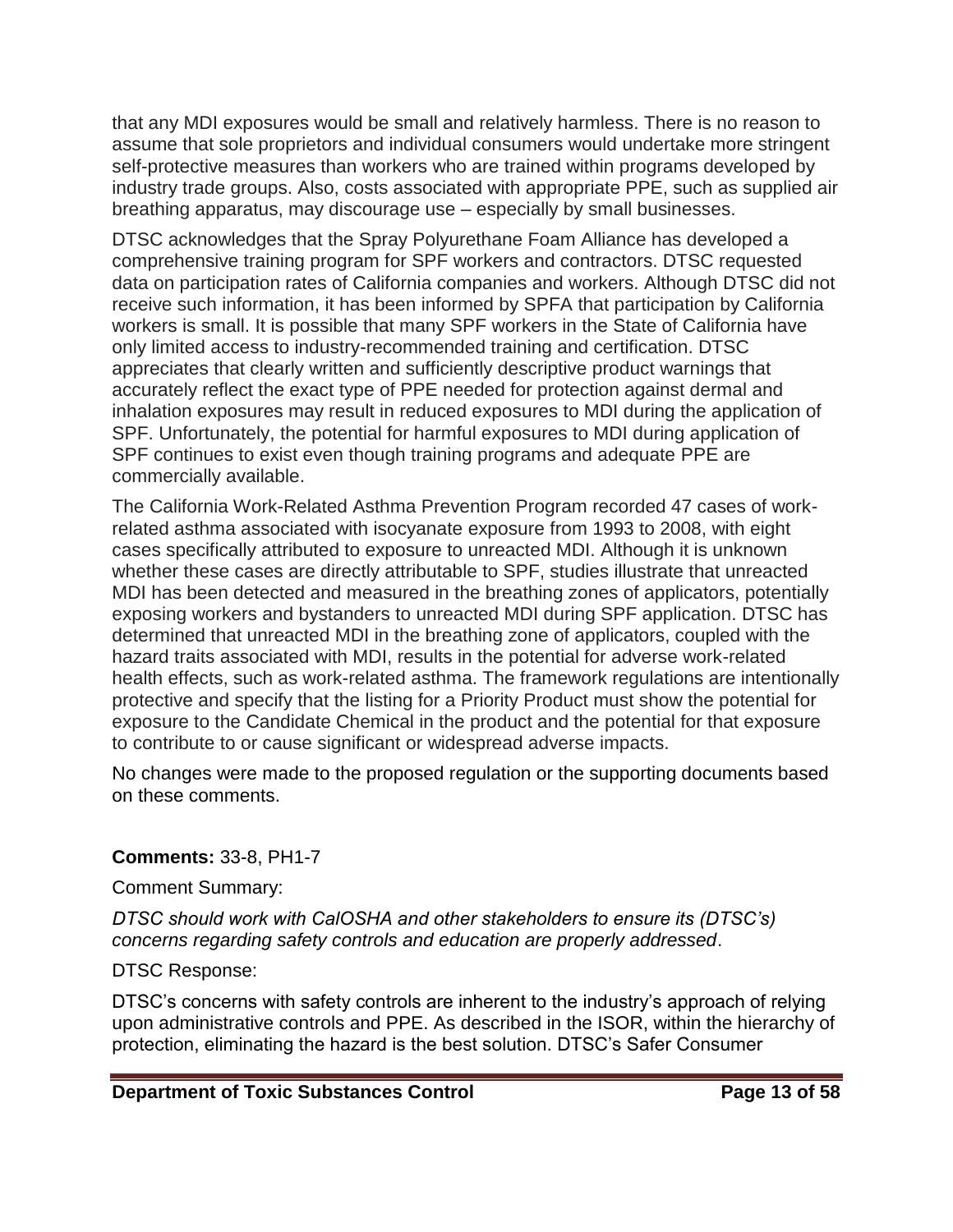Products program is designed to achieve that highest level of protection. No changes were made to the proposed regulation or the supporting documents based on these comments.

### **Comments:** 30-34, 30-80

### Comment Summary:

*DTSC does not provide data to show that sole proprietors and individual consumers who purchase SPF system for various do-it-yourself projects generally use little or no protective measures against hazards associated with SPF systems*.

### DTSC Response:

It is difficult to determine or track the types of protection measures sole proprietors and individual consumers will use. However, DTSC knows of commercial contractors within the SPF industry who failed to use protection during SPF application and were identified and sanctioned. There is no reason to assume that sole proprietors and individual consumers will demonstrate more diligent compliance with exposure protections than those trained within the commercial industry. Even those who intend to fully comply may experience accidents or equipment failure. Also, costs associated with appropriate PPE, such as supplied air breathing apparatus, may be prohibitively high for small businesses. Finally, a 2016 report from U.S. EPA indicates that warning labels on hazardous products are not always effective, and typically the safety precautions needed for SPF with MDI are communicated to individual consumers through product labeling or use instructions.<sup>2</sup> No changes were made to the proposed regulation or the supporting documents based on these comments.

### **Comment:** 30-70

Comment Summary:

### *In the Technical Summary DTSC suggests that PPE may not be recommended or mandated; this claim should be removed*.

#### DTSC Response:

 $\overline{\phantom{a}}$ 

DTSC acknowledges that the sentence referred to in the comment may not be entirely clear: "When neither engineering controls nor PPE are mandated, sole proprietors . . . and individual consumers . . . are at risk for exposure to MDI." However, DTSC has not suggested that PPE may not be recommended. In this sentence DTSC is indicating that sole proprietors and individual consumers are not subject to state and federal worker protection standards and are of particular concern to DTSC. This is stated clearly in the

<sup>2</sup> U.S. EPA. "The Effectiveness of Labeling on Hazardous Chemicals and Other Products." U.S. EPA, Office of Chemical Safety and Pollution Prevention. March 2016.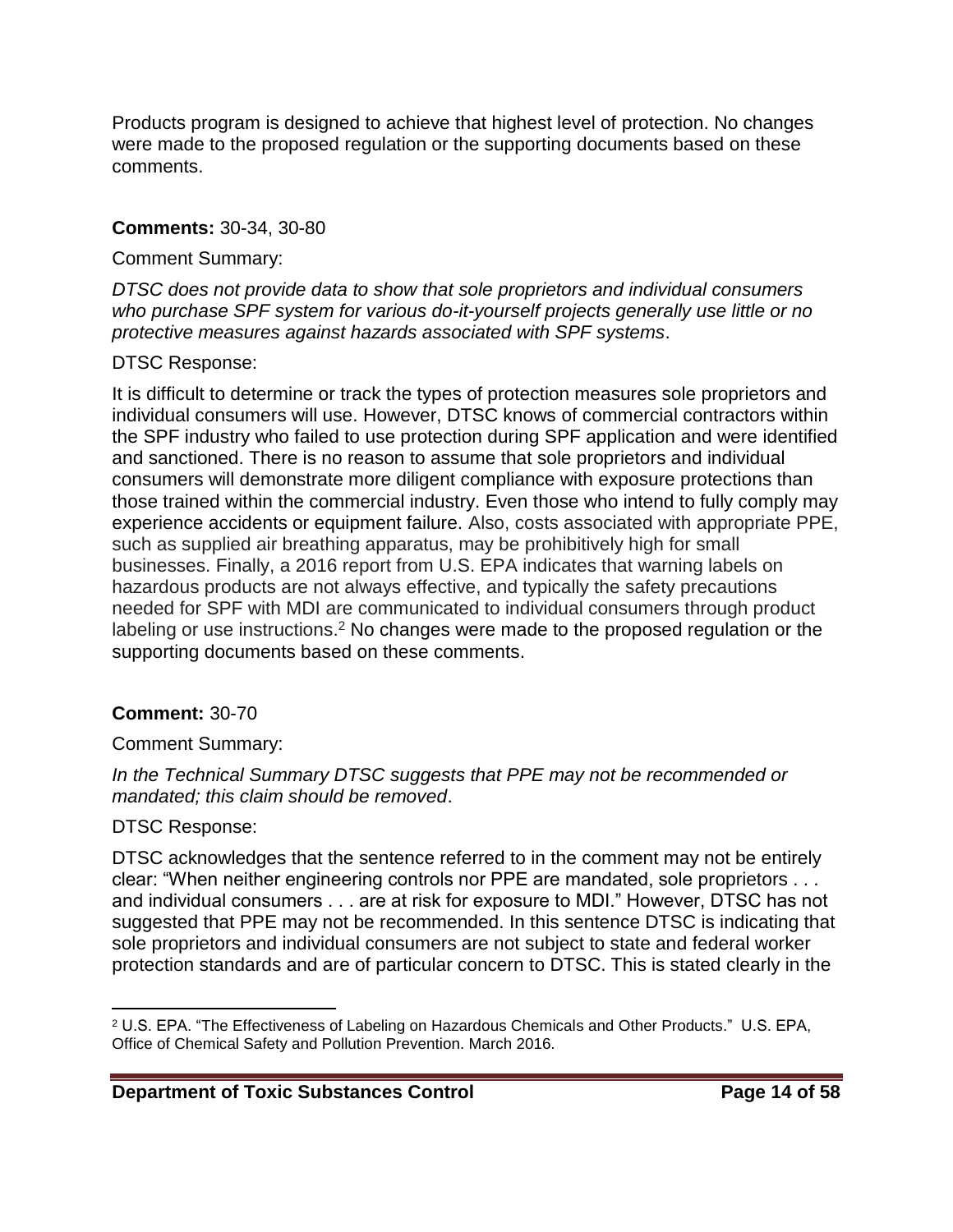ISOR.<sup>3</sup> No changes were made to the proposed regulation or the supporting documents based on this comment.

### **Comment:** 15-86

Comment Summary:

*Because it can be surmised that DTSC considers fiberglass insulation to be safe, there will continue to be underreporting of fiberglass injuries*.

### DTSC Response:

DTSC has not suggested in any documentation associated with this rulemaking that it considers fiberglass insulation to be safe. No changes were made to the proposed regulation or the supporting documents based on this comment.

## **Comments:** 30-15, 30-17

Comment Summary:

#### *DTSC's proposal will provide no meaningful increase in protection and might reduce the resources available to continue with voluntary protection programs*.

### DTSC Response:

 $\overline{\phantom{a}}$ 

It is unclear why the commenter asserts that the proposed Priority Product listing will not increase protection. One manufacturer, Gaco Western, has already announced what it describes as a safer isocyanate-free SPF to be launched in March 2018. Although the ultimate outcome of any Alternatives Analysis and the resulting regulatory responses may be uncertain, the mission of the SCP program and intent in listing SPF is for manufacturers to undertake the AA process and identify which, if any, protections may be viable options to meaningfully increase in protection. Resources for voluntary programs may or may not be reduced in the future, but mandatory state and federal worker protection standards will still apply. No changes were made to the proposed regulation or the supporting documents based on these comments.

<sup>3</sup> DTSC. "Initial Statement of Reasons, Safer Consumer Products Regulations – Listing Spray Polyurethane Foam Systems with Unreacted Methylene Diphenyl Diisocyanates as a Priority Product." March 2017. Page 17.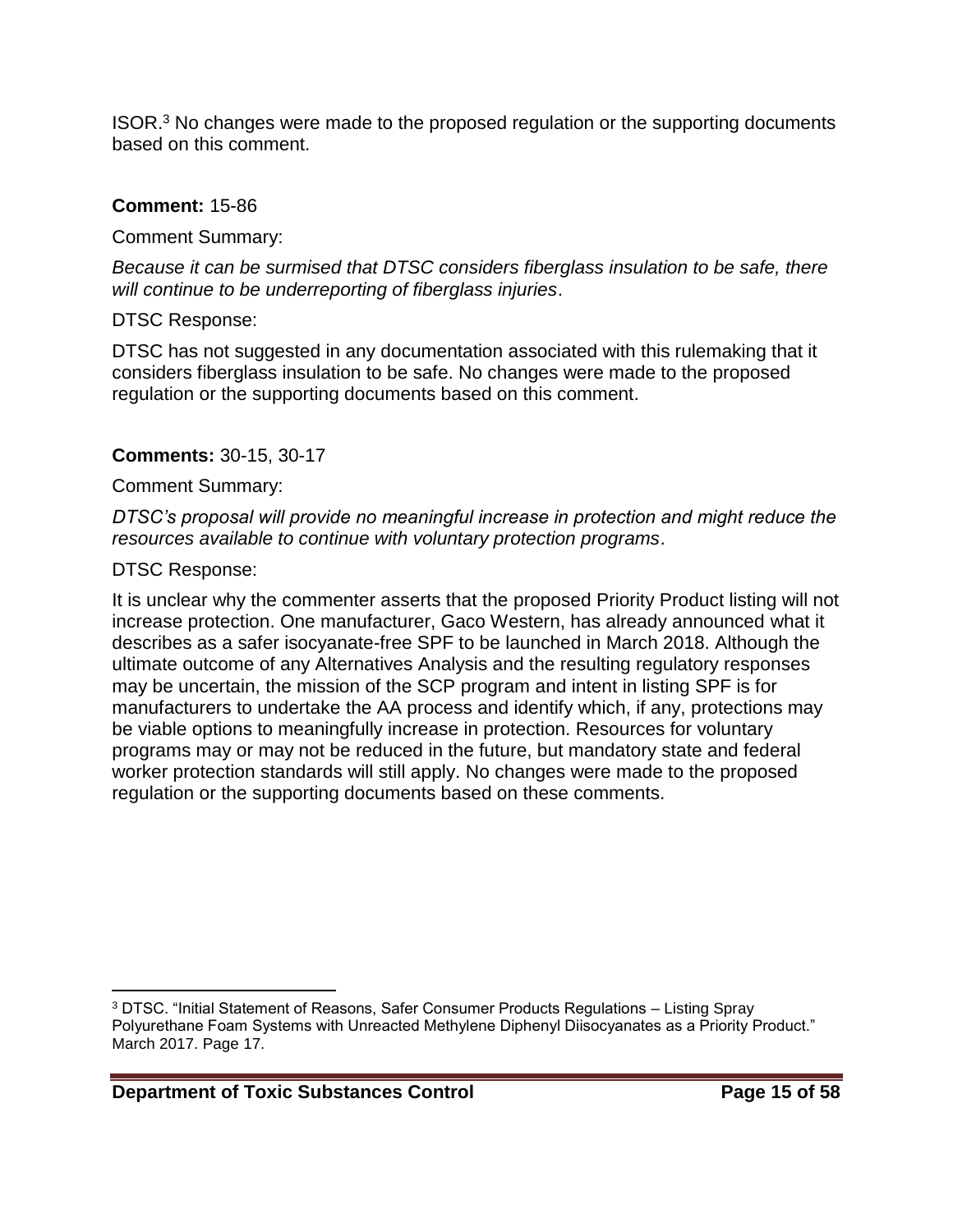### **Comments:** 15-30, 15-91, 15-109, 33-7, 37-8

Comment Summary:

*DTSC has not shown that workers or consumers could be exposed to MDI during spraying or mixing of SPF*.

Response:

As described in the ISOR, studies – including some from the SPF industry – show that unreacted MDI was detected and measured in the breathing zone of SPF applicators during and after spraying. Some surveys showed concentrations of airborne, unreacted MDI exceeding various occupational thresholds. Airborne MDI may drop to undetectable levels if spraying stops, but spraying is often a continuous process that can span several hours depending on the size of the project or work shift. In these cases, isocyanates are continually being suspended in air during the entire spraying process. No changes were made to the proposed regulation or the supporting documents based on these comments.

**Comments:** 15-33, 15-89

Comment Summary:

*DTSC does not support its claim that inhalation or skin contact is a major exposure route for MDI*.

### DTSC Response:

The Technical Summary presents findings from numerous studies verifying the inhalation and dermal exposure routes for MDI. DTSC used reliable information and considered the quality of information contained in each study as described in 22 CCR 69503.2((b)(1)(C). Furthermore, the listing proposal in the regulation and the Technical Summary were evaluated by independent External Scientific Peer Reviewers who confirmed that DTSC presented sufficient information to conclude there is potential for exposure to MDI. No changes were made to the proposed regulation or the supporting documents based on these comments.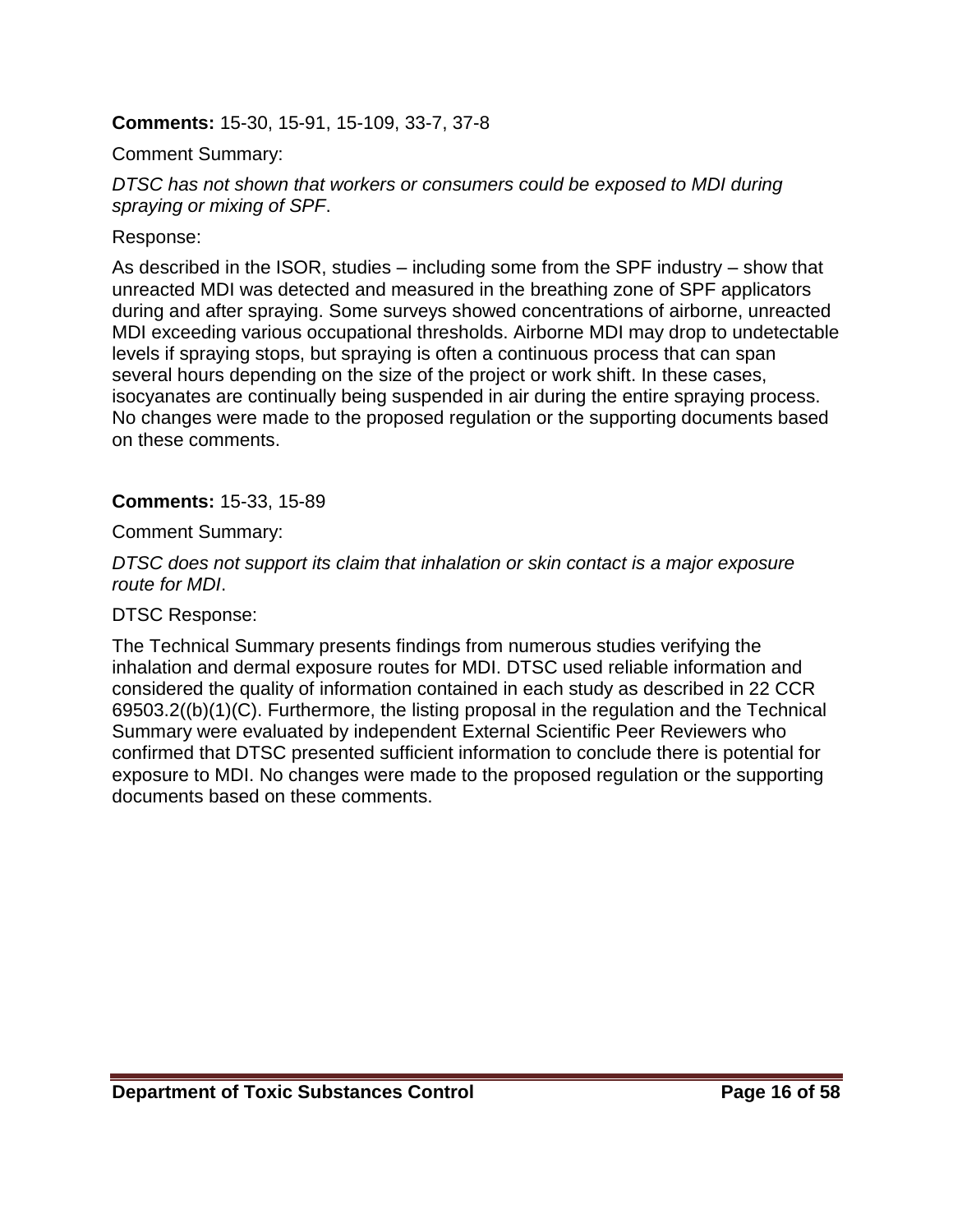**Comments:** 15-6, 15-61, 15-66, 15-67, 15-68, 15-69, 15-74, 15-83, 15-87, 15-93, 15- 97, 15-103, 15-106, 15-131, 15-132, 30-25, 37-12, 13-14

#### Comment Summary:

*Exposures to MDI from non-SPF sources, such as truck bed liners, should not be used to establish MDI health effects, and references to inhalation exposures associated with foam roofs are not supported and should be removed*.

### DTSC Response:

Exposure to MDI from sources other than SPF are included to demonstrate the potential of isocyanates in SPF systems to cause adverse impacts when isocyanates become airborne. Studies show that airborne, unreacted MDI was observed in the breathing zone of applicators during application. The examples of exposure outcomes demonstrate the potential adverse effects that may occur as a result of SPF workers' potential exposure to MDI during application of SPF. No changes were made to the proposed regulation or the supporting documents based on these comments.

### **Comment:** 15-36

Comment Summary:

*Dust does not pose an exposure hazard because it is only generated by cutting or grinding after the product is fully cured*.

### DTSC Response:

Dust is mentioned only in the Table from U.S. EPA depicting the overview of SPF systems. DTSC did not rely on exposure to dust in the listing of this Priority Product. No changes were made to the proposed regulation or the supporting documents based on this comment.

### **Comments:** 30-73, 30-74, 30-75

Comment Summary:

*Exposure monitoring data is mischaracterized and undermines the proposed regulation*.

### DTSC Response:

DTSC evaluated the available data and presented it in the Technical Summary in an accessible format that could be easily understood. In summary and absent the study details, the industry monitoring studies have detected MDI in the breathing zone of applicators when SPF is sprayed. Concentrations can still be at elevated levels within this breathing zone, although airborne concentrations of MDI may diminish with distance from the foam application. Inhalation exposures to MDI are possible whenever MDI is present in the breathing zone of applicators or bystanders. No changes were made to the proposed regulation or the supporting documents based on these comments.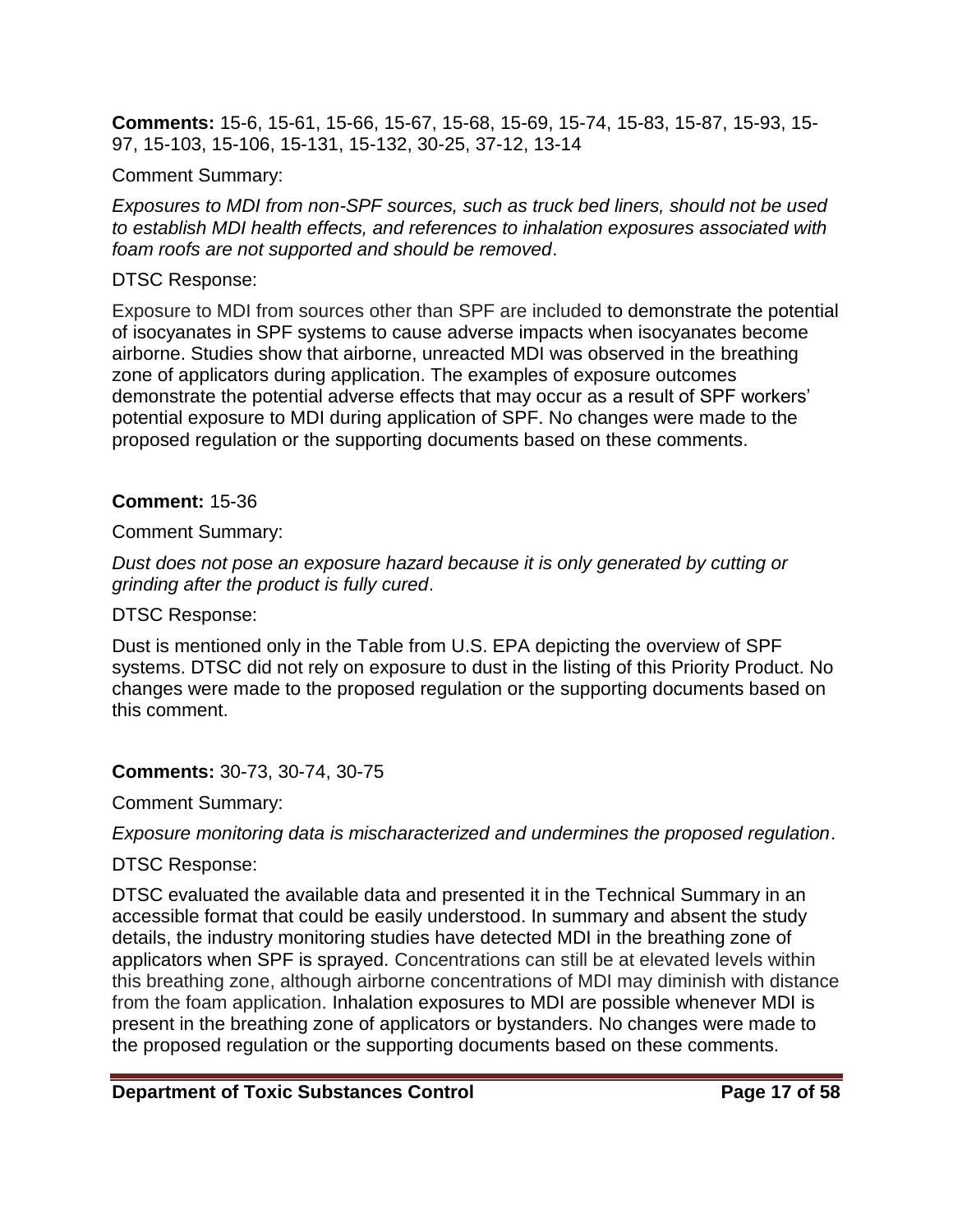### **Comment:** 30-72

Comment Summary:

*The claim that monitoring data suggest workers may be exposed to MDI does not support prioritization. DTSC must demonstrate the product meets the prioritization criteria*.

### DTSC Response:

Studies have detected MDI in the breathing zone of applicators during spraying of SPF. Such exposure can lead to inhalation exposures to MDI for applicators or bystanders. The prioritization criteria require DTSC to demonstrate that there is potential exposure to the Candidate Chemical and potential for the exposure to cause significant or widespread adverse impact. DTSC has determined that exposure to MDI in SPF can cause a variety of adverse health effects and the monitoring data indicating the presence of MDI in the breathing zone of applicators demonstrates potential exposure to MDI. The criteria in the framework regulations do not require DTSC to prioritize a Priority Product by focusing on a worst- or best-case scenario. DTSC has determined that potential harm to workers warrants listing. No changes were made to the proposed regulation or the supporting documents based on this comment.

# **Comments:** 30-19, 30-20, 30-21, 30-32, PH1-4

Comment Summary:

*A product's availability and presence of a chemical in the product are not sufficient to show potential exposure for workers or consumers. DTSC must also consider other factors, such as how the product is used and the extent of the exposure*.

# DTSC Response:

The framework regulations clearly state that when evaluating a Priority Product DTSC shall evaluate potential exposure by considering one of four factors: market presence of the product, occurrence (or potential occurrence) of exposures to the Candidate Chemical in the product, the household and workplace presence of the product, and potential exposures to the Candidate Chemical in the product during the product's lifecycle.<sup>4</sup> No changes were made to the proposed regulation or the supporting documents based on these comments.

l

<sup>4</sup> 22 CCR 69503.3(b).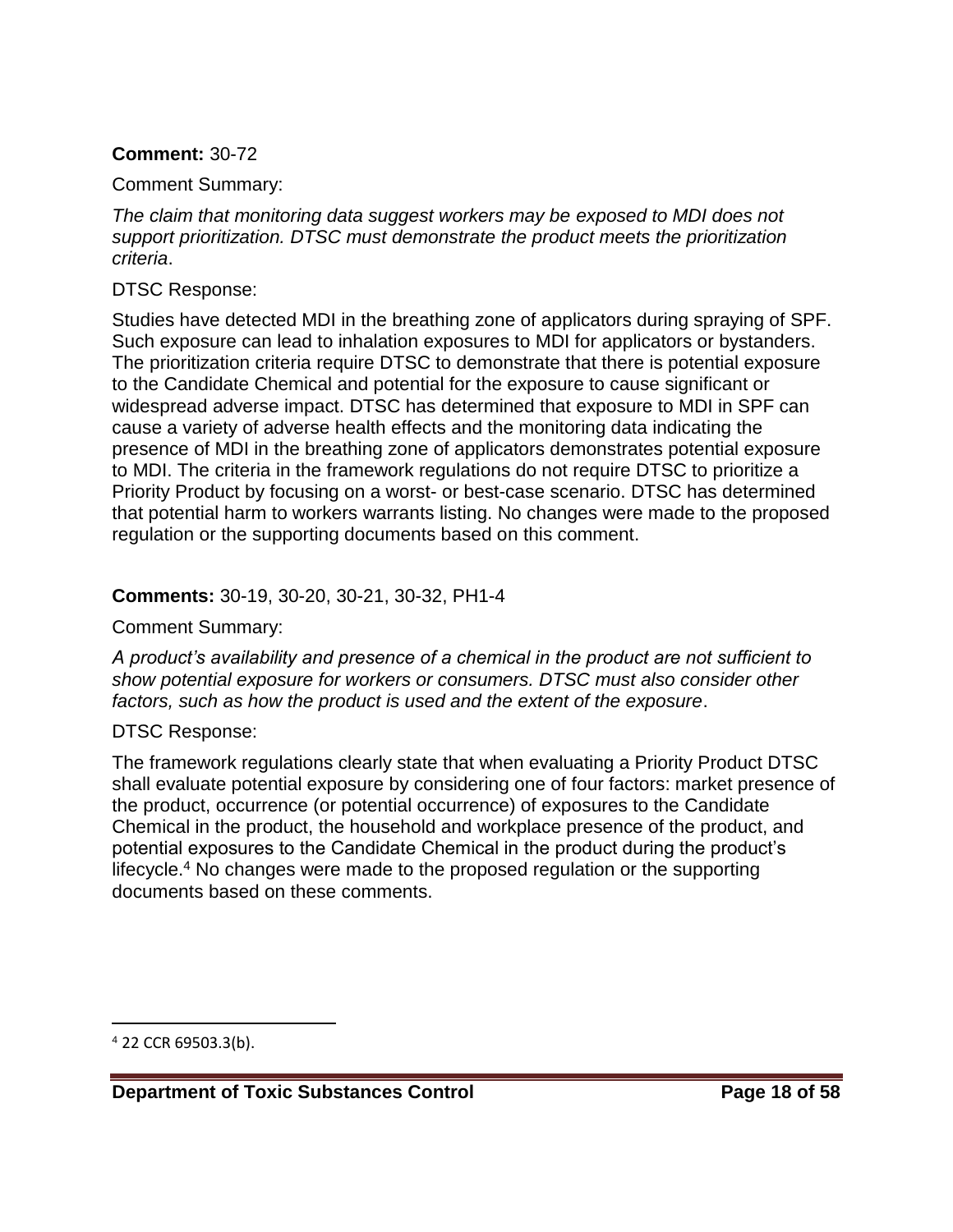#### **Comment:** 30-76

Comment Summary:

*The statement that not all workers will be protected from adverse effects even when exposures are below the PEL should be removed since the PEL is defined as the concentration to which "most workers can be exposed without adverse effect. . ."* 

### DTSC Response:

The PEL protects "most" workers, not all workers because individuals will react to health effects differently. This is especially true of respiratory sensitization. It is accurate to state that not all workers will be protected, even at exposures below the PEL. No changes were made to the proposed regulation or the supporting documents based on this comment.

**Comments:** 15-30, 15-38, 15-52, 15-54, 15-94, 15-95, 15-98, 19-4, 23-4, 30-6, 30-13, 37-15, 39-3, PH1-2, PH3-1

### Comment Summary:

*The data do not demonstrate that workplace exposures result in health effects, including asthma. No NFPA data show significant inhalation injury attributable to SPF with unreacted MDI or from thermal decomposition of polyurethanes. DTSC provides no evidence of SPF injuries or increasing asthma rates in California. Recent data shows decreasing asthma and sensitization rates.* 

### DTSC Response:

Exposure to MDI can cause irreversible respiratory sensitization, leading to increased risk of asthma following subsequent exposures to MDI. Airborne MDI may drop to undetectable levels if spraying stops, but spraying is often a continuous process that can span several hours depending on the size of the project or work shift. In these cases, isocyanates are continually being suspended in air during the entire spraying process.

People who are sensitized to MDI can experience asthma when exposed to very low concentrations of MDI in air. Occupational health professionals repeatedly note that occupation-related chemical exposures, including those leading to symptoms of asthma, are systematically under-reported.

The California Work-Related Asthma Prevention Program recorded 47 cases of workrelated asthma associated with isocyanate exposure from 1993 to 2008, with eight cases specifically attributed to exposure to unreacted MDI. Although these cases are not known to involve SPF, studies illustrate that unreacted MDI has been detected and measured in the breathing zones of applicators, potentially exposing workers and bystanders to unreacted MDI during SPF application. DTSC has determined that unreacted MDI in the breathing zone of applicators, coupled with the hazard traits associated with MDI, results in the potential for adverse work-related health effects,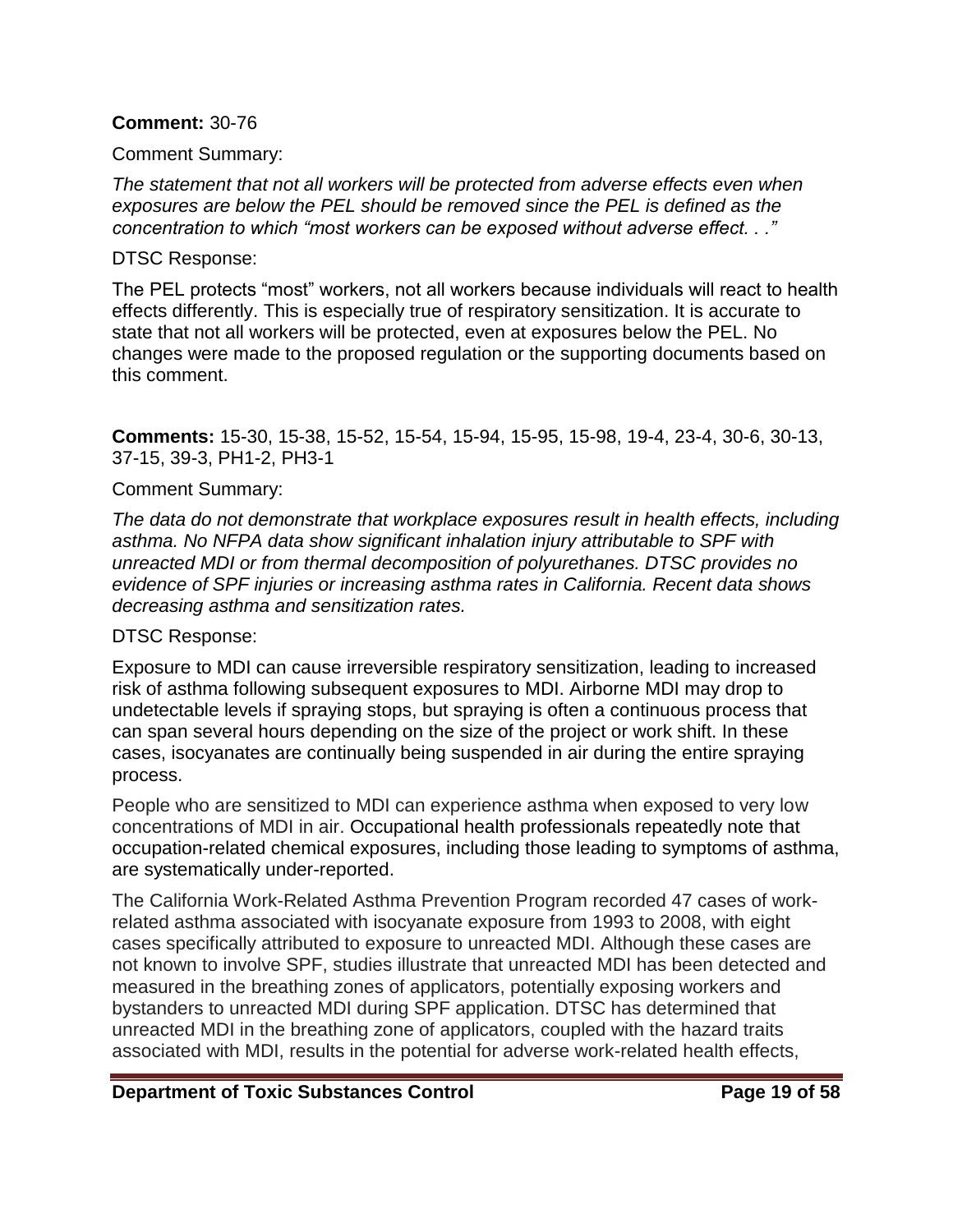such as work-related asthma. The framework regulations are intentionally protective and specify that the listing for a Priority Product must show the potential for exposure to the Candidate Chemical in the product and the potential for that exposure to contribute to or cause significant or widespread adverse impacts.

In the Technical Summary, as part of the summary of environmental fate, DTSC mentions that the cured foam may release toxic chemicals from thermal degradation such as fire. Because these chemicals, however, are not identified and do not form the basis for the listing, DTSC did not collect NFPA data to characterize significant inhalation injury attributable to SPF with unreacted MDI.

DTSC does not state that asthma rates in the state are rising. DTSC notes that as the demand for SPF products increases, the number of isocyanate-related illnesses or injuries could also increase. No changes were made to the proposed regulation or the supporting documents based on this comment.

## **Comments:** 15-4, 15-60, 15-88, 15-111, 15-117

Comment Summary:

*AB 1897 protects independent contractors and consumers who do not install twocomponent high pressure SPF*.

### DTSC Response:

The Priority Product definition includes both high-pressure and low-pressure SPF systems. Although independent contractors are subject to the provisions of California's labor and contracting laws, including compliance with AB 1897, sole proprietors and consumers are not. We acknowledge that consumers do not apply two-component high pressure SPF, but two-component low pressure SPF systems are available and marketed directly to consumers. No changes were made to the proposed regulation or the supporting documents based on these comments.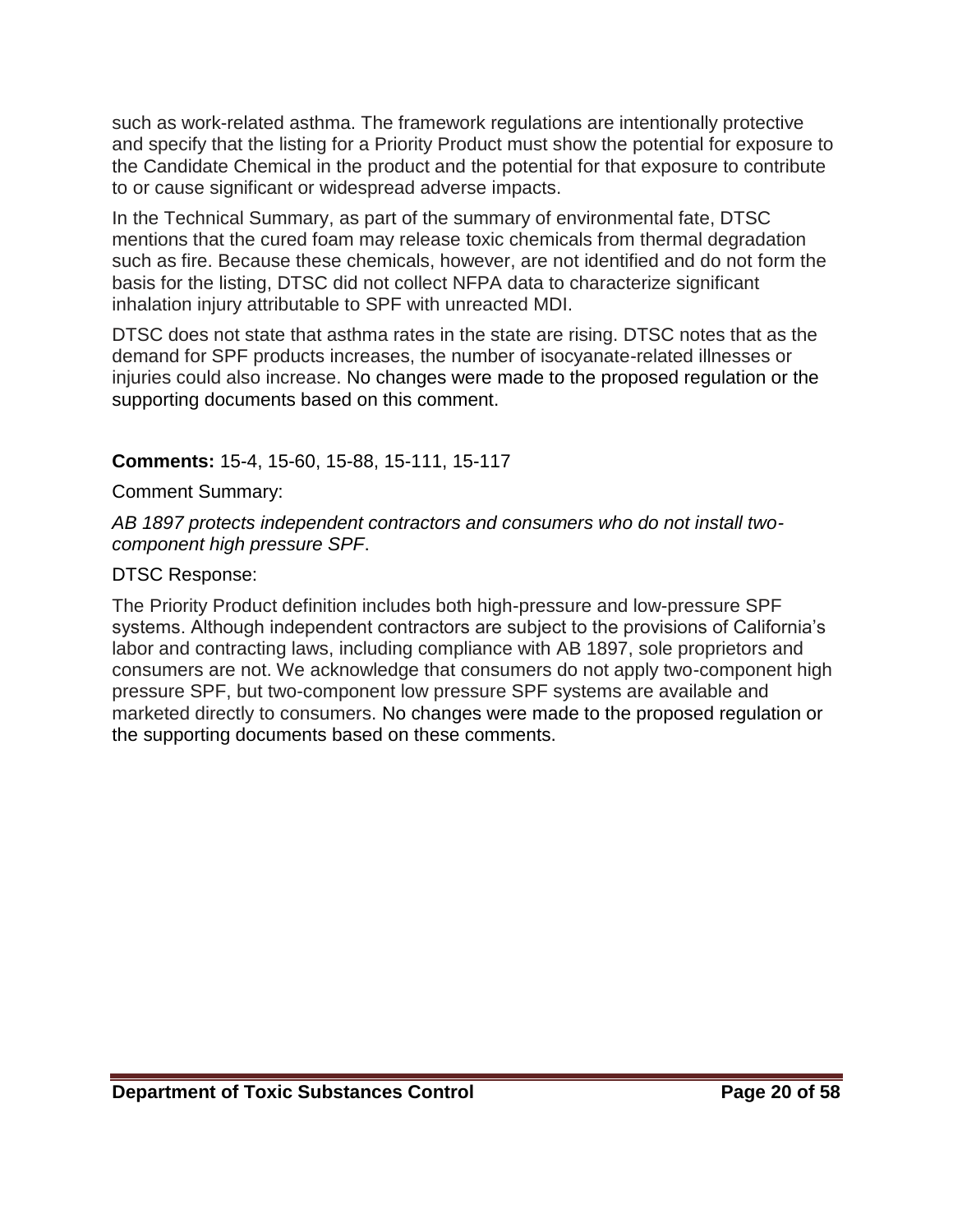### **Comments:** 15-75, 15-77, 15-78, 15-79, 15-80

#### Comment Summary:

*SPF and MDI-related market data do not adequately characterize the SPF market or correlate to the potential for exposure to MDI in SPF, including SPF used on roofs*.

### DTSC Response:

The market data cited pertain to the entire SPF market and are used to illustrate the growth of the sector, expanded use by workers and consumers, and increased potential for exposures to MDI from SPF. Although spray polyurethane foam used on roofs may be a relatively small part of the entire SPF market, there is a potential for workers to be exposed to MDI during application. No changes were made to the proposed regulation or the supporting documents based on these comments.

### **Comment:** 15-81

Comment Summary:

*DTSC should disclose any non-public involvement in the SCP process with the glass fiber industry*.

### DTSC Response:

The Safer Consumer Products program has not knowingly met with the glass fiber industry. However, DTSC is willing to meet with any industry or manufacturing representatives, or other groups, who wish to provide input or seek clarification of the requirements. DTSC posts all comment received regarding the proposed regulation during the comment period on its website and is available to answer any and all questions regarding the proposed rule. No changes were made to the proposed regulation or the supporting documents based on this comment.

### **Comment:** 15-107

Comment Summary:

*DTSC should not reference the National Institutes of Health Household Product database since none of the listed products are Priority Products*.

#### DTSC Response:

The National Institutes of Health Household Products Database (HPD) identifies the increasing number of consumer products containing MDI. In the framework regulations one of the factors that can be used to demonstrate the potential for exposure describes the household and workplace presence of the product, *and other products containing the same Candidate Chemical*. This provision allows DTSC to consider exposures to other products with the Candidate Chemical, as well as cumulative exposures to a Candidate Chemical, which is especially pertinent in the case of MDI, a potent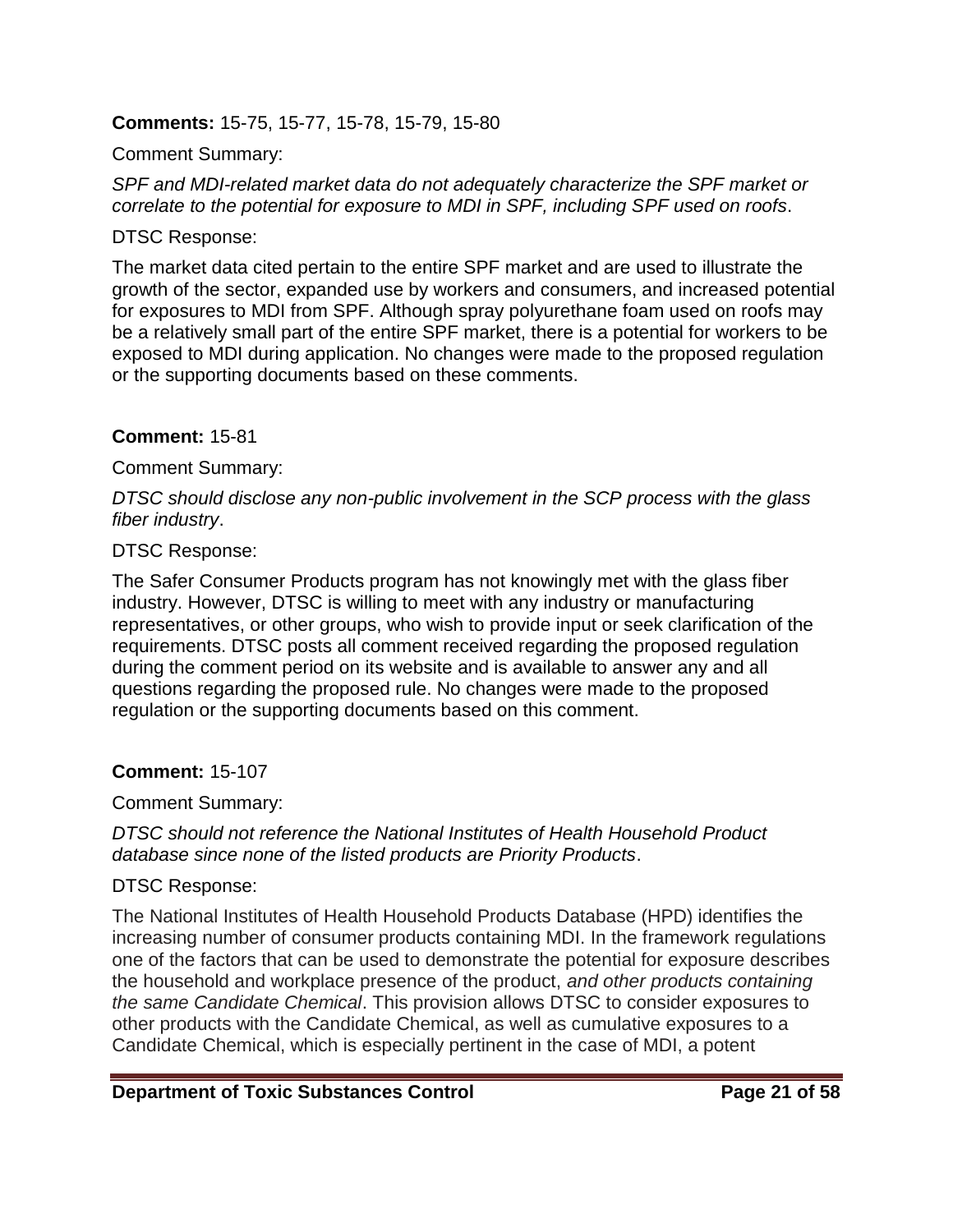respiratory sensitizer. For example, a non-occupational exposure to MDI in a household product could sensitize a worker, who could later develop asthma after an occupational exposure to MDI, or vice versa. No changes were made to the proposed regulation or the supporting documents based on this comment.

## **Comment:** 15-48

### Comment Summary:

#### *High pressure systems are typically applied at higher temperatures resulting in a lower vapor phase half-time than indicated in the Technical Summary*.

### DTSC Response:

The proposed regulation addresses potential exposure and adverse health impacts of SPF on workers and consumers for both low- and high-pressure SPF systems. Monitoring studies include exposures from both low- and high-pressure systems. DTSC is aware of the differences between high and low-pressure systems, or between ambient and elevated temperatures in relation to airborne MDI concentrations, exposures, and risks, as well as differences in susceptibility among the exposed. Although DTSC will not attempt to compare risks among scenarios, DTSC has determined there is reasonably expected potential for exposure and adverse impacts from both high and low-pressure systems. No changes were made to the proposed regulation or the supporting documents based on this comment.

# **Comments:** 15-49, 15-50, 15-71, 15-72,15-73, 15-92

### Comment Summary:

*DTSC's claim of significant adverse exposure due to welding via thermal decomposition is not substantiated. DTSC provides no data on welders on SPF roofs developing occupational asthma. DTSC should remove references to thermal decomposition of finished products*.

### DTSC Response:

DTSC does not make a claim of significant adverse exposure due to welding via thermal decomposition. DTSC mentions potential exposures to airborne degradation chemicals that might result from fires or other heat-generating activities, such as welding in the Technical Summary as part of the description of environmental fate. These are examples that form part of the description of the overall understanding of MDI in SPF systems. However, DTSC did not use these exposures as part of the demonstration of potential significant adverse effects. In the ISOR, DTSC concludes that SPF with unreacted MDI meets the criteria for listing as a Priority Product, due to the following factors: the availability of SPF systems, the potential for exposure to unreacted MDI during spraying, and the significant adverse health impacts associated with exposure to unreacted MDI. Hence, DTSC's claim of potential significant adverse impact focuses on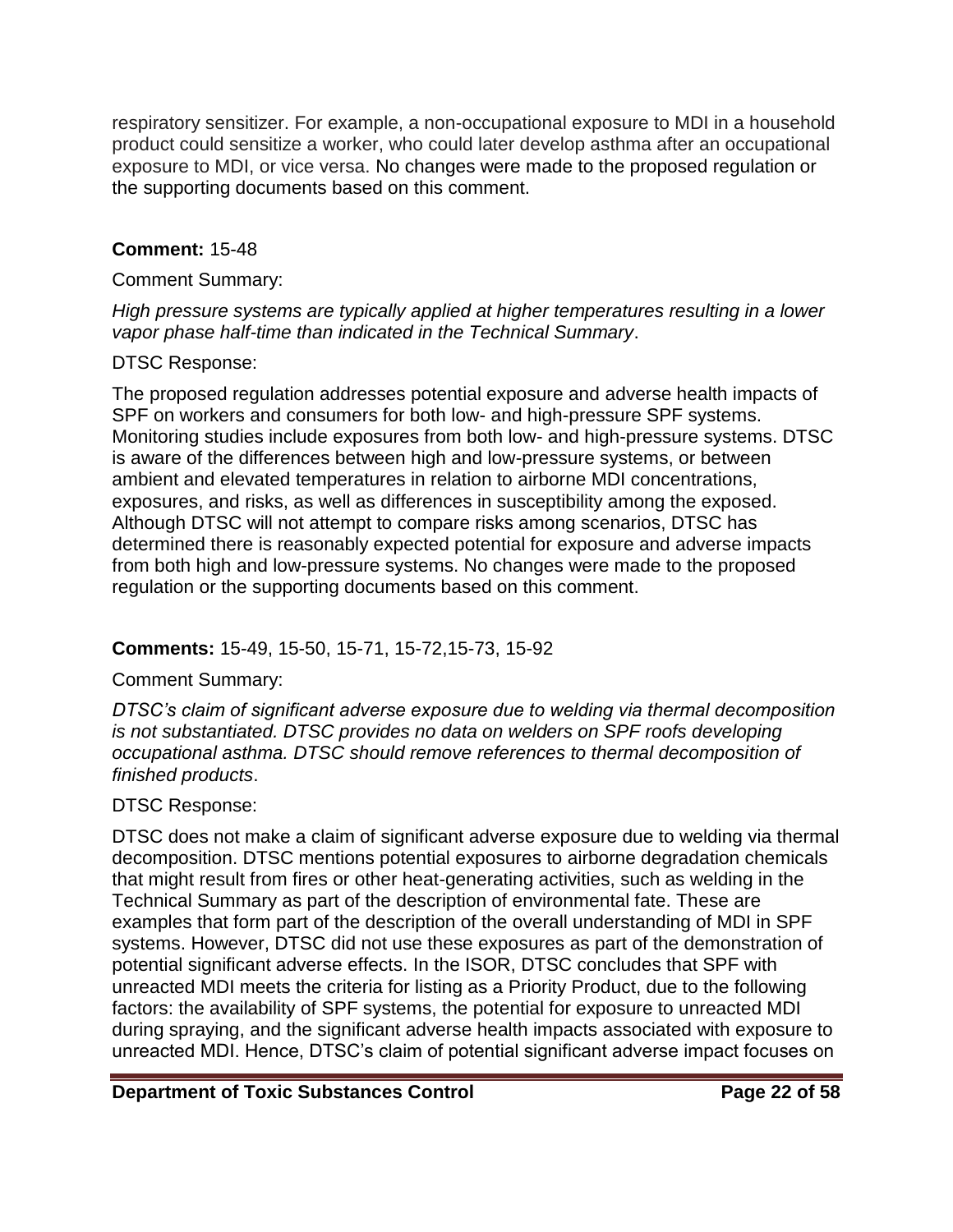the hazard traits associated with MDI and the exposure potential of SPF with MDI during application of the two-part systems. No changes were made to the proposed regulation or the supporting documents based on these comments.

### **Comments:** 25-2, 25-3, 27-1, 27-2, 27-3

### Comment Summary:

*There is a potential for workers or consumers to be exposed to MDI during use of SPF systems, which presents a health hazard*.

## DTSC Response:

DTSC agrees with the claim that the potential for exposure can present a health hazard. Indeed, DTSC found that the availability of SPF systems, the potential for exposure to unreacted MDI during spraying, and the significant adverse health impacts associated with exposure to unreacted MDI meets the criteria for listing as a Priority Product. No changes were made to the proposed regulation or the supporting documents based on these comments.

# **Comment:** 25-4

Comment Summary:

*"The small unventilated spaces in which foam insulation is applied present a serious challenge to implement engineering controls and PPE – a challenge better met through informed substitution."* 

### DTSC Response:

DTSC agrees that there are occasions when PPE or engineering controls are less likely to be used properly. For example, workers and consumers may apply SPF in cramped spaces, where it could be hard to maneuver while wearing PPE. Such situations could lead to insufficient or improper protection from exposure to MDI while using SPF. Within the hierarchy of protection, eliminating the hazard is the best solution. No changes were made to the proposed regulation or the supporting documents based on this comment.

# **Comments:** 34-1, 34-5, 34-6

Comment Summary:

*SPF curing is poorly understood and poorly controlled and likely to lead to exposures, and adverse effects, to workers, occupants, and potentially to unborn children. ASTM is developing a new test method for estimating emission from SPF insulation*.

DTSC Response: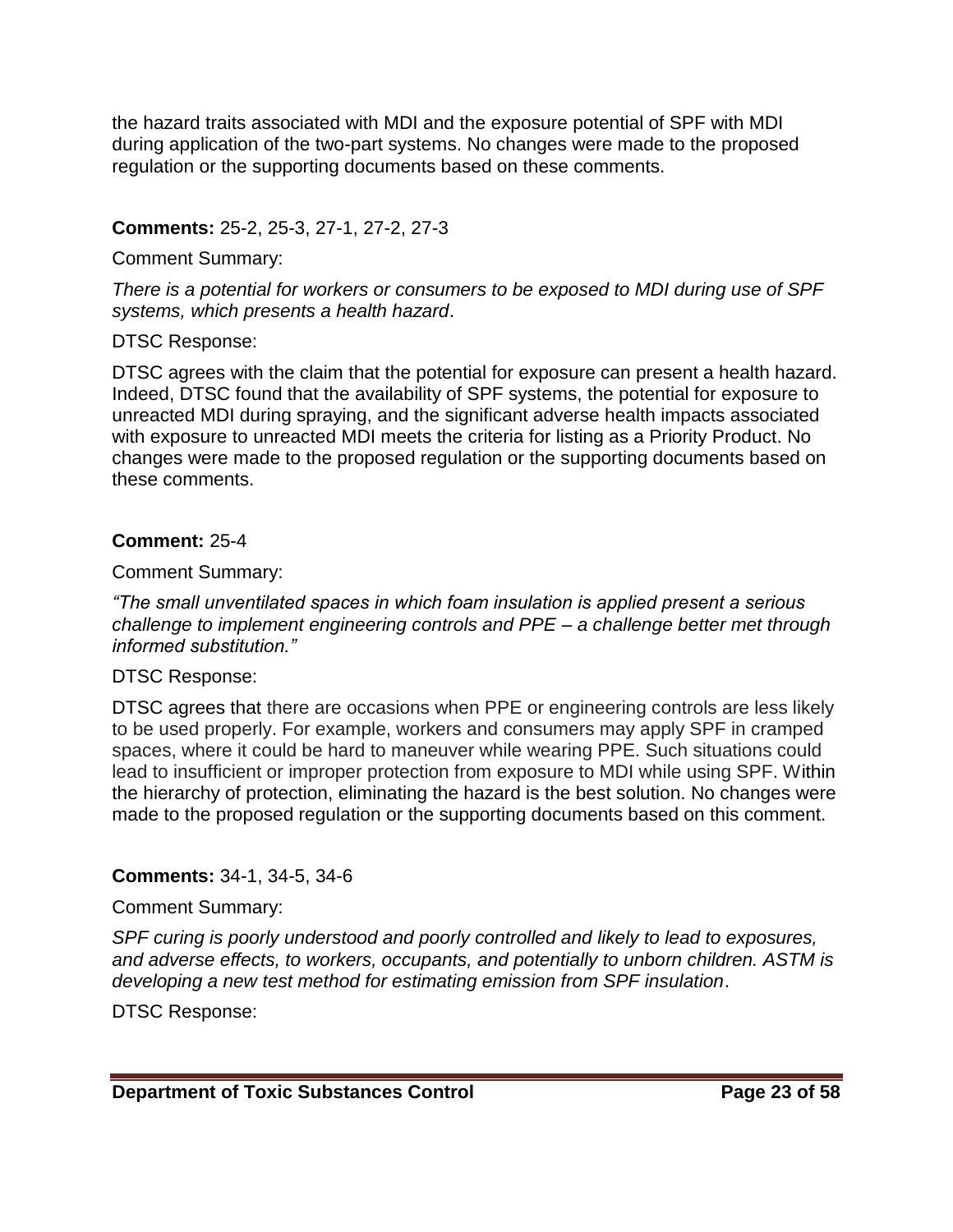DTSC agrees that there is no generally accepted curing time and precise measurement of MDI exposure potential during curing remain uncertain, despite anecdotal evidence of exposure. DTSC looks forward to more definitive data results from a new ASTM test method for estimating emissions from SPF insulation. No changes were made to the proposed regulation or the supporting documents based on these comments.

### **Comments:** 34-8, 35-5

### Comment Summary:

*It's time to invoke the hierarchy of workplace safety controls and prioritize substitution and elimination*.

### DTSC Response:

DTSC agrees that within the hierarchy of protection, eliminating the hazard is the best solution. No changes were made to the proposed regulation or the supporting documents based on these comments.

### **Comment:** 34-4

Comment Summary:

*OSHA has identified serious adverse health effects from isocyanate exposure, with symptoms experienced months or years after exposure through inhalation or touch*.

DTSC Response:

DTSC agrees with the commenter's and OSHA's findings that exposure to unreacted MDI can result in significant adverse health impacts. No changes were made to the proposed regulation or the supporting documents based on this comment.

### **Comments:** 25-1, 35-3

Comment Summary:

*Homeowners and installation workers have become ill due to SPF, as described in six cases presented by Occupational Health Clinical Centers. Also, case summaries from the states of Washington, Michigan, and Massachusetts give examples of a "consistent pattern of respiratory disease caused by MDI from spray foam in workers in the construction industry, whether they are applicators or simply working in vicinity of an application."* 

### DTSC Response:

DTSC appreciates the contribution of information about health outcomes. No changes were made to the proposed regulation or the supporting documents based on these comments.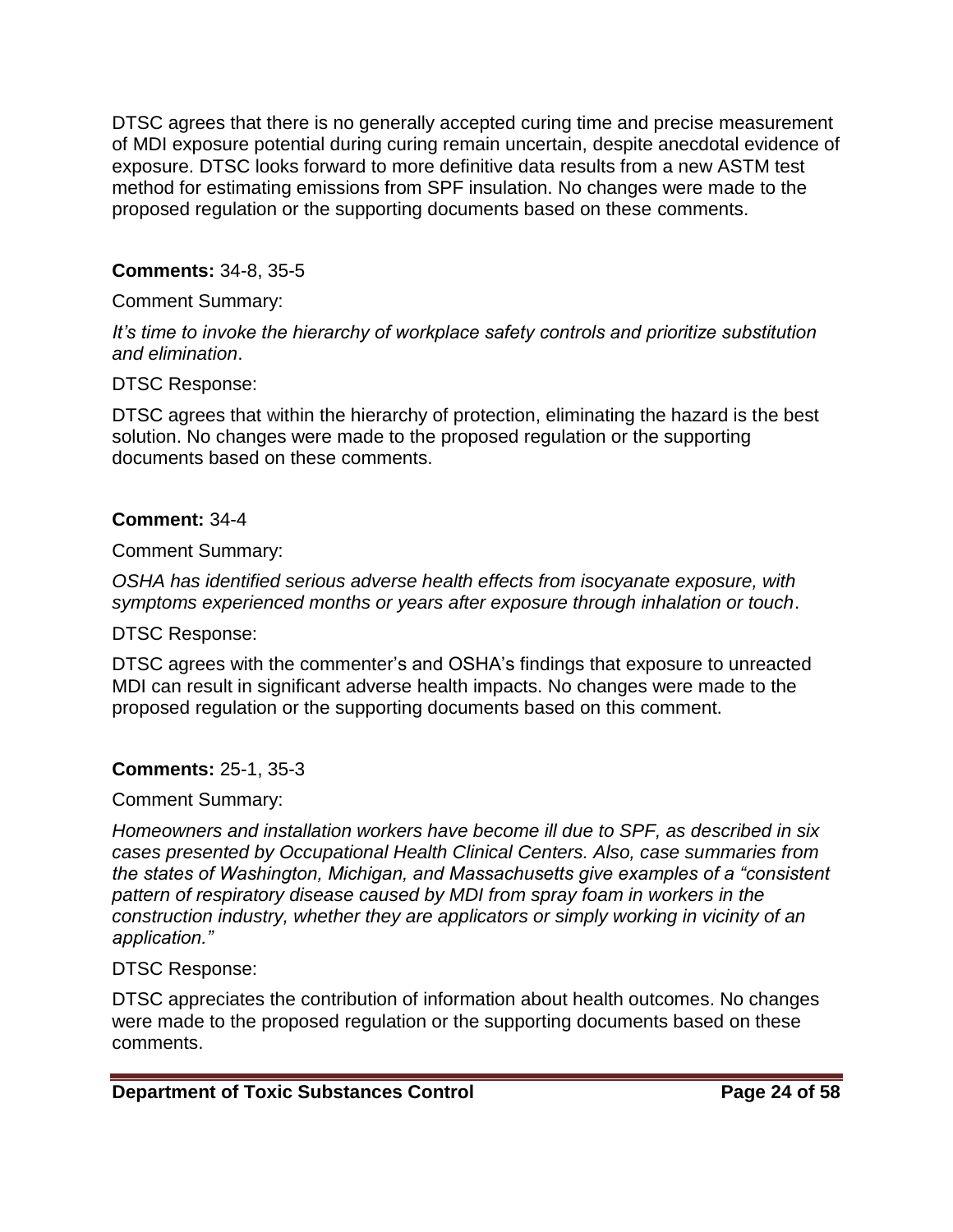### **Comments Regarding Significant or Widespread Adverse Impacts**

**Comments:** 19-2, 23-2, 29-1, 30-4, 30-7, 30-26, 30-27, 30-28, 30-29, 30-30, 30-31, 30- 33, 30-35, 30-36, 31-1, 31-3, 33-2, 33-3, 33-5, 37-11, 39-2, PH1-1, PH2-1, PH4-3

### Comment Summary:

*DTSC has not provided adequate information to show that SPF with unreacted MDI has the potential to contribute to or cause significant or widespread adverse impacts, and should suspend the rulemaking. California's Department of Public Health reported only 23 cases of work-related asthma resulting from isocyanate exposure over 15 years, with zero cases from 2006-2014, showing a decline in occupational asthma rates. More recent NIOSH data also show declining asthma attributed to diisocyanates. Controls will prevent exposure from happening*.

### DTSC Response:

Following an extensive review of the scientific literature and analysis of the known hazard traits of unreacted MDI, DTSC concluded there is a potential for workers and consumers to be exposed to unreacted MDI during normal use of both high-pressure and low-pressure SPF systems because airborne MDI was observed in the breathing zone of applicators during use. The External Scientific Peer Reviewers supported DTSC's findings. As described in the Statement of Reasons and Technical Summary, these exposures could potentially contribute to or cause significant adverse impacts. Engineering controls and PPE may reduce the incidence of exposure, but they will not prevent exposure.

Exposure to unreacted MDI can lead to significant adverse human health impacts, including asthma, hypersensitivity pneumonitis, respiratory irritation, pulmonary inflammation, and contact dermatitis. People who have become sensitized to isocyanates may also experience significant, life-threatening asthma attacks when subsequently exposed to extremely low levels of isocyanates from any source. The twostep mechanism involving sensitization and expression poses a challenge when attributing asthma to occupational exposures.

Occupational MDI-related asthma has been documented in California, though it is unknown if those occurrences are attributable to spray foam use. MDI-related asthma is misdiagnosed and under-reported, in part because most people don't realize their asthma is linked to MDI since asthma has many causes and MDI-related asthma isn't easily distinguished from the other asthma causes. In addition, delays are common before an onset of asthma. Finally, poor occupational health reporting systems hinder data collection and employers, and employees, may be reluctant to report occupational illnesses. DTSC did not use asthma cases to demonstrate the potential for widespread impacts. The wide availability of SPF systems with MDI provides evidence that the potential for adverse impacts is widespread. No changes were made to the proposed regulation or the supporting documents based on these comments.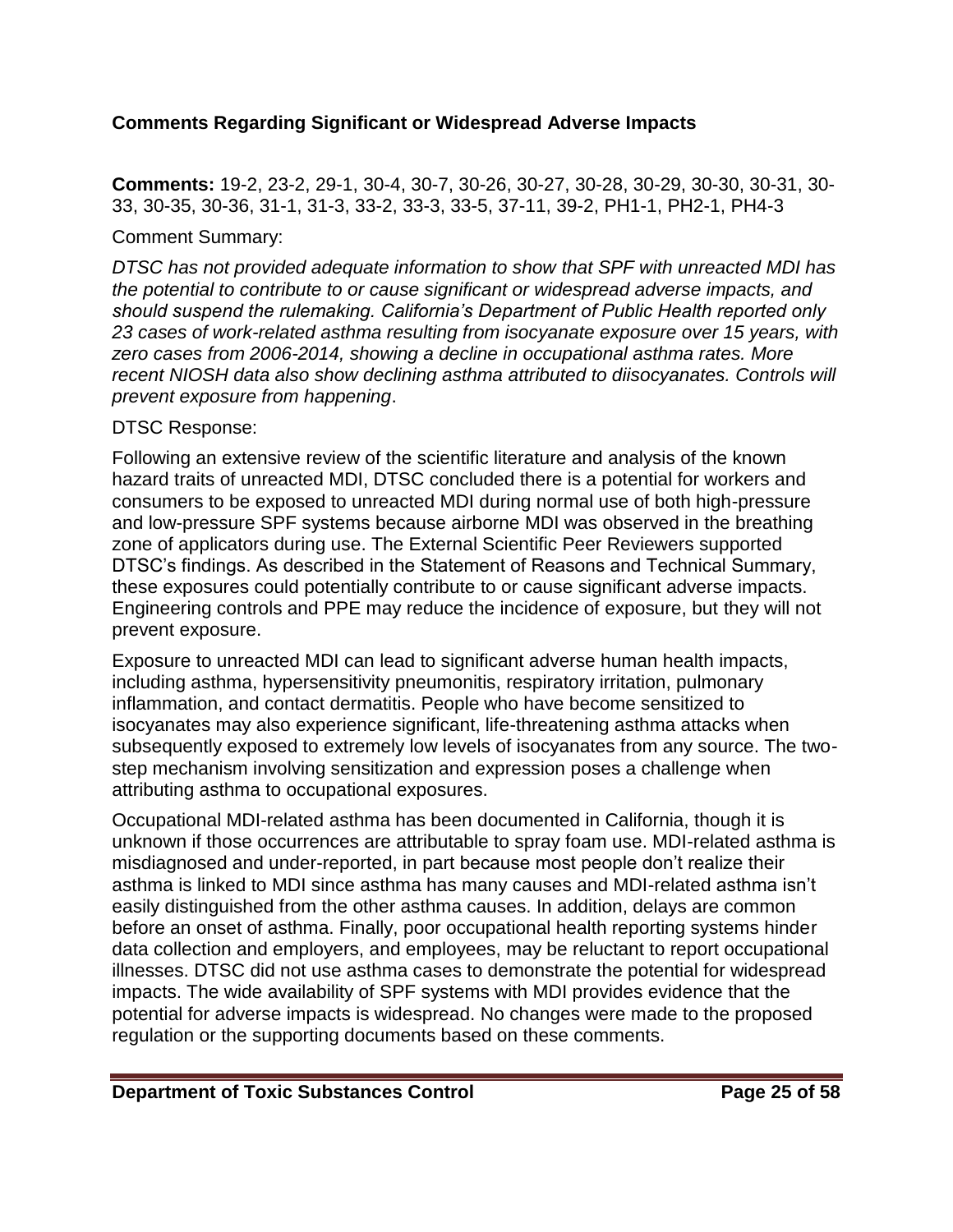### **Comments:** 15-14, 37-12

### Comment Summary:

*To prioritize a product-chemical combination, DTSC must differentiate between the potential for exposure to a Chemical of Concern, and the potential for that Chemical of Concern, in the product-chemical combination, to cause adverse impacts. DTSC did not present this analysis and instead relies on exposures to non-SPF products*.

### DTSC Response:

The commenter has reversed the adverse impacts and exposure demonstrations in the regulatory process. The adverse impacts demonstration applies to the Candidate Chemical itself and the exposure demonstration applies to the Candidate Chemical in the Priority Product.

The prioritization process outlined in the framework regulations (22 CCR 69503.2) specifies that a Priority Product must meet the following criteria: (1) potential exposure to the Candidate Chemical in the product and (2) potential for one or more exposures (to the Candidate Chemical) to contribute to or cause significant or widespread adverse impact. In DTSC's analysis the potential exposure to the Candidate Chemical in the product occurs when releases of airborne unreacted MDI potentially cause exposure, as has been shown in various cited studies. The potential for exposure to cause adverse impact is demonstrated by the adverse health impacts associated with exposure to unreacted MDI.

When DTSC cites adverse impacts associated with MDI in non-SPF products, it is properly demonstrating the adverse impacts associated with the Candidate Chemical. The framework regulations provide adverse impact and exposure factors (22 CCR 69503.3) for evaluating Priority Products. These factors explicitly state that the assessment of the adverse impact to the Candidate Chemical focuses solely on the Candidate Chemical and is independent of the product (22 CCR 69503.3(a)). No changes were made to the proposed regulation or the supporting documents based on this comment.

# **Comments:** 15-32, 15-89, 15-125, 15-126

Comment Summary:

*DTSC does not present information that exposure to SPF used for roofing has the potential to cause significant or widespread adverse impacts*.

### DTSC Response:

DTSC used available data to support the listing of this Priority Product. The Priority Product is used in a variety of applications and circumstances. If a responsible entity believes that the exposure scenario for a particular use, like SPF used for roofing, is unique and poses no potential to cause significant or widespread adverse impacts, such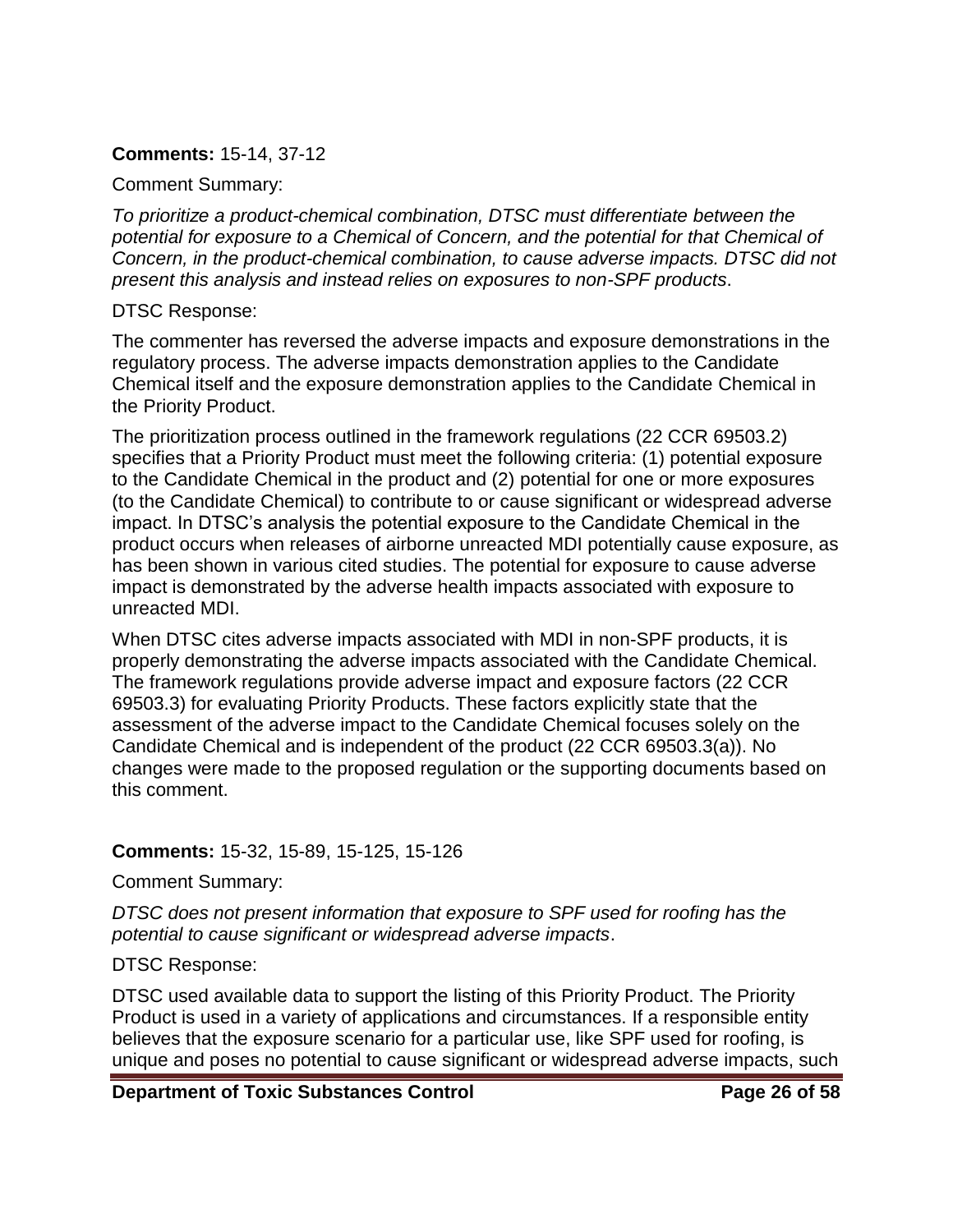factors should be included in the Alternatives Analysis and form the rationale for applicable regulatory responses. No changes were made to the proposed regulation or the supporting documents based on these comments.

### **Comments:** 30-38, 15-125

### Comment Summary:

*SPF systems are professionally installed; consumers may purchase a system, but will hire a professional installer. Concerns about DIYers and bystanders are irrelevant on rooftops. The potential for widespread adverse effects cannot be attributed to consumer use*.

#### DTSC Response:

Internet searches show availability of two-part SPF systems with MDI marketed to consumers for home use, independent of commercial installers. Some SPF systems with MDI are marketed to DIY homeowners for the repair and maintenance of roofing systems. No changes were made to the proposed regulation or the supporting documents based on these comments.

#### **Comment:** 30-37

Comment Summary:

*DTSC has not demonstrated that there is potential for significant adverse health effects where "significant" is defined as either statistically significant effects, or serious, permanent effects*.

#### DTSC Response:

As described in the ISOR for the proposed regulations, DTSC believes the adverse health effects associated with exposure to unreacted MDI are significant. Exposure to unreacted MDI can lead to respiratory sensitization, asthma, hypersensitivity pneumonitis, respiratory irritation, pulmonary inflammation, and contact dermatitis. Many of these health effects are serious, irreversible, and can result in death. No changes were made to the proposed regulation or the supporting documents based on this comment.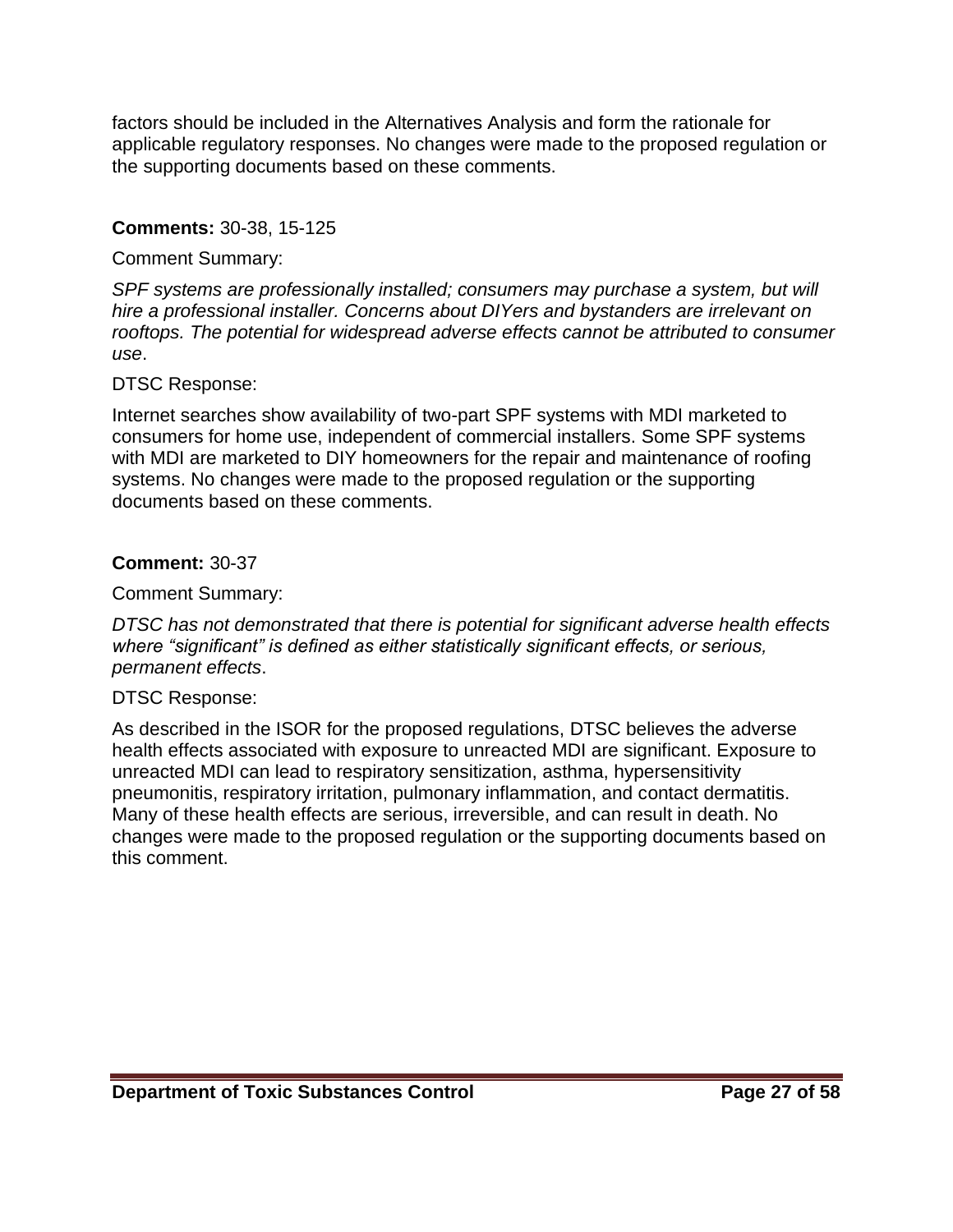#### **Comment:** 30-23

Comment Summary:

*The regulations need defined threshold limits to define the determination of the potential for significant or widespread impacts; the process for making this decision is not clearly described and limits informed participation*.

#### DTSC Response:

The framework regulations are intentionally precautionary and flexible. They do not contain threshold requirements for establishing Priority Products. The framework regulations allow an option for DTSC to establish an Alternatives Analysis Threshold under certain conditions (22 CCR 69503.5(c)). However, such a threshold is not appropriate for SPF with MDI given the extremely low levels at which MDI may harm workers if exposed. No changes were made to the proposed regulation or the supporting documents based on this comment.

## **Comments:** 15-21, 15-23, 15-55, 15-70, 30-24

### Comment Summary:

*DTSC cannot use market data to demonstrate that exposure to the Chemical of Concern in the Priority Product causes significant or widespread adverse impacts. It is not sufficient to demonstrate potential for exposure. DTSC must also demonstrate that the exposure has the potential to cause significant or widespread impacts. Also, DTSC should not use industry safety programs as evidence for potential for significant or widespread adverse impact*.

### DTSC Response:

DTSC uses market data to properly demonstrate the potential for exposure to the Candidate Chemical consistent with the framework regulations.<sup>5</sup> The specified information is a valuable surrogate for measures of potential exposure for which there is little data. DTSC believes the health effects associated with exposure to MDI demonstrate the potential for significant adverse impacts; the wide availability of SPF systems demonstrates the potential for widespread adverse impacts. It is important to note that although DTSC has demonstrated a potential for both significant and widespread adverse impacts, the framework regulations would be satisfied with a demonstration of the potential for either significant *or* widespread adverse impacts.

DTSC did not use industry safety programs as evidence of potential for significant or widespread adverse impact. These programs were developed because of the inherent risks associated with the product. DTSC's discussion of safety programs focuses on industry's argument that such programs are sufficient to prevent exposure; DTSC is concerned with exposure that could occur among those who do not employ safety

l <sup>5</sup> 22 CCR 69503.3(b)(1).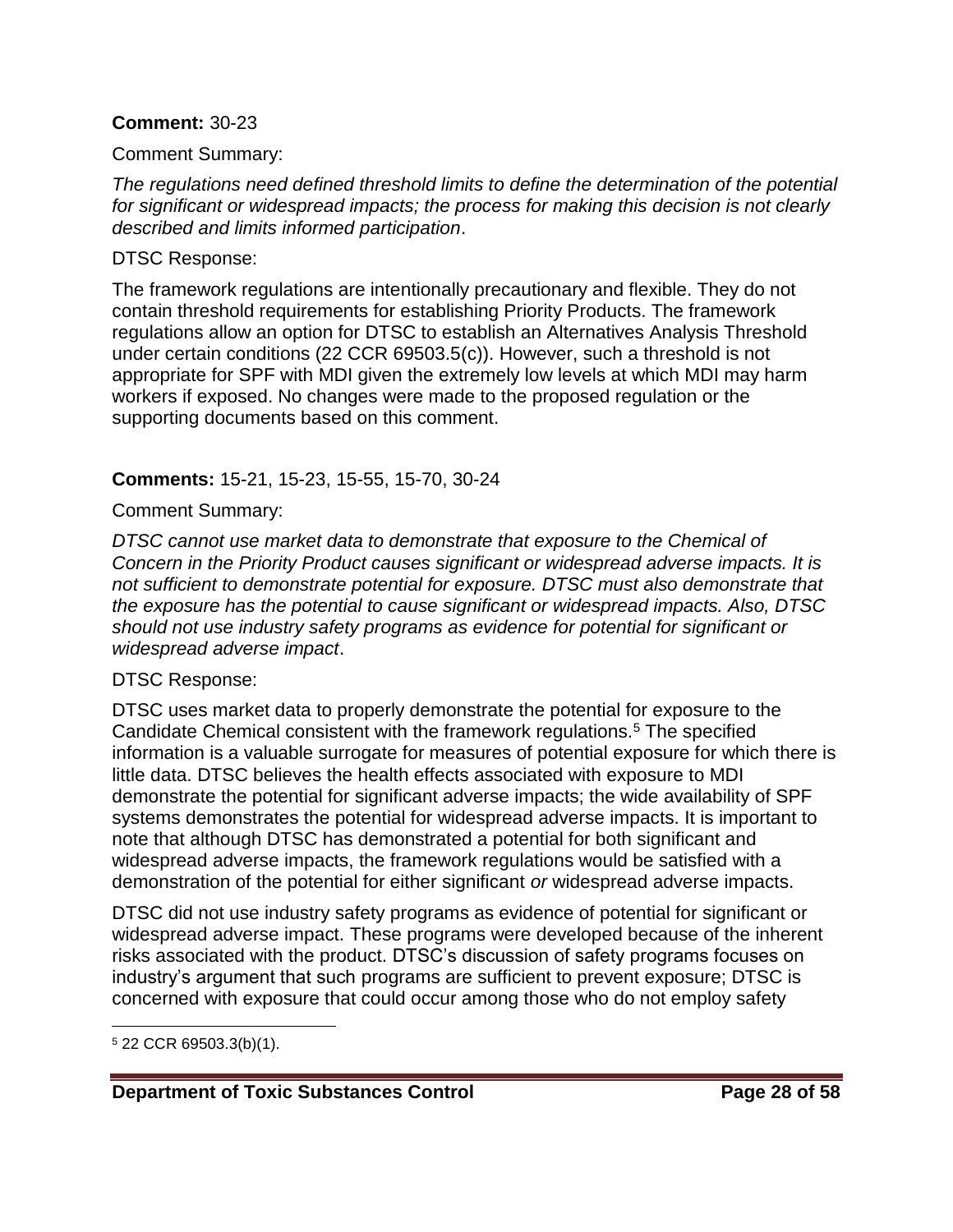measures and those for whom the measures fail. No changes were made to the proposed regulation or the supporting documents based on these comments.

### **Comments:** 30-27, 31-2, 33-1, PH6-3

#### Comment Summary:

*One of the ESPR reviewers, Dr. B. Nemery, asserted that the terms "significant" and "widespread" are not appropriate and questions if they are necessary. DTSC did not respond to Dr. Nemery's suggestion that the terms be removed*.

### DTSC Response:

This comment misinterprets Dr. Nemery's assessment and erroneously implies that Dr. Nemery did not support the findings of the Technical Summary. In fact, Dr. Nemery argues that the health effects associated with MDI exposure obviate the need to demonstrate significant or widespread impact. Dr. Nemery questioned whether it is even necessary to evaluate MDI's adverse effects using these terms because the health hazards associated with MDI exposure are so well known and documented. DTSC did not remove the terms because the framework regulations specify the determination of significant or widespread adverse impacts to identify Priority Products. No changes were made to the proposed regulation or the supporting documents based on these comments.

### **Comments:** 33-4, 36-4

Comment Summary:

*OSHA discontinued its National Emphasis Program on isocyanates in 2016 after not finding many overexposures attributable to isocyanates*.

#### DTSC Response:

OSHA recognized the potential harm associated with exposure to isocyanates, and developed a National Emphasis Program (NEP) specifically designed for protecting workers from exposure to isocyanates in June 2013.The OSHA Isocyanates NEP was discontinued because it was designed as a limited, temporary enforcement action that expired in May 2016. Each OSHA Area Office was required to conduct only three inspections per year. Despite multiple attempts, DTSC could not gather any further information on program implementation and the number of inspections in the State of California. These inspections targeted all uses of isocyanates, not just SPF. The NEP did not cover sole proprietors or individual consumers. OSHA's recent Alliance with the American Chemistry Council's Center for the Polyurethanes Industry to improve awareness of occupational safety laws, training and education around the hazards of diisocyanates affirms the potential harm that workers still face. No changes were made to the proposed regulation or the supporting documents based on these comments.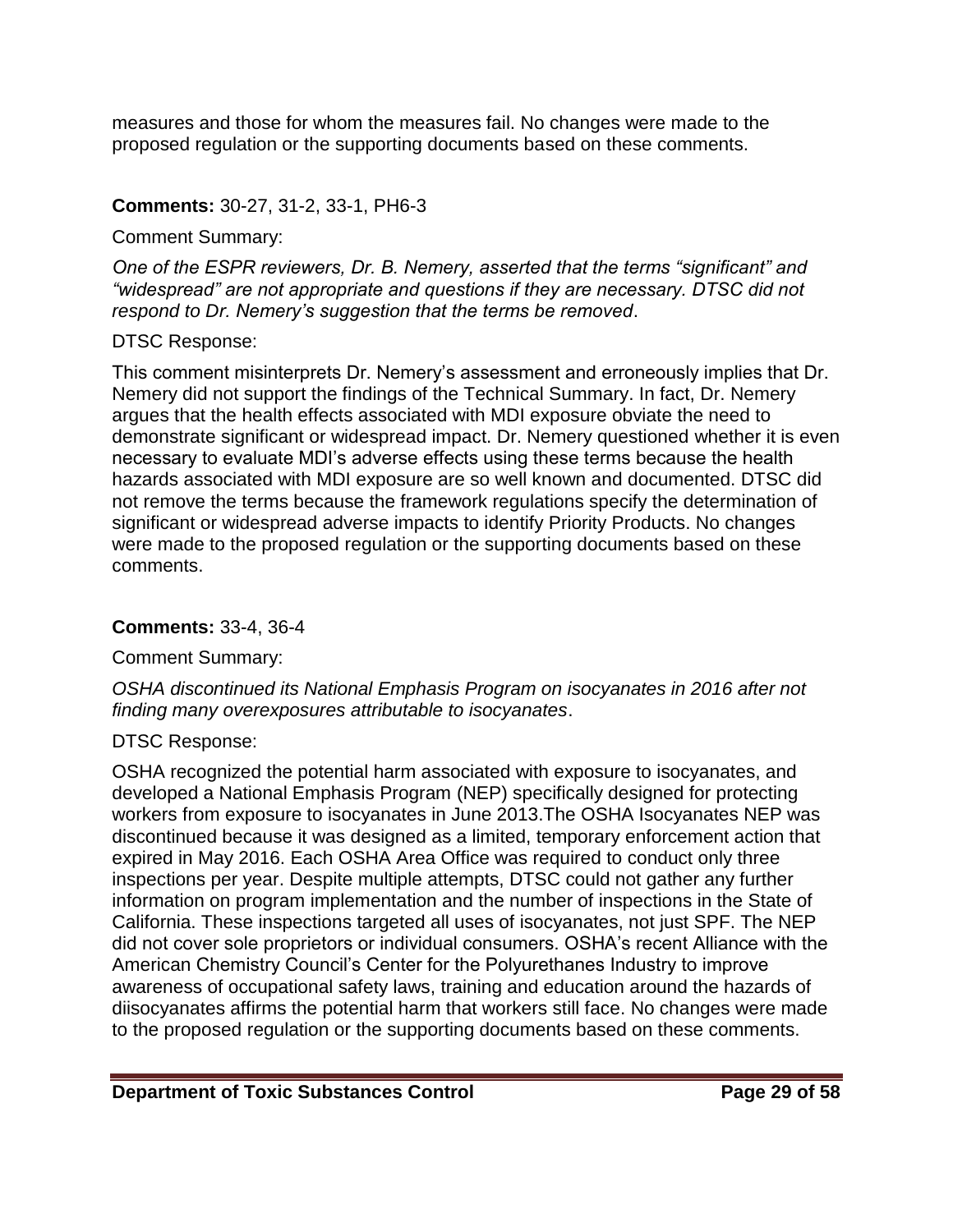#### **Comment:** 15-29

Comment Summary:

*If engineering and administrative controls reduce exposure concerns and the potential for significant and widespread impacts, then DTSC should consider this a factor against prioritizing SPF with MDI*.

### DTSC Response:

Engineering and administrative controls are not used universally by the applicators of SPF with MDI and they do not represent a permanent reduction in exposure concern or potential for adverse impact. OSHA's established hierarchy of hazard protection in order of preference is: 1) eliminate the hazard; 2) substitute a different chemical; 3) implement engineering controls; 4) implement administrative controls; and 5) use personal protective equipment.<sup>6</sup> No changes were made to the proposed regulation or the supporting documents based on this comment.

### **Comments:** 15-76, 15-82

Comment Summary:

*DTSC overestimated the market share for SPF roofing because the SPF sector is not a single product*.

### DTSC Response:

DTSC defined the Priority Product as two-component SPF systems with unreacted MDI and performed the market analysis for this group as a whole. The framework regulations clearly anticipate that a responsible entity might manufacture more than one product that meets the definition of any given Priority Product (22 CCR 69503.5(b)(1)(A)). DTSC recognizes that there are numerous formulations and brands of SPF products that produce foams of different densities and for different uses. All formulations have one side that contains isocyanates. Thus, it's appropriate that roofing is not broken out separately as it contains the essential attributes of the Priority Product. No changes were made to the proposed regulation or the supporting documents based on these comments.

 $\overline{\phantom{a}}$ <sup>6</sup> CDC (2015) Workplace Safety & Health Topics, *Hierarchy of Controls*, Centers for Disease Control and Prevention. Available at https://www.cdc.gov/niosh/topics/hierarchy/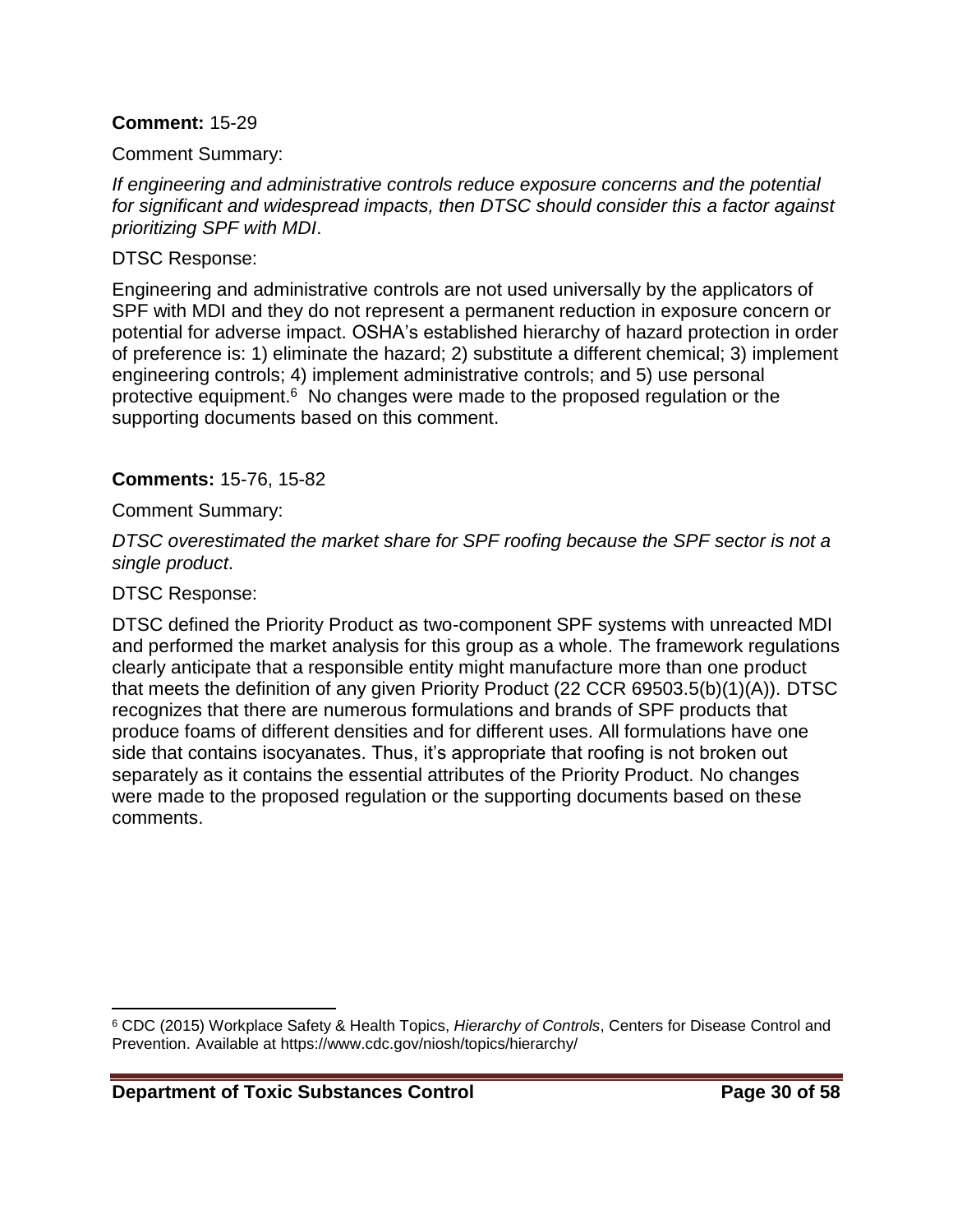#### **Comment:** 34-3

Comment Summary:

*Using SPF systems in homes, schools, offices, and other buildings less regulated than factories, increases the likelihood that workers and occupants will be exposed to unreacted components*.

#### DTSC Response:

DTSC determined the wide availability of SPF systems with unreacted MDI demonstrates the potential for widespread adverse impacts. No changes were made to the proposed regulation or the supporting documents based on this comment.

### **Comment:** 35-2

Comment Summary:

*DTSC appropriately considered the factors in the framework regulations to demonstrate the potential for exposure and adverse impacts and correctly names SPF systems as Priority Products*.

DTSC Response:

DTSC appreciates the concurrence offered by the comment. No changes were made to the proposed regulation or the supporting documents based on this comment.

### **Comment:** 35-4

Comment Summary:

*Cases of consumer illness and injury associated with SPF systems illustrate the potential for significant adverse impacts*.

#### DTSC Response:

DTSC bases its determination of potential significant adverse effects on the health effects associated with exposure to MDI. DTSC appreciates additional case studies of health effects associated with SPF exposure. No changes were made to the proposed regulation or the supporting documents based on this comment.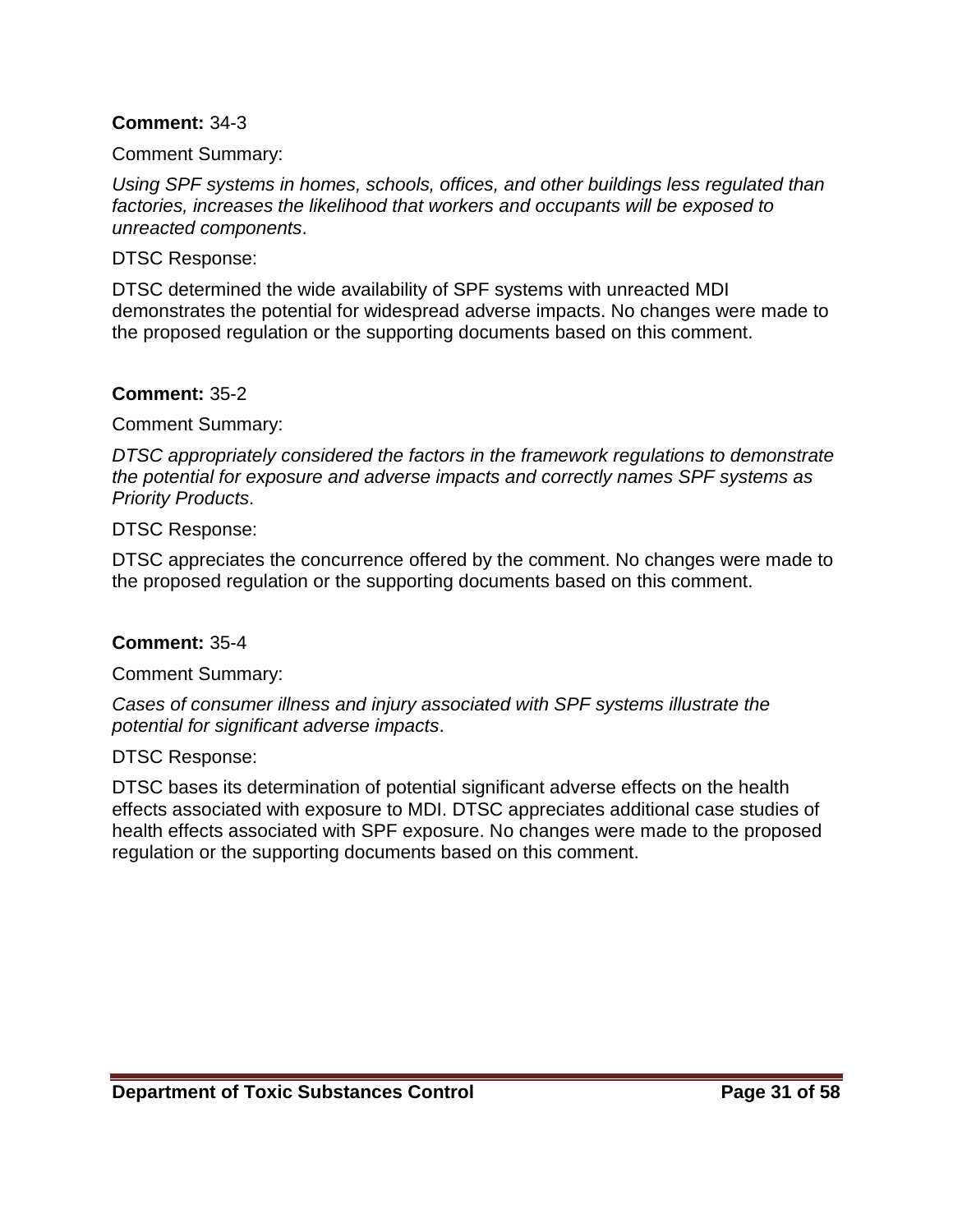## **Comments Regarding the Use of Cited Information in the Technical Summary**

**Comments:** 15-2, 15-3, 15-7, 15-39, 15-40, 15-96, 15-99, 15-100, 15-101, 15-102, 15- 114, 30-22, 30-69, 30-74, 30-85, 30-8

Comment Summary:

*Some references cited in the Technical Summary do not provide enough information or evidence to support DTSC's conclusions regarding health effects or its decision to prioritize SPF*.

### Response:

DTSC toxicologists reviewed all studies referenced in the comments using the toxicological endpoints specified in Chapter 54 of Title 22 of the California Code of Regulations to determine hazard traits. For this Priority Product, the hazards cited relate to exposure to the Candidate Chemical, MDI. The studies were presented correctly. Furthermore, no single reference provides the basis for the decision to prioritize SPF; the totality of the information about the health effects of MDI and potential for exposure lead DTSC to propose the regulation. The External Scientific Peer Reviewers also concurred with DTSC's conclusions regarding health effects and its decision to prioritize SPF. DTSC made no changes to the proposed regulation or supporting documents in response to these comments.

### **Comment:** 15-113

Comment Summary:

*Some references use subjective terms like "unexpected" or "surprising." This indicates a lack of scientific detachment and serves to justify additional research*.

### DTSC Response:

DTSC used reliable information and considered the quality of information contained in each study as described in 22 CCR 69503.2((b)(1)(C). The writing style and word choices in the references were not the basis for the listing; rather, the evidence contained therein, was. DTSC does not consider it unusual for a study's conclusion to call for additional research or study. DTSC made no changes to the proposed regulation or supporting documents in response to this comment.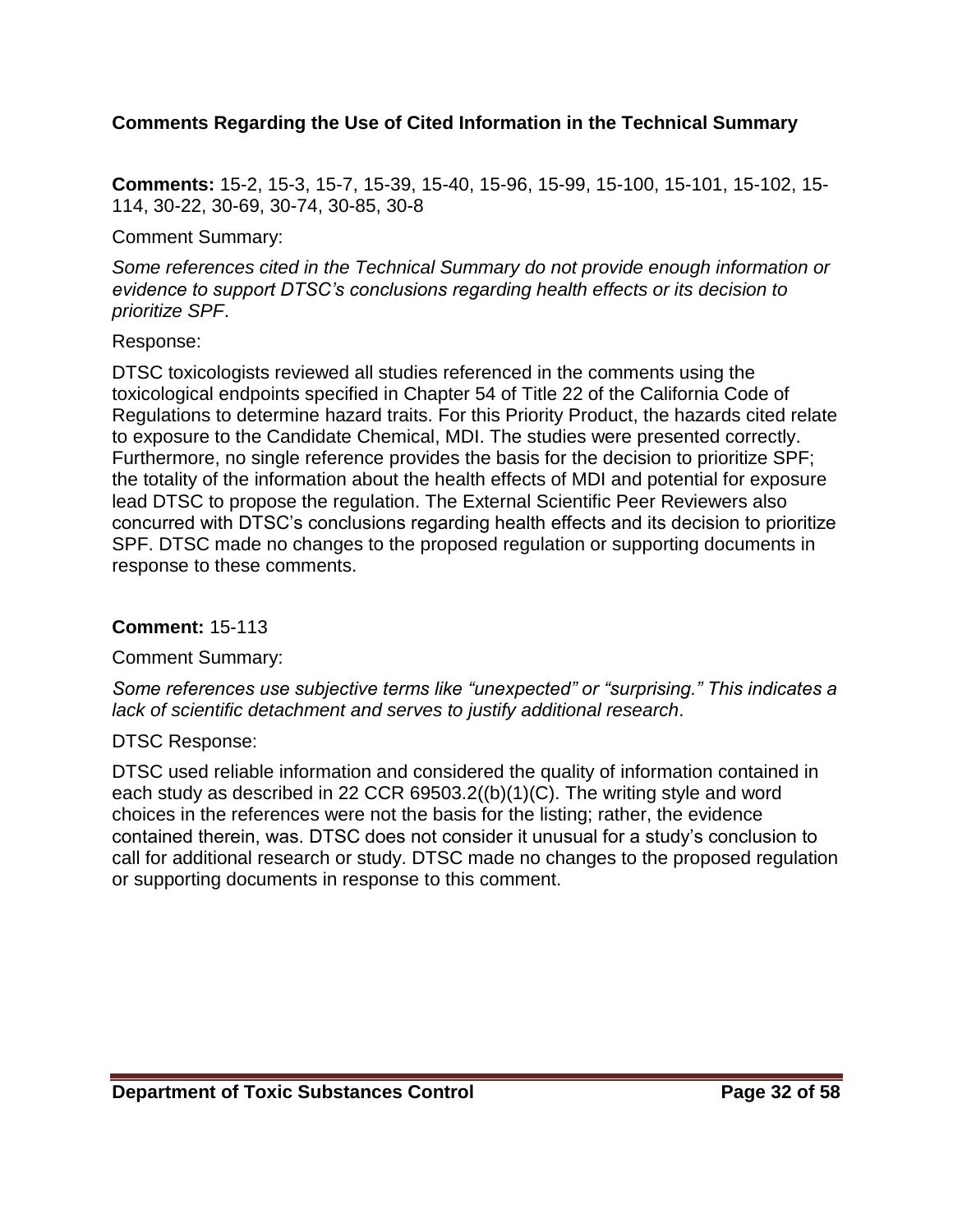#### **Comment:** 15-5

Comment Summary:

*DTSC cited no NFPA data showing significant inhalation injuries associated with fighting fires or from thermal decomposition of SPF*.

### DTSC Response:

The proposed regulation is focused on airborne MDI released during the spraying process and the Priority Product is described in the regulation as the two-component spray foam system. In the Technical Summary as part of the summary of environmental fate, DTSC mentions that the cured foam may release toxic chemicals from thermal degradation such as fire. Because these chemicals, however, are not identified and do not form the basis for the listing, DTSC did not collect NFPA data to characterize significant inhalation injury attributable to fighting fires or thermal decomposition of SPF. DTSC made no changes to the proposed regulation or supporting documents in response to this comment.

### **Comments:** 15-18, 15-62, 15-63, 15-83, 30-75, 30-79

Comment Summary:

*National Institute of Occupational Safety and Health (NIOSH) reports and other studies that focus on MDI exposure, fatalities, and monitoring data in other industry sectors, such as auto, mining, and engineered wood products, are not directly associated with the SPF industry and should be removed*.

### DTSC Response:

The cases cited in the Technical Summary demonstrate the "reasonably foreseeable" potential of isocyanates in spray polyurethane foam (SPF) systems to cause adverse impacts when they become airborne. The cases demonstrate SPF workers' potential exposure to airborne isocyanates in two-component SPF systems, which are delivered in a similar manner as in the cited cases. DTSC made no changes to the proposed regulation or supporting documents in response to these comments.

### **Comments:** 15-34, 15-35, 30-77, 30-78, 38-2

### Comment Summary:

*If DTSC uses the Reference Exposure Level (REL) developed by Office of Health Hazard Assessment (OEHHA) to prioritize SPF, the studies it is based upon should be subject to the Reliable Information standard in 22 CCR 69501.1(A)(57)(B). Also, the RELs in air for MDI are not designed for SPF applicators and should not be referenced*.

DTSC Response: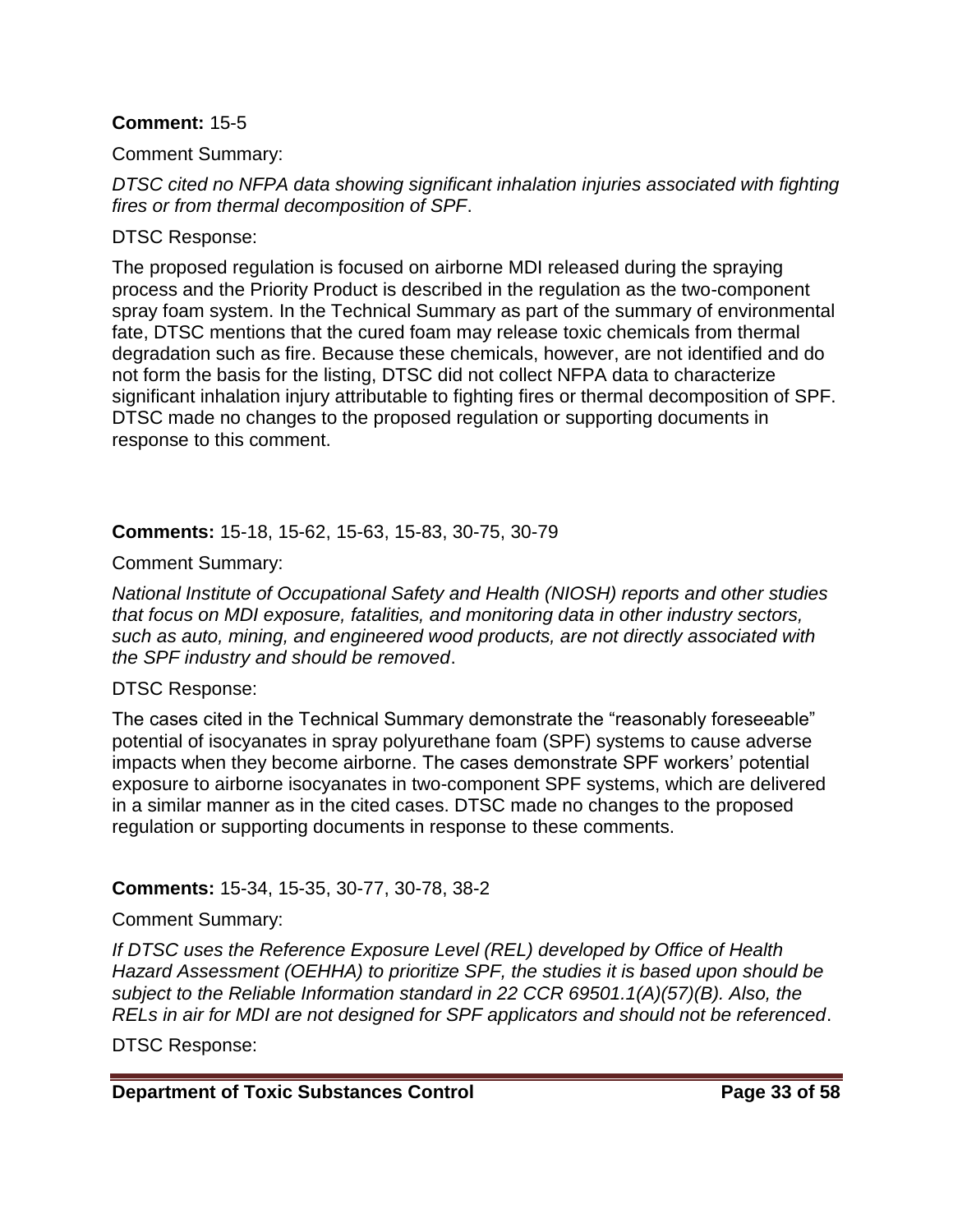DTSC did not use any threshold concentrations, including threshold limit values, permissible exposure limits, or reference exposure levels, for prioritization; rather, DTSC used information about the health effects of MDI and potential for exposure to form the basis for the regulation. DTSC mentions such thresholds in the Technical Summary only to provide context and relevance to reported monitoring values. DTSC made no changes to the proposed regulation or supporting documents in response to these comments.

## **Comments:** 15-129, 15-130

Comment Summary:

*The study design for some citations is not appropriate, as specified in the regulations (22 CCR 69501.1(a)(57)(B)).* 

DTSC Response:

DTSC agrees that a study design, as described in 22 CCR 69501.1(a)(57)(B), must be appropriate and DTSC has determined that each study it relied upon was appropriately designed to address the study hypothesis of the study. DTSC used reliable information and considered the quality of information contained in each study as described in 22 CCR 69503.2((b)(1)(C). DTSC made no changes to the proposed regulation or supporting documents in response to these comments.

# **Comment:** 16-1

Comment Summary:

*Citing Arcury et al., (2014) implies that Latino roofers are not using PPE. The commenter states that DTSC is implying that the "SPF roofing industry is unsafe due to the heritage of our hardworking labor force."* 

# DTSC Response:

DTSC cites a number of cases to demonstrate that Health and Safety programs do not always adequately protect workers. This failure of protection can be attributed to a variety of reasons, such as accidents or failure to comply – none of which involve the ethnicity or heritage of the workers. That the workers included in the Arcury citation are Latino does not in any way influence DTSC's concern with over-reliance on Health and Safety programs and personal protective equipment for worker protection. The proposed regulation seeks to better protect all workers, and consumers, by seeking alternatives to MDI. DTSC made no changes to the proposed regulation or supporting documents in response to this comment.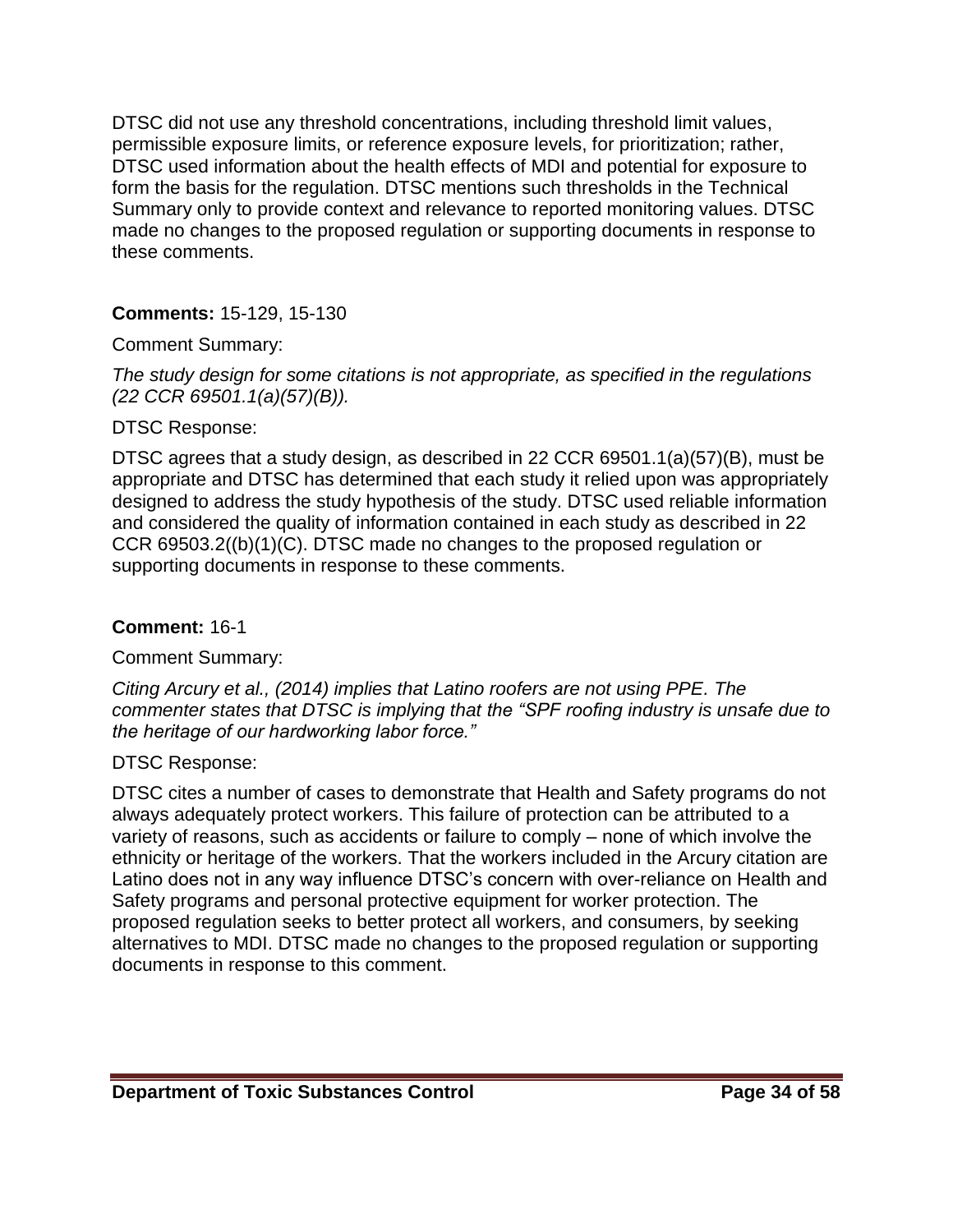#### **Comment:** 30-71

### Comment Summary:

*DTSC states that not many monitoring studies have been conducted to measure airborne concentrations of MDI during SPF application. Industry has conducted extensive monitoring of SPF applications, both outdoor and indoor. Exposure to MDI from SPF is well-researched and -understood and is used to establish return times after application. Further, a lack of data cannot serve as justification for DTSC's prioritization decision*.

### DTSC Response:

Although industry conducts monitoring, those data are not widely available and, as a result, there are few citable MDI monitoring studies. Also, data from available studies vary widely due to differences including sampling, MDI recovery techniques, and analytical methods. Nevertheless, monitoring data show that MDI has been detected in the applicators' breathing zones and at measurable levels up to 20 feet from the applicators' breathing zones. In addition, U.S. EPA reports that current test methods underestimate air concentrations. Therefore, based on available studies, MDI's sensitizing nature, the fact that MDI becomes airborne during spraying, the duration of time SPF can be sprayed during a project, and the variation in personal protection usage or compliance, DTSC believes there is clear potential for exposure and potential adverse impacts to some workers and consumers. DTSC made no changes to the proposed regulation or supporting documents in response to this comment.

### **Comment:** 30-83

#### Comment Summary:

*DTSC statements regarding sensitization and asthma are supported by a secondary reference, which should be removed from the record*.

#### DTSC Response:

DTSC is not limited to using only primary data sources as reliable information; secondary sources that meet the definition of reliable information are also acceptable data sources. DTSC made no changes to the proposed regulation or supporting documents in response to this comment.

### **Comment:** 30-84

### *Comment Summary:*

*". . . studies demonstrate that there is a threshold to the induction of sensitization, which DTSC is not taking into consideration – providing further evidence that DTSC has not presented scientific data support the proposed listing." (sic)*

#### DTSC Response:

**Department of Toxic Substances Control Page 35 of 58**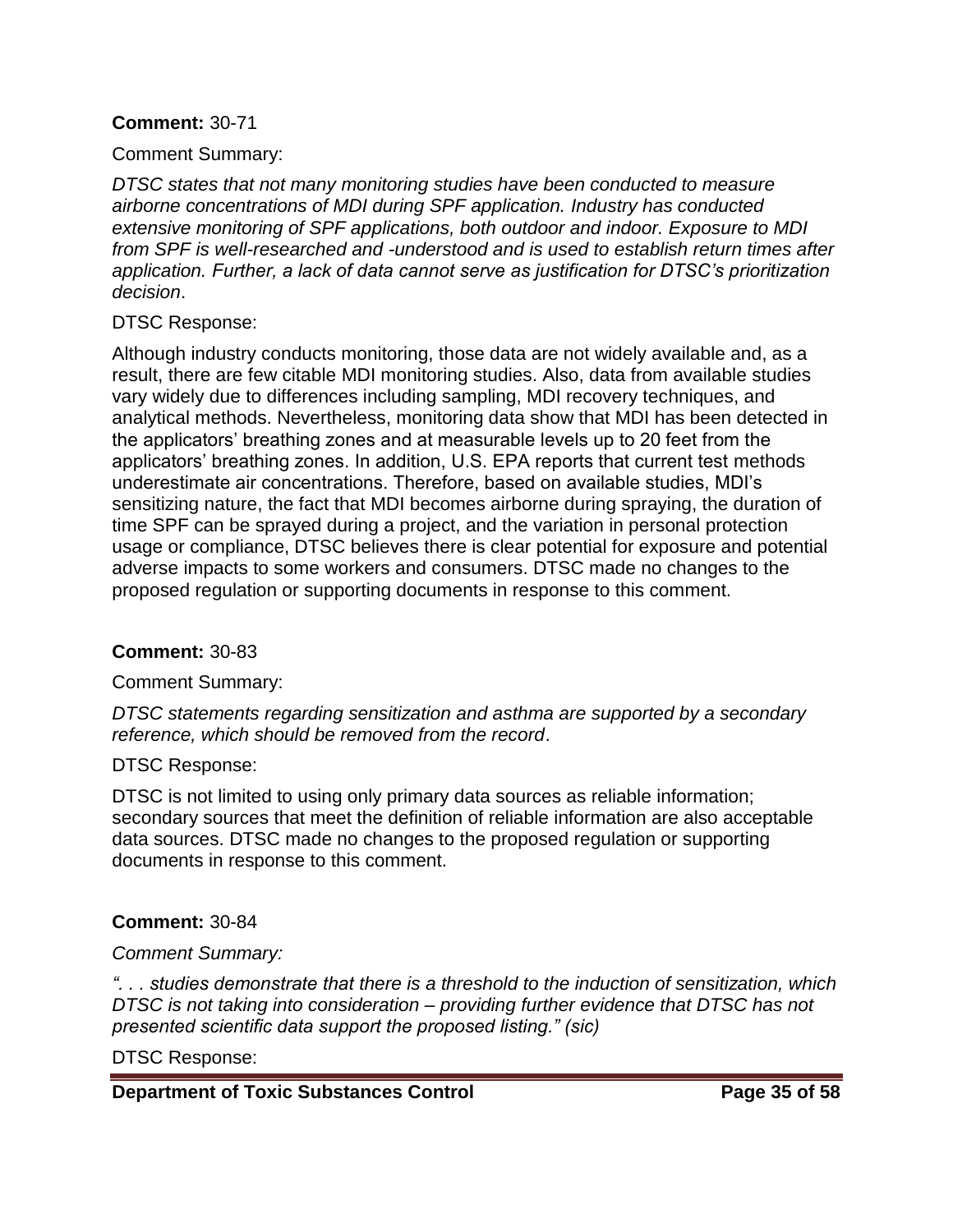DTSC did not use any threshold concentrations for prioritization; rather, DTSC used information about the health effects of MDI and potential for exposure to form the basis for the regulation. Furthermore, it is known that some individuals are more susceptible to sensitization than others, and that MDI levels as low as 1 part per billion (ppb) may be problematic to some, while others can tolerate much higher concentrations and a much longer duration of exposure. DTSC has evidence that MDI does become airborne during SPF application and concludes that there is a reasonably anticipated risk of sensitization as a result. DTSC made no changes to the proposed regulation or supporting documents in response to this comment.

### **Comment:** 30-87

## Comment Summary:

*DTSC failed to meet prioritization criteria as shown by the claim that "The DTSC ignored a citation provided by Peer Review, I. Kimber, 'For completeness, MDI has been implicated as a cause of allergic contact dermatitis (ACD) (Hamada et al., 2012). However, it is not a common contact allergen, and ACD is not the major health hazard associated with MDI.' "* 

### DTSC Response:

DTSC agrees with the comment that allergic contact dermatitis may not be the major health hazard associated with MDI. In the regulation DTSC listed in alphabetical order all the toxicological endpoints associated with exposure to the Candidate Chemical. In the alphabetical regulation list, allergic contact dermatitis is listed first, but that position in the regulation list does not correlate to any order of importance. Allergic contact dermatitis is correctly included for completeness as a part of the basis for prioritization. DTSC made no changes to the proposed regulation or supporting documents in response to this comment.

# **Comments:** 30-82, 30-84

Comment Summary:

*DTSC has mischaracterized or misrepresented some information, including OSHA's National Emphasis Program (NEP) and studies about the respiratory toxicity of MDI*.

### DTSC Response:

DTSC did not rely on the Occupational Safety and Health Administration's (OSHA) isocyanates NEP as a justification for listing SPF systems as Priority Products. However, the termination of OSHA's NEP and a lack of more protective federal action support the need for DTSC's proposed regulation. Federal OSHA's recent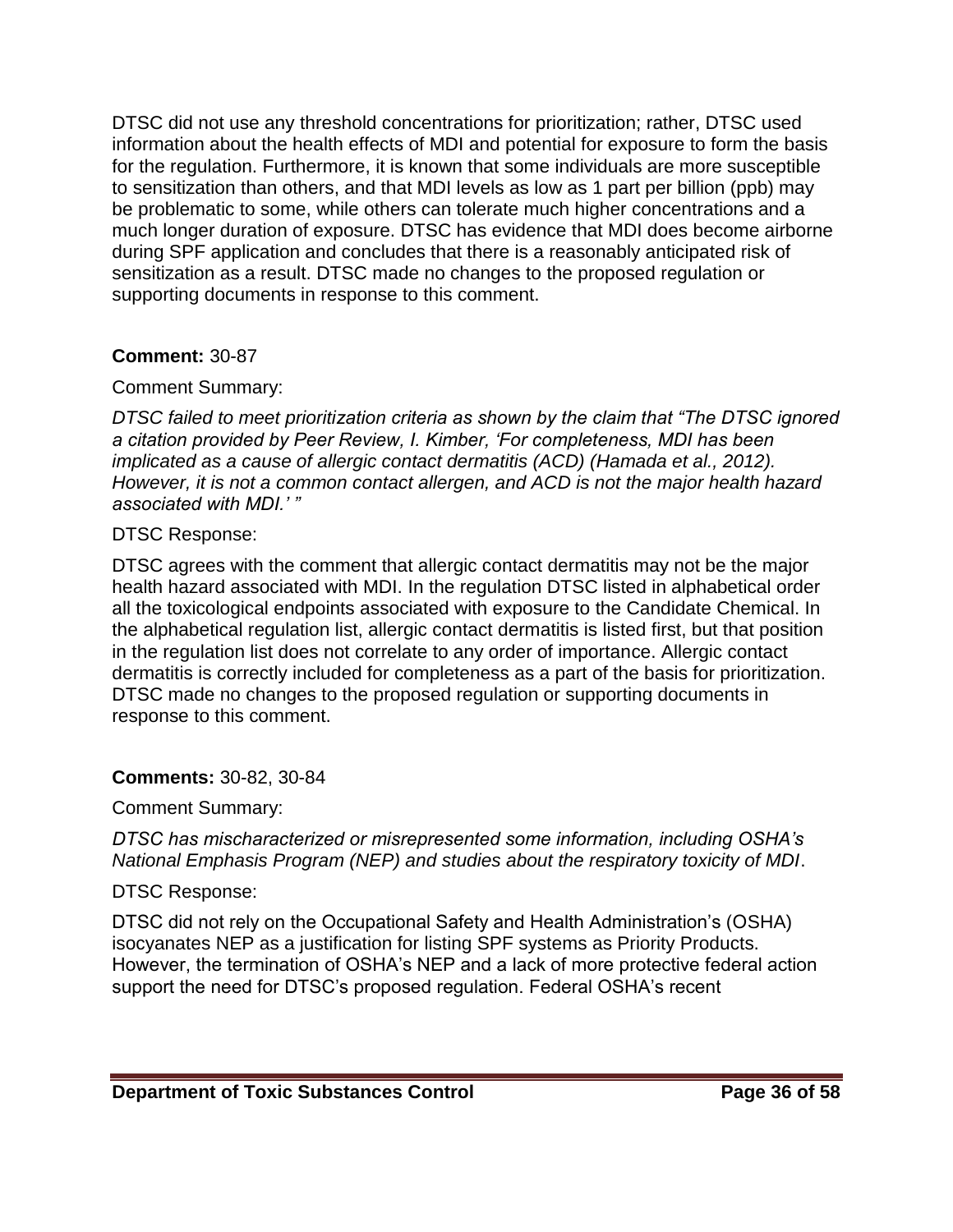announcement<sup>7</sup> of an Alliance with the American Chemistry Council's Center for the Polyurethanes Industry to improve awareness of occupational safety laws, training and education around the hazards of diisocyanates affirms the potential harm that workers face when working in this sector. No changes were made to the proposed regulation or supporting documents based on this comment.

## **Comment:** 30-89

Comment Summary:

*"All of the physicochemical properties listed for MDI should cite values from the European Chemicals Agency (ECHA) registrations."* 

DTSC Response:

DTSC cited available physicochemical properties data from authoritative bodies that were current when the Technical Summary was completed. No changes were made to the proposed regulation or supporting documents based on this comment.

l <sup>7</sup> https://www.osha.gov/dcsp/alliances/acc/acc.html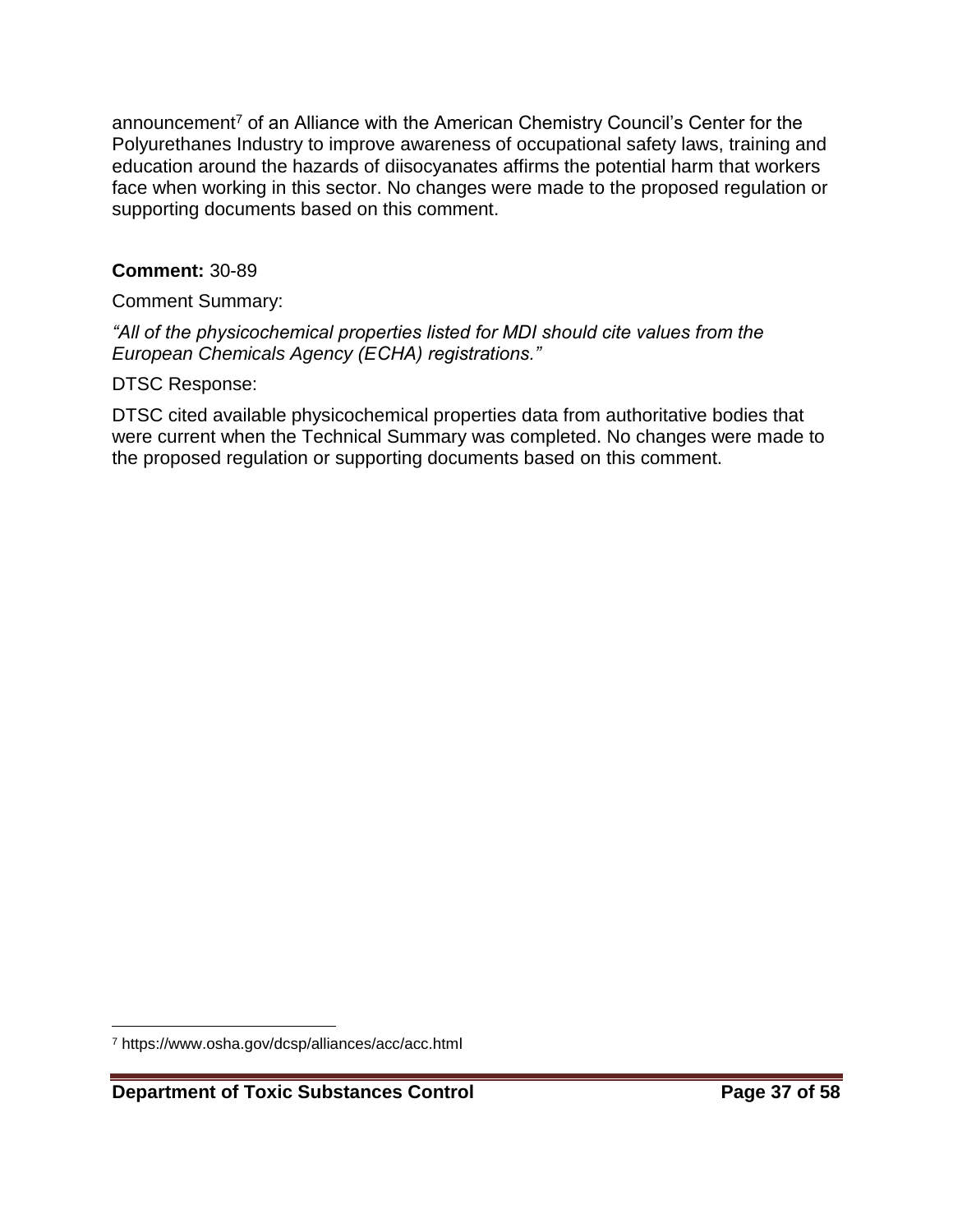### **Comments Regarding the External Scientific Peer Review**

### **Comments:** 38-14, 38-17

Comment Summary:

*The role of Dr. Lockey as an independent reviewer is compromised because he received research support from the HTIW Coalition, a group that represents the North American High Temperature Insulation Wool Industry. This industry group produces materials needed to produce fiberglass insulation, which DTSC has identified as an alternative to SPF systems. Also, DTSC included Dr. Lockey's primary sources in the Technical Summary*.

### DTSC Response:

DTSC is not involved in any part of the ESPR process, including coordinating, reviewing, or selecting reviewers. The ESPR process is mandated in California law (Health & Safety Code §57004). State Water Resources Control Board (SWRCB) coordinates external science peer review (ESPR) on behalf of CalEPA. Until the review is completed, the identities of the reviewers are confidential to all except the ESPR coordinator.

For this ESPR, the SWRCB ESPR coordinator contacted UC Berkeley, who selected qualified and available review candidates<sup>8</sup>. Each candidate submitted a Conflict of Interest (COI) Disclosure form to the coordinator for review along with their Curriculum Vitae, and the ESPR coordinator selected the reviewers. DTSC received the relevant Curriculum Vitae and disclosures for each of the reviewers with their review conclusions at the end of the review. DTSC included all the ESPR information it received as part of the background documents provided with the rulemaking package.

Dr. Lockey's expertise and research focus involves occupational and environmental exposures and adverse human health outcomes. His ongoing research focuses on health effects associated exposure to asbestiform fibers, and other exposures. According to the Bibliographical Sketch provided with the ESPR, Dr. Lockey's research funding from the HTIW Coalition ended December 31, 2015, and involved a study of pulmonary health surveillance of workers at refractory ceramic fiber production facilities. Dr. Lockey completed the ESPR Conflict of Interest form, certifying that he was able to provide a neutral and objective review of DTSC's work product.

DTSC has not promoted any alternatives to the Priority Product. DTSC has no reason to doubt Dr. Lockey's self-certified objectivity. It is to be expected that research professionals will receive research funding from a variety of sources and Dr. Lockey's support from the HTIW Coalition ended before the ESPR request began. DTSC believes Dr. Lockey's extensive experience and research in the field of occupational

<sup>8</sup> <http://ceparev.berkeley.edu/>

l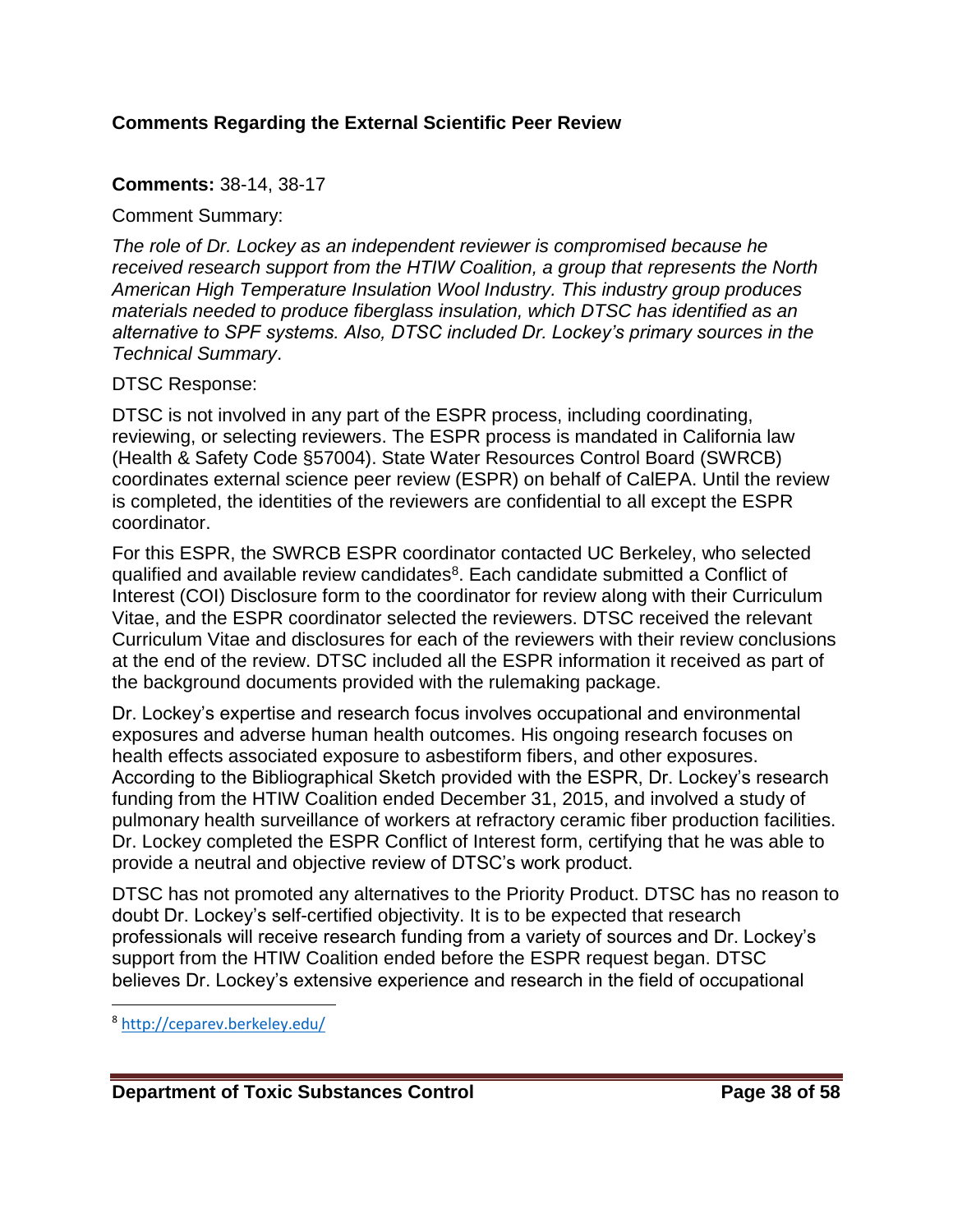and environmental exposures establishes his credentials to review DTSC's scientific basis for listing SPF with unreacted MDI as a Priority Product. No changes were made to the proposed regulation or the supporting documents based on these comments.

### **Comment:** 38-15

## Comment Summary:

*Neither Professor Kimber, nor DTSC, disclosed that Professor Kimber is on the Board of Directors of SenzaGen, maker of an in vitro assay for identifying respiratory sensitizers. Professor Kimber's assessment that SPF may cause respiratory sensitization has the potential to increase the market value of SenzaGen*.

### DTSC Response:

DTSC is not involved in any part of the ESPR process, including coordinating, reviewing, or selecting reviewers. Until the review is completed, the identities of the reviewers are confidential to all except the ESPR coordinator. DTSC does not believe that Professor Kimber's position on the Board of Directors of SenzaGen negates his statements regarding respiratory sensitization of MDI. All the external scientific reviewers, and many sources cited in the Technical Summary, confirmed that MDI is associated with respiratory sensitization. Professor Kimber's observation is consistent with the body of knowledge gathered about the health effects associated with MDI and should not be discounted based on Professor Kimber's association with SenzaGen. No changes were made to the proposed regulation or the supporting documents based on this comment.

# **Comment:** 38-1

# Comment Summary:

*That Dr. Nemery and Dr. Lockey referred to a "paucity and lack of reliable information" confirms that DTSC did not provide clear and convincing scientific evidence to support the prioritization of SPF*.

### DTSC Response:

This comment mischaracterizes the conclusions of the peer reviewers. In both cases the reviewers observe that the adverse effects associated with MDI are well known and documented, making the demonstration of potential significant effects unnecessary. In fact, Dr. Lockey stated: "The inadequacy of exposure and health data from workers and consumers who use MDI SPF systems is sufficient justification for adopting SPF systems with MDI as a Priority Product." And Dr. Lockey stated: "I agree that the information that DTSC relied upon to evaluate exposures is sufficient to conclude that there is a potential for exposure to MDI related to the use of SPF products containing these Chemicals of Concern." No changes were made to the proposed regulation or the supporting documents based on this comment.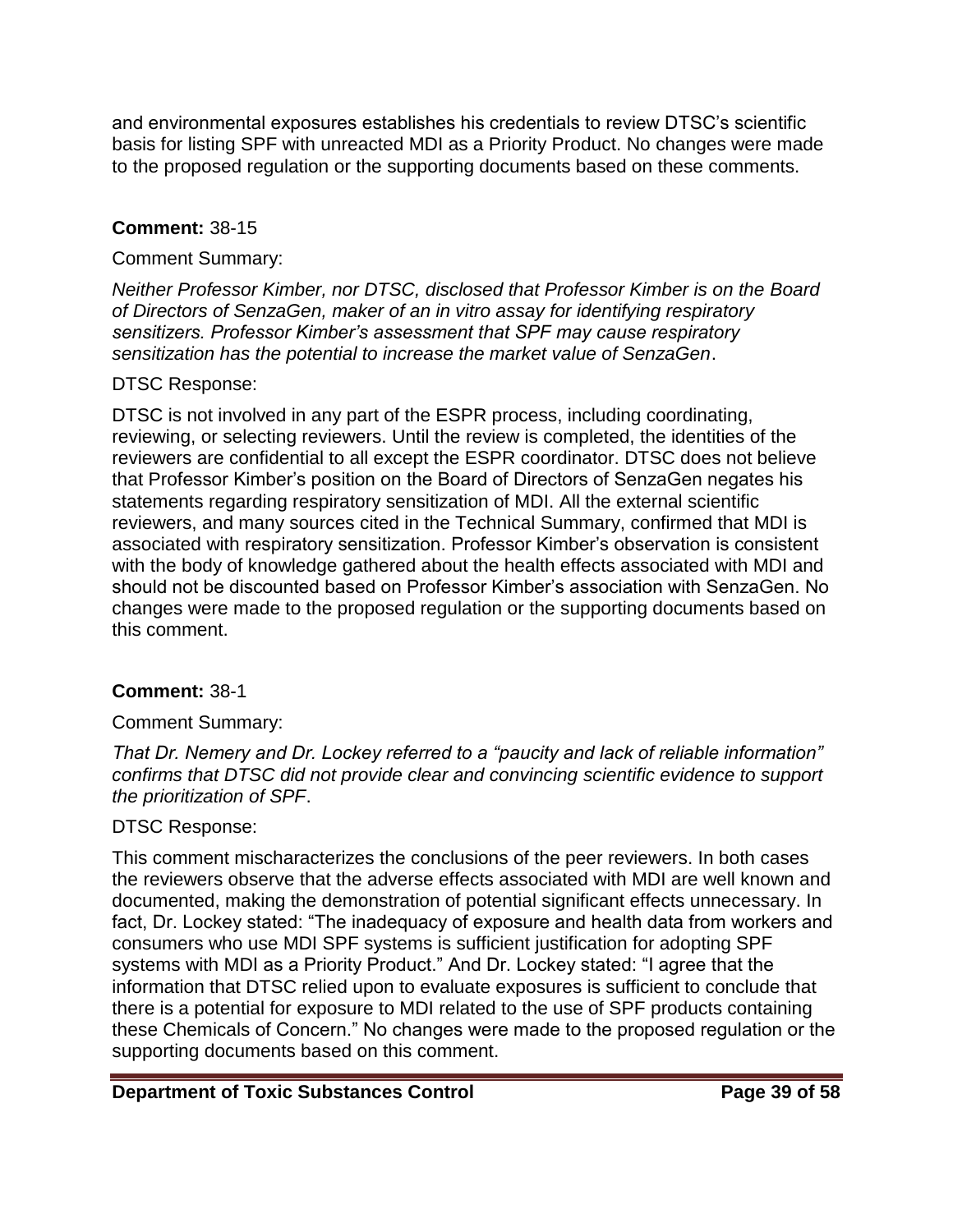### **Comments Regarding Economic Impact**

### **Comments:** 19-1, 19-7, 23-1, 23-7, 26-2, 30-47, 30-57, 37-3, 39-1, 39-6

Comment Summary:

*The economic impact of the proposed regulation has not been adequately quantified. Prioritizing SPF systems stigmatizes the product, potentially resulting in economic harm to the brand and leading to loss of business*.

#### DTSC Response:

DTSC prepared an economic impact assessment for a non-major regulation and provided all required information in the Economic and Fiscal Impact Statement (EFIS), included as a background document with the rulemaking package. The actual costs and benefits associated with the regulations will depend on future choices made by manufacturers.

DTSC's analysis of potential economic impact relied heavily on information provided by industry. DTSC surveyed SPF systems manufacturers and the American Chemistry Council's Center for the Polyurethanes Industry using information provided by these industry experts to form the basis for the assumptions used to assess the economic impacts. The cost estimates for conducting an Abridged AA or two-stage AA are based on data from manufacturers and industry representatives.

As manufacturers have pointed out, users of the SPF systems are aware that the product contains MDI and that people should follow safety precautions when using it. The information that DTSC has compiled in support of the regulations is established and well known; this action is unlikely to stigmatize any product.

No changes were made to the proposed regulation or supporting documents based on these comments.

### **Comments:** 30-44, 30-48

#### Comment Summary:

*DTSC has not fully estimated the cost of compliance since it is not clear how DTSC will evaluate the AAs and other means of compliance. DTSC also presented a mismatched analysis of costs and benefits by omitting some items on the cost side while including them on the benefits side*.

Response:

DTSC estimated the costs associated with the notification and AA steps, which result directly from the Priority Product regulations, as outlined in the framework regulations. DTSC assumes in its costs analysis that manufacturers will comply with those requirements. The framework regulations clearly state that DTSC will review the various AA Reports and determine compliance, deficiency, or disapproval. DTSC has prepared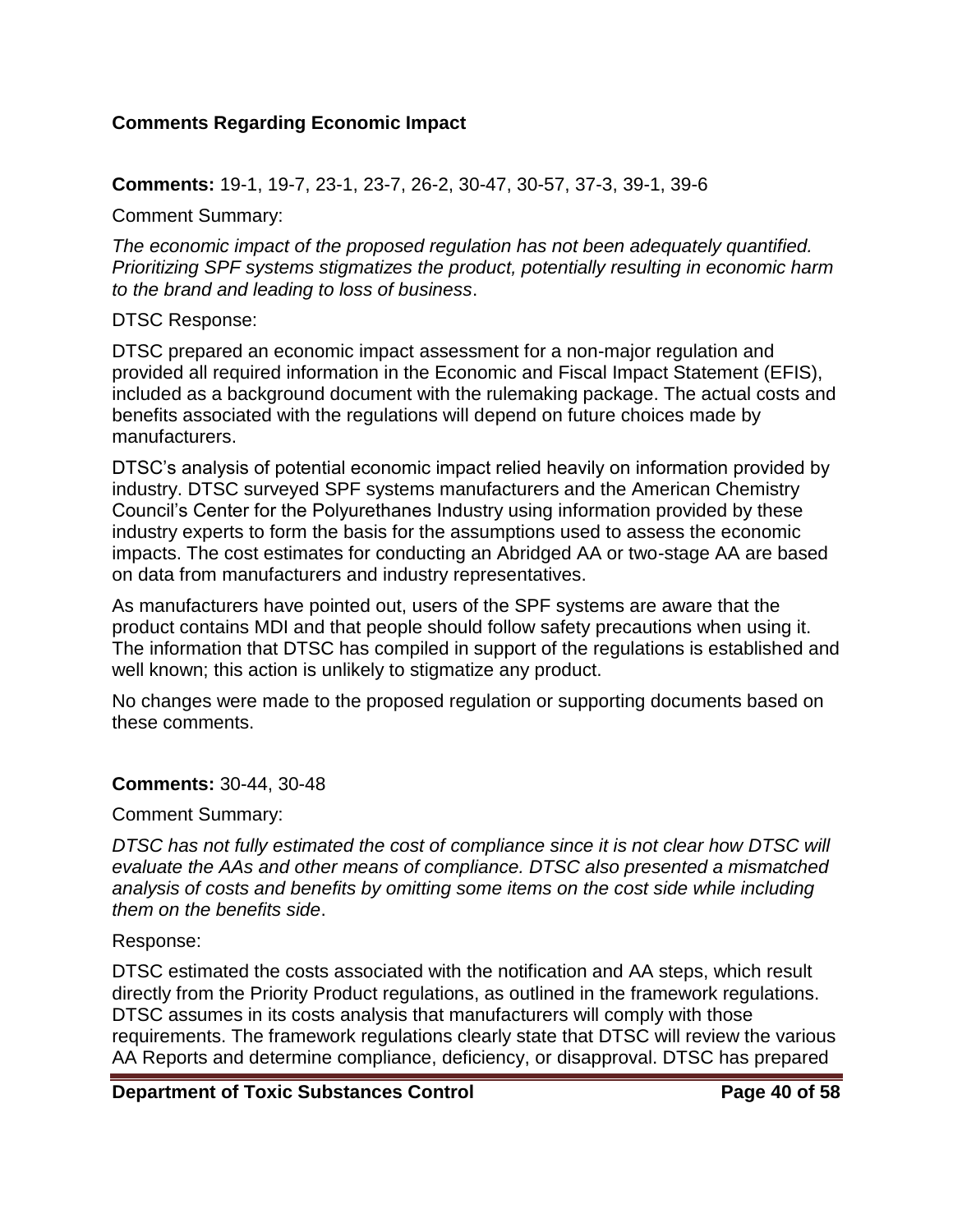guidance to help responsible entities complete the AA and will work closely with manufacturers to assist with compliance. Because DTSC cannot know the specific AA details and compliance options for a specific manufacturer at this stage in the process, DTSC relies on general assumptions to estimate the costs associated with the notification and AA steps.

In the Economic and Fiscal Impact Statement DTSC described benefits from the perspective of the goals of the Safer Consumer Products program. Hence, DTSC views increased capacity among consultants to perform AAs as a benefit of the program. While manufacturers who hire such consultants see this as a cost, DTSC assumes that cost is already factored into the compliance costs estimates that industry provided. Listing it again as a cost would be double counting. Furthermore, increased capacity to perform AAs increases the supply of expertise and might drive down the overall costs of compliance. No changes were made to the proposed regulation or supporting documents based on these comments.

### **Comment:** 30-49

#### Comment Summary:

*Reduced worker safety costs cannot be included as a benefit if no evidence is presented that alternatives are safer*.

### DTSC Response:

The potential benefit of reduced worker safety costs is listed as a *potential* benefit of making SPF products safer.<sup>9</sup> If, after the AA, a manufacturer asserts that an alternative is safer, DTSC will evaluate the AA to ensure that the manufacturer has provided evidence that the alternative is safer. No changes were made to the proposed regulation or supporting documents based on this comment.

### **Comment:** 30-51

Comment Summary:

*Benefits should not include increased employment opportunities; the SCP regulation is not a job creation tool*.

### DTSC Response:

DTSC clearly states the primary goal of the regulation is to protect public health by requiring SPF systems manufacturers to evaluate ways to make SPF products safer for consumers and workers. The economic impact analysis for rulemaking expressly requires DTSC to evaluate different categories of impacts, including "Creation or

l 9 Economic and Fiscal Impact Statement (STD 399), page 6.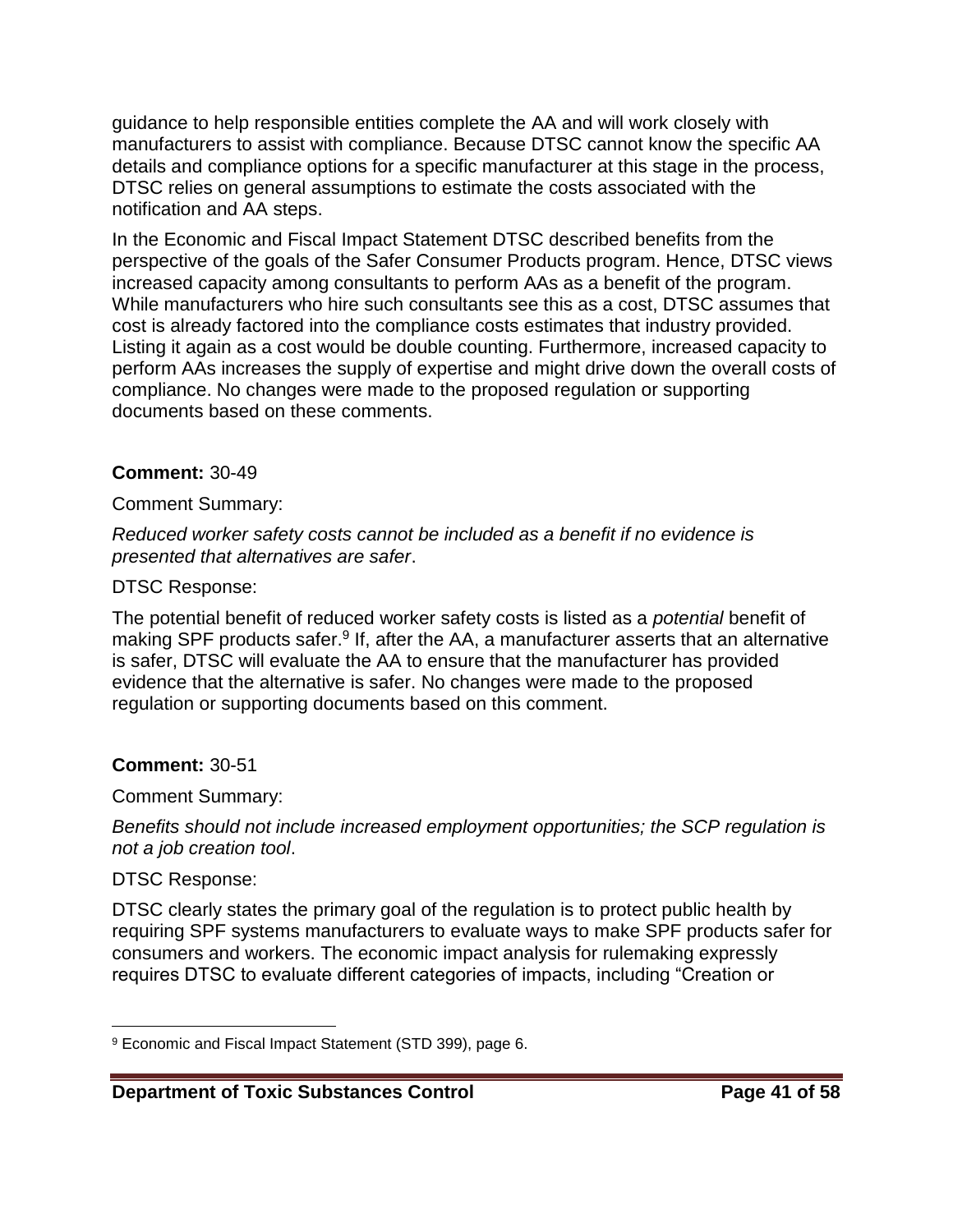Elimination of Jobs in California." No changes were made to the proposed regulation or supporting documents based on this comment.

### **Comment:** 30-50

Comment Summary:

*The ISOR should not assume that the outcome of an Abridged AA is to initiate research and development or fund challenge grants*.

# DTSC Response:

Initiating research and development or funding challenge grants are among the minimum regulatory responses that are required for an Abridged AA Report. The framework regulations specify that the proposed regulatory responses applicable to an Abridged AA Report shall include at a minimum the regulatory responses required by 22 CCR 69506.3 (Product Information for Consumers) and 22 CCR 69506.8 (Advancement of Green Chemistry and Green Engineering). No changes were made to the proposed regulation or supporting documents based on this comment.

# **Comments:** 30-3, 30-45, 30-46

# Comment Summary:

*The economic analysis provided by DTSC anticipates manufacturers will only need to conduct one two-stage AA or an Abridged AA, when there may be several products made by the same manufacturer, each necessitating a separate AA and leading to increased costs, possibly resulting in classification as a major regulation. If manufacturers conduct an Abridged AA, this requires manufacturers to expend financial resources for "green chemistry alternatives," which are not accounted for in the Economic Impact Statement. The method DTSC used to estimate costs for conducting AAs and producing an AA report is not adequately described. Costs should also include an estimate of the time to become familiar with vaguely defined requirements*.

# Response:

In the economic analysis DTSC prepared estimates of cost impacts to businesses and individuals affected by the proposed regulation using cost figures provided by industry. The impact estimates assumed that manufacturers will comply with the regulations and submit the Priority Product Notification and AA Reports, and presented the cost impacts as a range of estimates to reflect the range of numbers provided by industry.

DTSC acknowledged in the analysis that the actual costs could be higher or lower depending on a variety of factors, such as the number of alternatives, data availability, and expertise needed. Indeed, costs may also be higher if a manufacturer identifies its products as unique, necessitating individual AAs. It is important to note, however, that DTSC's concern with SPF containing MDI lies with the side of the system that contains the Chemical of Concern – the A-side. Variations among products in the B-side may not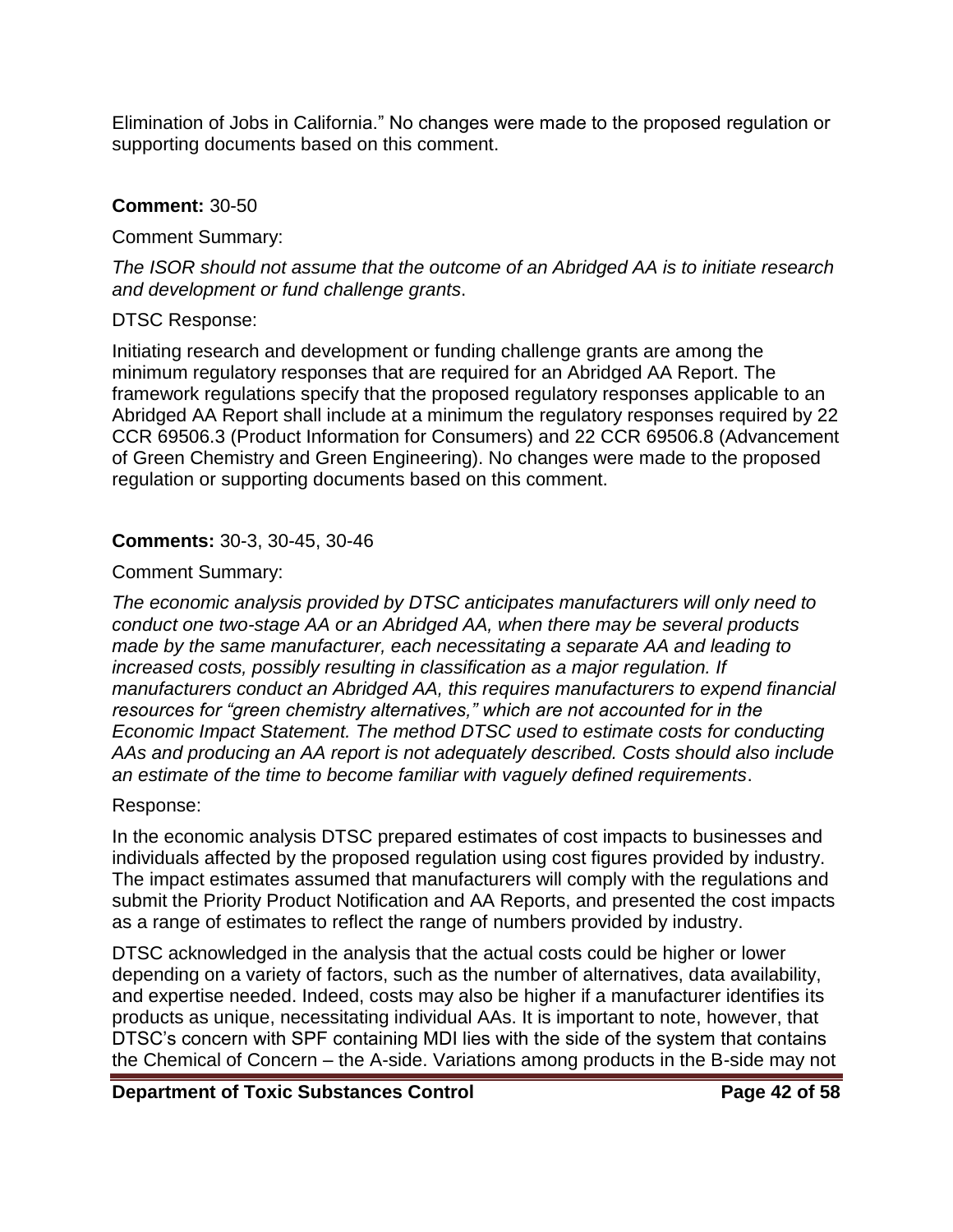need separate AAs if the alternatives to the A-side in each case is the same and interacts with the various B-sides in the same way. Manufacturers with multiple product formulations should consider carefully which factors in the AA would both change *and* affect the consideration and selection of alternatives.

DTSC has prepared and posted online an Alternatives Analysis Guide. This Guide presents information about the AA process and provides useful approaches, methods, resources, and tools for AAs. This resource will help stakeholders clarify the requirements and identify the appropriate AA scope for a particular product scenario.

Subsequent compliance activities can vary widely depending on the quality of the AAs and the level and extent of participation and cooperation. To begin estimating the costs associated with different compliance scenarios would be speculative and would measure impacts associated with the framework regulations rather than the Priority Product regulations. No changes were made to the proposed regulation or supporting documents based on these comments.

### **Comment:** 30-56

Comment Summary:

*DTSC assumes manufacturers would choose to conduct an Abridged AA, which gives the appearance that DTSC wants an AA for a product that the department has already concluded has no alternative*.

#### DTSC Response:

DTSC has not concluded that no alternatives to SPF with MDI exist. According to an announcement in February 2017, Gaco Western has developed a "safer" isocyanatefree spray foam, which will launch in 2018.<sup>10</sup>

DTSC included Abridged AA Reports in its economic analysis because SPF manufacturers and industry representatives indicated that SPF manufacturers were likely to submit Abridged AA Reports in response to the regulatory requirements. The SCP regulations provide some avenues for significantly reducing costs associated with conducting AAs, such as forming consortia to pool data and potentially fund research into alternatives. No changes were made to the proposed regulation or supporting documents based on this comment.

 $\overline{\phantom{a}}$ <sup>10</sup> Gaco Western Shatters the Spray Foam Isocyanate Ceiling at SPFA, February 1, 2017, https://gaco.com/gaco-western-shatters-spray-foam-isocyanate-ceiling-spfa-week/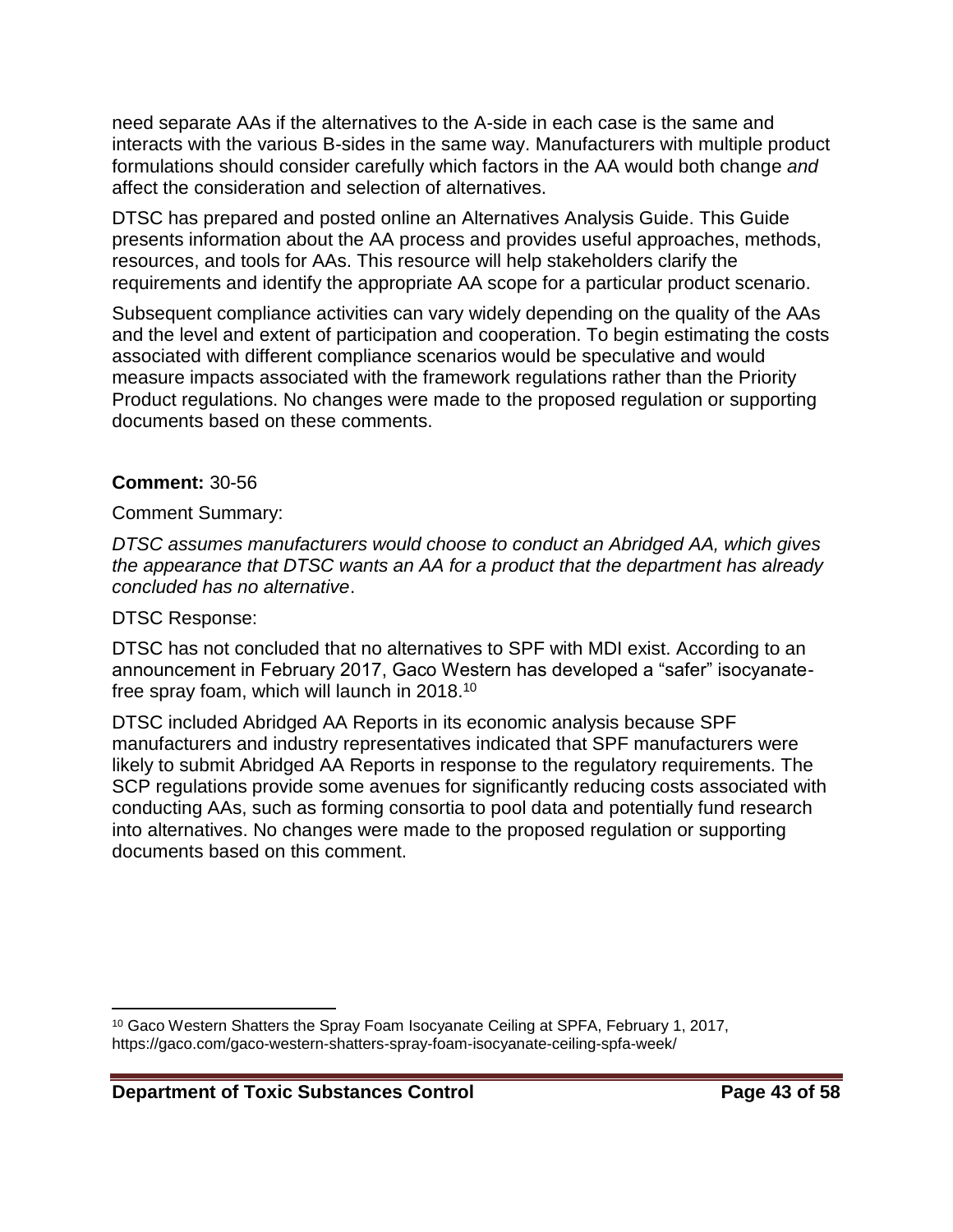### **Comments:** 28-1, 28-3, 36-5, PH4-1

Comment Summary:

*The proposed listing ignores the impact on small business and will likely result in the elimination of jobs and businesses in California, and higher energy costs*.

### DTSC Response:

DTSC prepared an economic impact assessment for a non-major regulation and provided all required information in the Economic and Fiscal Impact Statement (EFIS), included as a background document with the rulemaking package. As part of this EFIS, DTSC considered impacts to small businesses within California and provided qualitative descriptions of possible economic costs and benefits derived by the regulation. The actual costs and benefits associated with the regulations will depend on future choices made by manufacturers. Employees of the California Energy Commission have indicated to DTSC that the contribution of SPF toward achieving California's climate and energy goals is small when compared to other, more significant, actions. No changes were made to the proposed regulation or supporting documents based on these comments.

### **Comment:** PH3-2

Comment Summary:

*The listing will reduce the use of SPF by creating uncertainty in the SPF market and raising questions about the regulatory outcome of the listing process*.

### DTSC Response:

The framework regulations clearly establish the regulatory process that follows the Priority Product listing: responsible entities will submit a Priority Product Notification and those who continue to use SPF in their products will complete some form of an AA. Ultimately, the goal of the Safer Consumer Products program is to encourage manufacturers to develop safer alternatives to Priority Products. DTSC recognizes that change occurs incrementally and with that change, uncertainty in the market may also occur. However, this outcome results from the regulatory framework of the program and is not unique to this regulation. No changes were made to the proposed regulation or supporting documents based on this comment.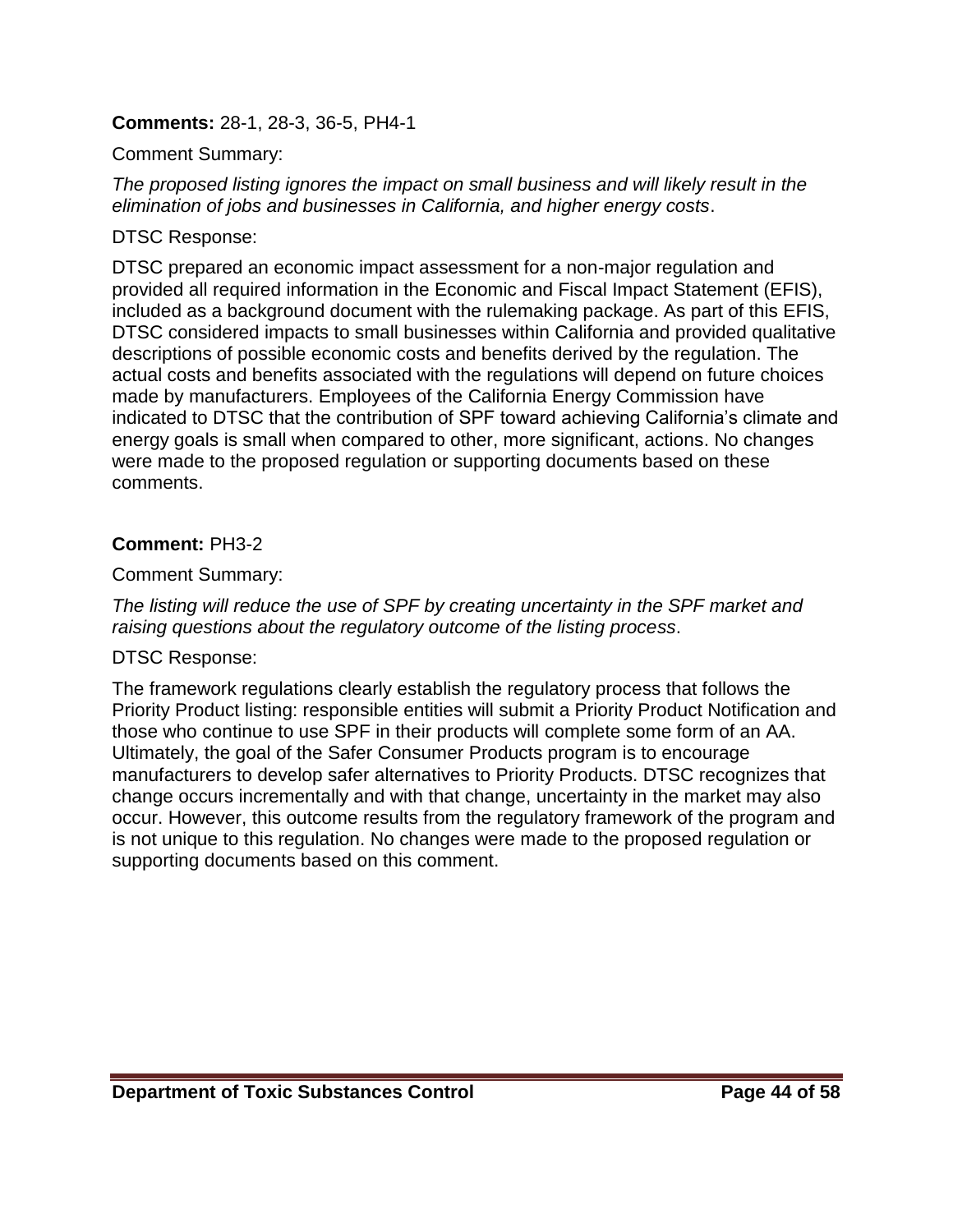### **Comment:** PH7-2

Comment Summary:

*This listing will drive members to use less efficient products or drive up prices of the product*.

DTSC Response:

DTSC anticipates changes in user behavior may occur if the formulation of the Priority Product changes, for example, after the AA is completed. At this point in time, it is not clear what changes in behavior will result from the Priority Product listing. Depending on the outcome of the AA, costs may increase or decrease, especially if a safer option results in safer working conditions. Predicting the effect on product pricing before an AA has been completed is highly speculative. DTSC has presented no new, previously unknown, information in the listing regulation. No changes were made to the proposed regulation or supporting documents based on this comment.

### **Comment:** 20-3

Comment Summary:

*DTSC should withdraw the regulation to avoid negative effects on the industry and California's economic growth*.

### DTSC Response:

DTSC prepared an economic impact assessment for a non-major regulation and provided all required information in the Economic and Fiscal Impact Statement (EFIS), included as a background document with the rulemaking package. The economic analysis did not demonstrate exclusively negative impacts. The economic analysis estimated both costs and benefits using, in part, data provided by the industry. The actual costs and benefits associated with the regulations will depend on future choices made by manufacturers. No changes were made to the proposed regulation or supporting documents based on this comment.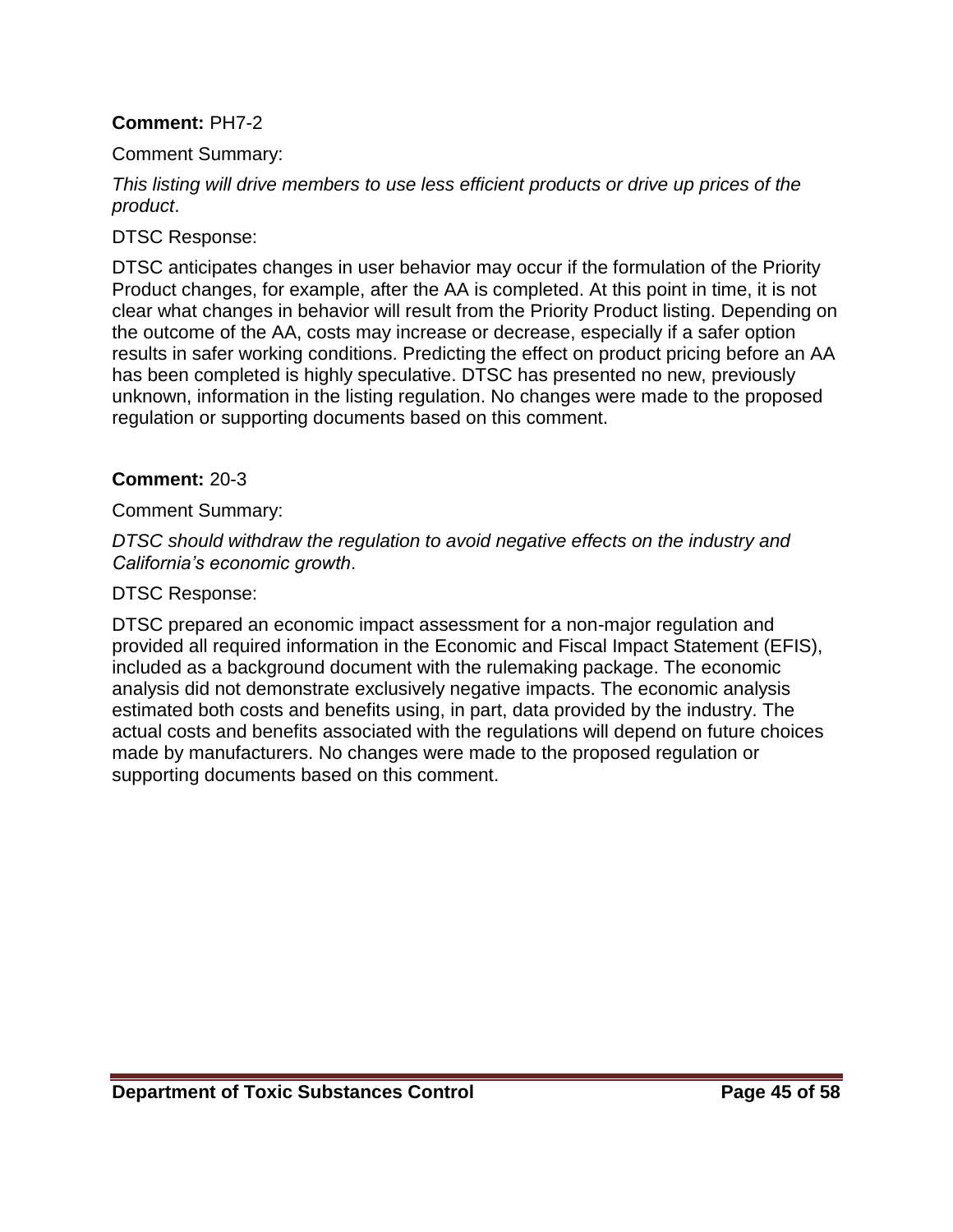## **Comments Regarding Energy Efficiency**

**Comments:** 19-5, 20-1, 23-5, 24-1, 26-1, 29-2, 30-10, 30-11, 30-55, 31-4, 33-6, 37-5, 39-4, PH2-3

Comment Summary:

*SPF improves energy efficiency in buildings. Any regulatory requirement that reduces the availability of SPF would have a negative impact on California's ability to meet its energy efficiency and greenhouse gas reduction goals and reduce heating and cooling bills*.

### DTSC Response:

The proposed regulation does not ban the use of SPF products and will not prevent SPF products from remaining available in the marketplace and contributing to the accomplishment of California's energy efficiency goals. Employees of the California Energy Commission have indicated to DTSC that the contribution of SPF toward achieving California's climate and energy goals is small when compared to other, more significant, actions. Furthermore, the AA process includes consideration of a multitude of factors, including impacts on greenhouse gas emissions and energy efficiency. Finally, it is clear that alternatives to SPF insulation currently exist and isocyanate-free spray foam alternatives are currently being developed, as envisioned when the framework regulations were initially developed. These developments have the potential to support California's energy efficiency goals with a safer product. No changes were made to the proposed regulation or the supporting documents based on these comments.

### **Comments:** 32-3, 34-2, 34-7

Comment Summary:

*Many alternative technologies can perform the function of SPF*.

DTSC Response:

DTSC acknowledges that alternatives to SPF with MDI currently exist and a new formulation of SPF without MDI is currently being developed. No changes were made to the proposed regulation or the supporting documents based on these comments.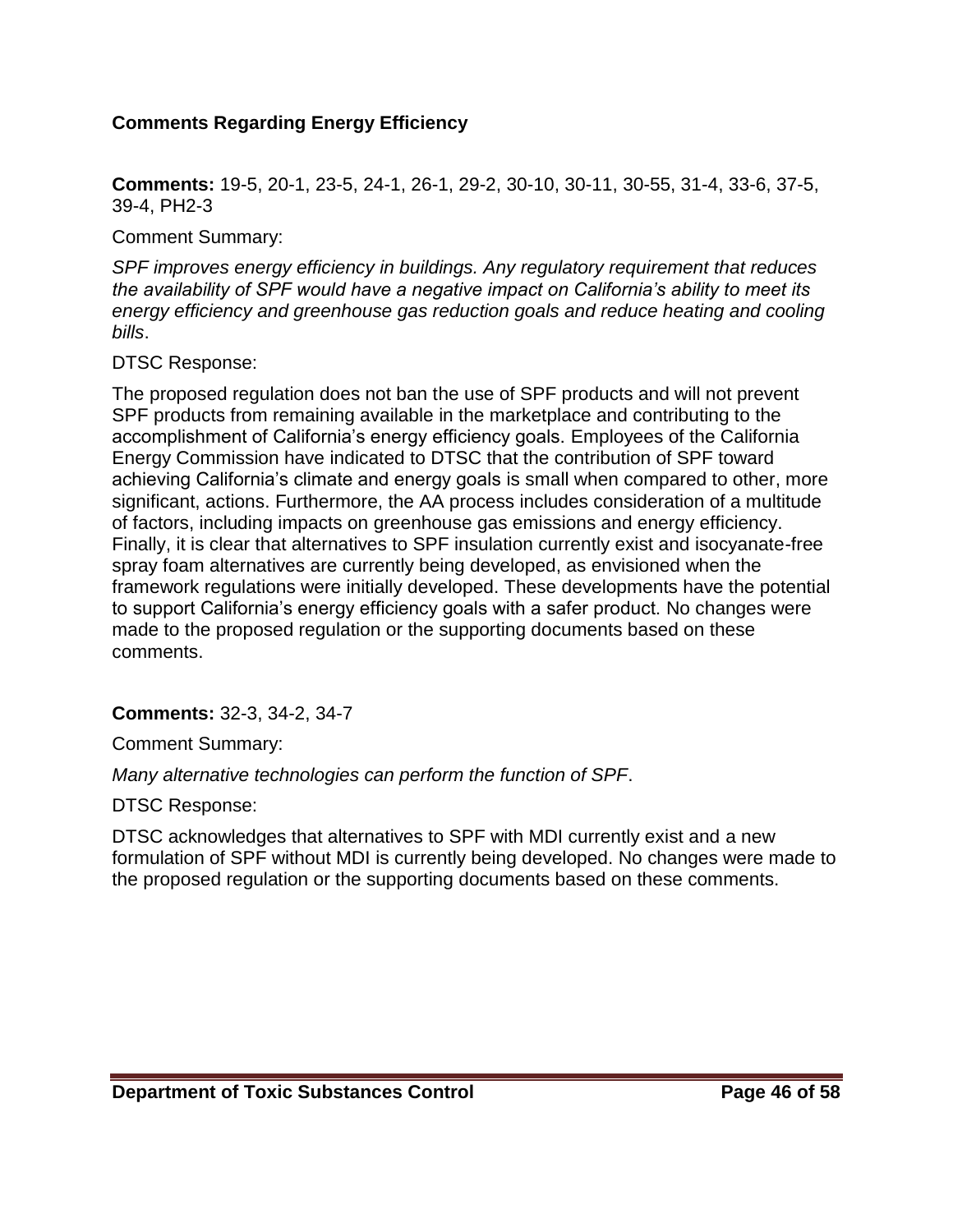### **Comments:** 35-6, 35-7

Comment Summary:

*Listing SPF systems with unreacted MDI as a Priority Product will support innovative research and development of non-isocyanate technologies for use as insulation. Green chemistry labs can help develop non-hazardous alternatives and industry stakeholders could form a consortium to share the cost of development*.

#### DTSC Response:

DTSC agrees that listing SPF systems with unreacted MDI can provide an incentive to manufacturers to explore alternatives to the product and its formulation. No changes were made to the proposed regulation or the supporting documents based on these comments.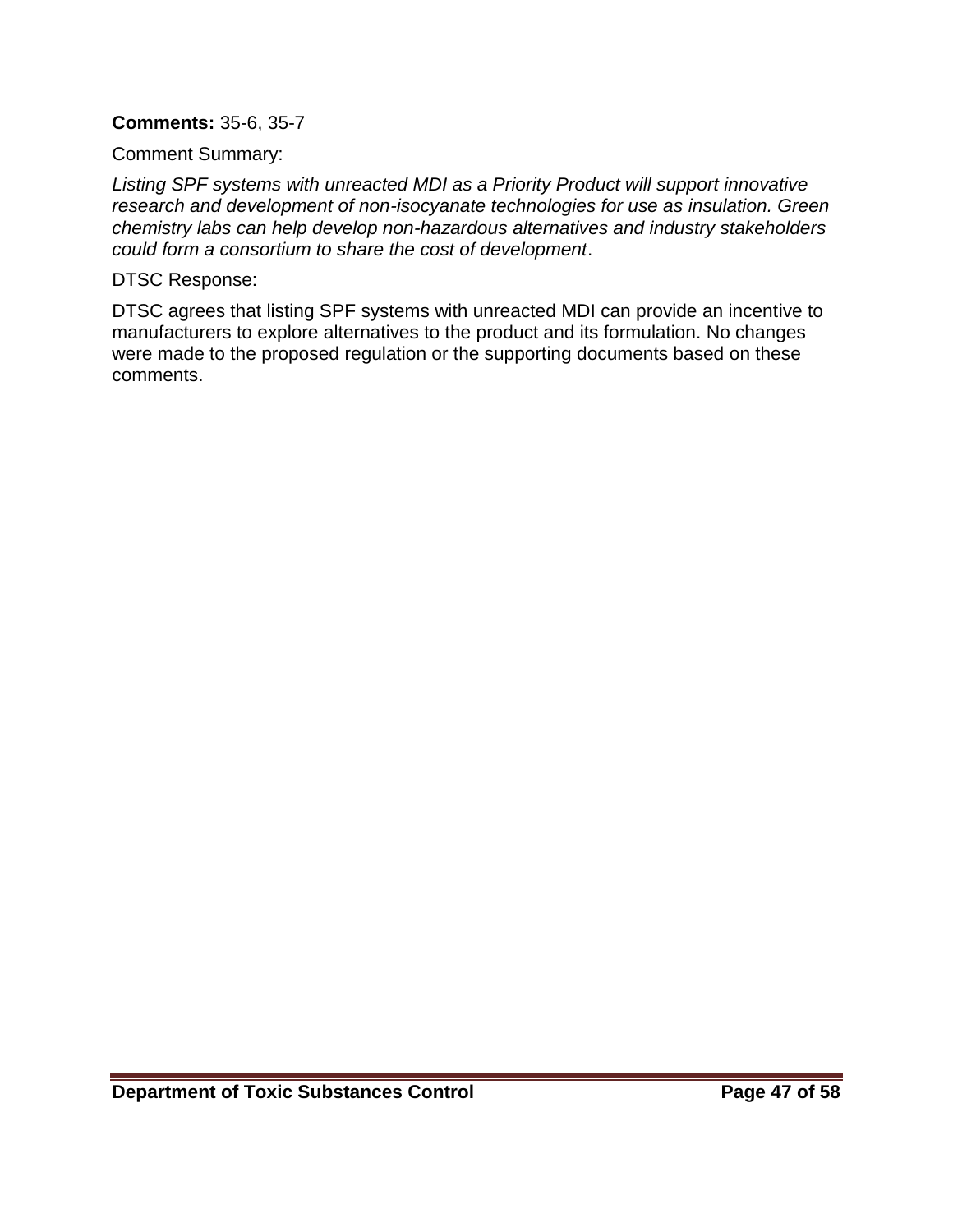# **Comments Regarding Duplication with Existing Law**

### **Comments:** 30-39, 30-40, PH4-1

Comment Summary:

*The proposed regulation is duplicative of existing laws that provide adequate protection against potential adverse impacts and exposure pathways*.

#### DTSC Response:

DTSC respectfully disagrees that current laws applicable to SPF provide adequate protection against potential exposures and adverse impacts. This is discussed at length in the above section on "Exposure and PPE." Eliminating the chemical hazard entirely, or substituting a less hazardous chemical, is the most effective means of minimizing potential occupational chemical exposures and is also the primary goal of the SCP regulations. This proposed regulation is an important supplement to current state and federal exposure standards and supports the ongoing effort to protect human health by preventing worker and consumer injuries. No changes were made to the proposed regulation based on these comments.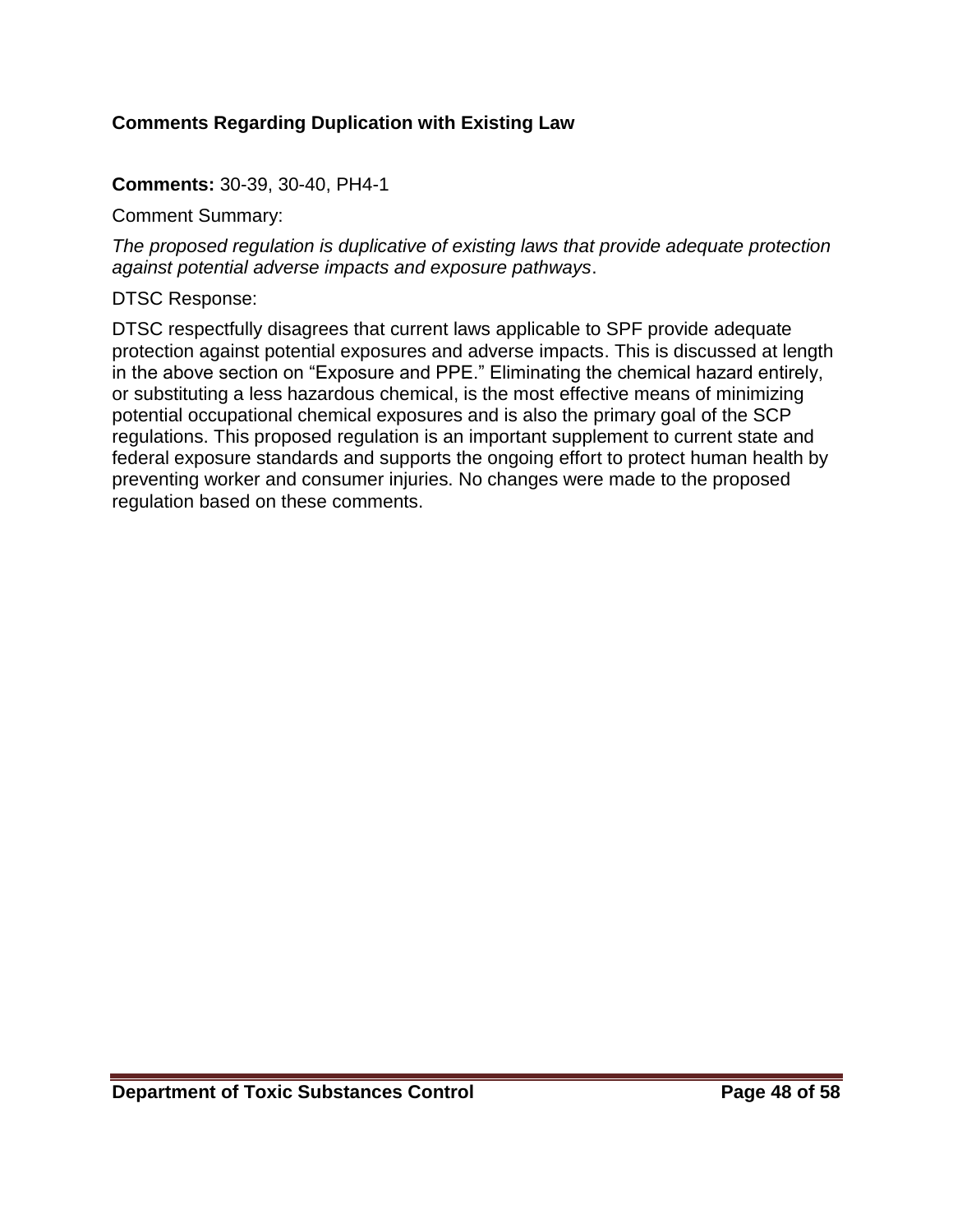### **Comments in Support of the Rulemaking**

### **Comments:** 18-1, 21-1, 22-1, 35-1

Comment Summary:

*Support listing SPF with unreacted MDI, as these chemicals are known to be toxic to people and the environment*.

#### **Comment:** 32-2

Comment Summary:

*Support the goal of DTSC's Safer Consumer Products (SCP) program to reduce "toxic chemicals in products in favor of safer alternatives."* 

#### **Comments:** 32-1, 35-1, 35-2

Comment Summary:

*DTSC's proposal meets SCP guidelines for listing a Priority Product and MDI has the potential to cause significant or widespread adverse health impacts, such as respiratory sensitization and asthma*.

#### **Comment:** PH8-2

Comment Summary:

*Workers and consumers who use SPF systems with MDI are at risk of disease and that "DTSC presented robust scientific evidence" supporting the proposal*.

#### **Comment:** 35-5

Comment Summary:

*Voluntary industry guidelines to reduce worker and consumer exposures to MDI are insufficiently protective*.

#### **Comment:** PH8-3

Comment Summary:

*"DTSC's proposal and the Safer Consumer Products process is a win-win situation for product innovation and safer building insulation products, as well as building energy efficiency, safer and healthier buildings, and the health of the people of California and California communities."*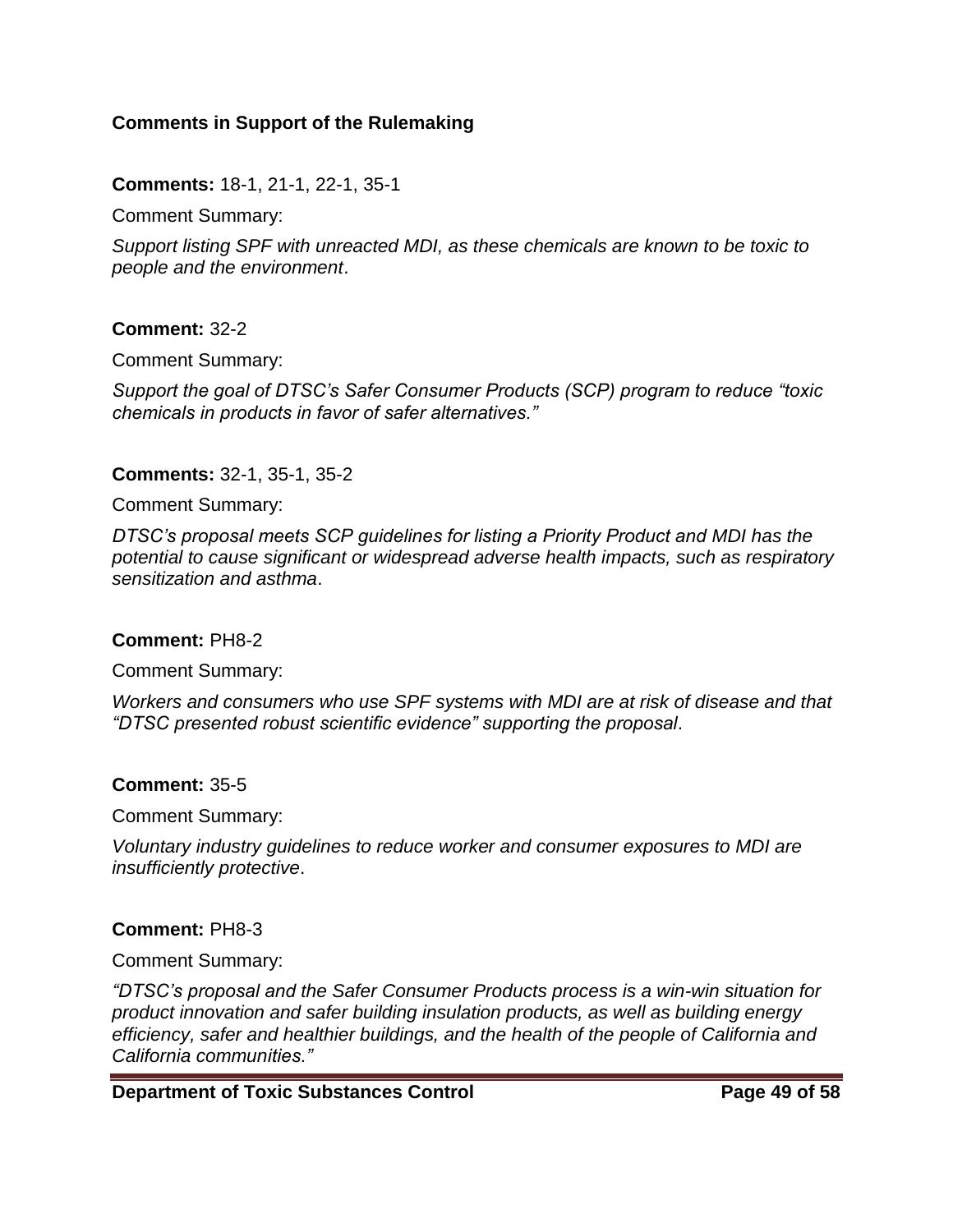## **Comment:** 35-5

Comment Summary:

*Challenges of ensuring use of personal protective equipment (PPE) by workers, the high uncertainties about safe re-entry times, and major risks of serious health effects to SPF users indicate that it's time to invoke the hierarchy of controls for workplace safety and prioritize elimination and substitution*.

DTSC Response:

DTSC acknowledges the support offered by these comments. DTSC made no changes to the proposed regulation or supporting documents in response to these comments.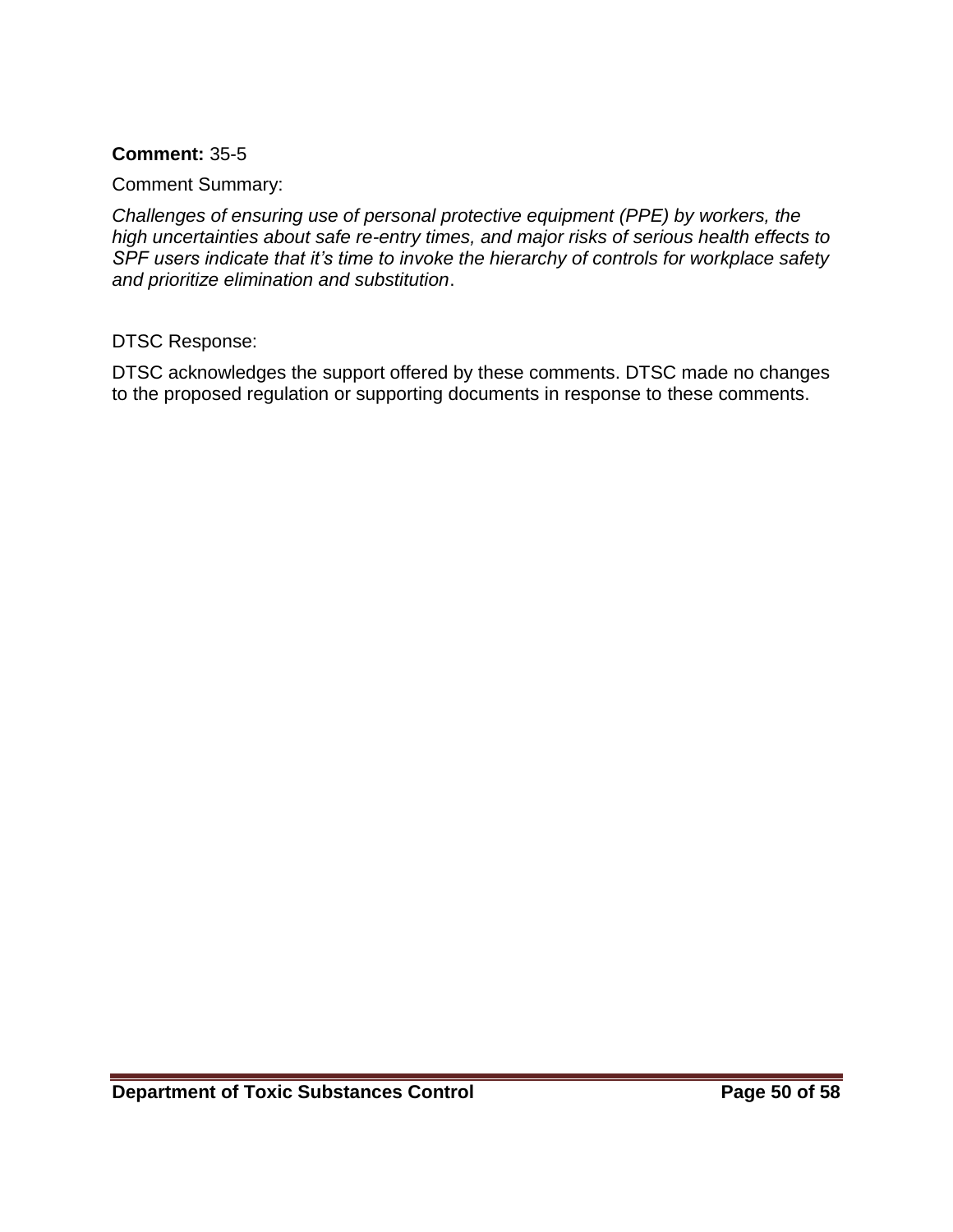## **Comments Regarding General Disagreement with the Proposal**

### **Comments:** 19-8, 23-8, 30-42, 36-1, 37-1, 37-2, 37-4, 37-6, 37-16, PH7-1

Comment Summary:

*Do not list SPF; do not disparage a product that contributes to energy saving and employment in the state. Listing SPF will be a waste of time and resources. The listing is not necessary and will provide no benefit*.

### DTSC Response:

DTSC has a legislative mandate to protect California's people and environment from the harmful effects of toxic substances. The goals of the SCP program are to reduce toxic chemicals in consumer products, stimulate innovation and the adoption of green chemistry product design, and build consumer confidence about the chemical safety of products they buy for their families and customers.

The overall intent of the Priority Product listing is to move manufacturers to perform Alternatives Analysis. The AA process includes consideration of a multitude of factors, including impacts on greenhouse gas emissions and energy efficiency, so that the contributions that the Priority Product makes toward energy savings can be weighed against other considerations such as worker safety. DTSC does not presume what potential outcome may result from the AA and the manufacturer's decision process, but the purpose of this proposed regulation is to protect workers and consumers and identify safer options.

No changes were made to the proposed regulation or the supporting documents based on these comments.

# **Comments:** 29-4, 30-1, 30-5, 30-8, 30-18, 30-68

### Comment Summary:

*Many facets of this proposed listing have not been appropriately or fully considered, including the definition of the Priority Product, misrepresentation of health and environmental data, and incomplete economic analysis*.

#### Response:

DTSC clearly defined the Priority Product, identified the data that form the basis for the demonstration of potential significant adverse impacts, and performed the economic analysis prescribed by the rulemaking process. All of these elements are presented in the ISOR, the Technical Summary, and in many of the responses to comments DTSC received regarding this regulatory proposal. The process established in the regulations, and completed in this rulemaking, is thorough. No changes were made to the proposed regulation or the supporting documents based on these comments.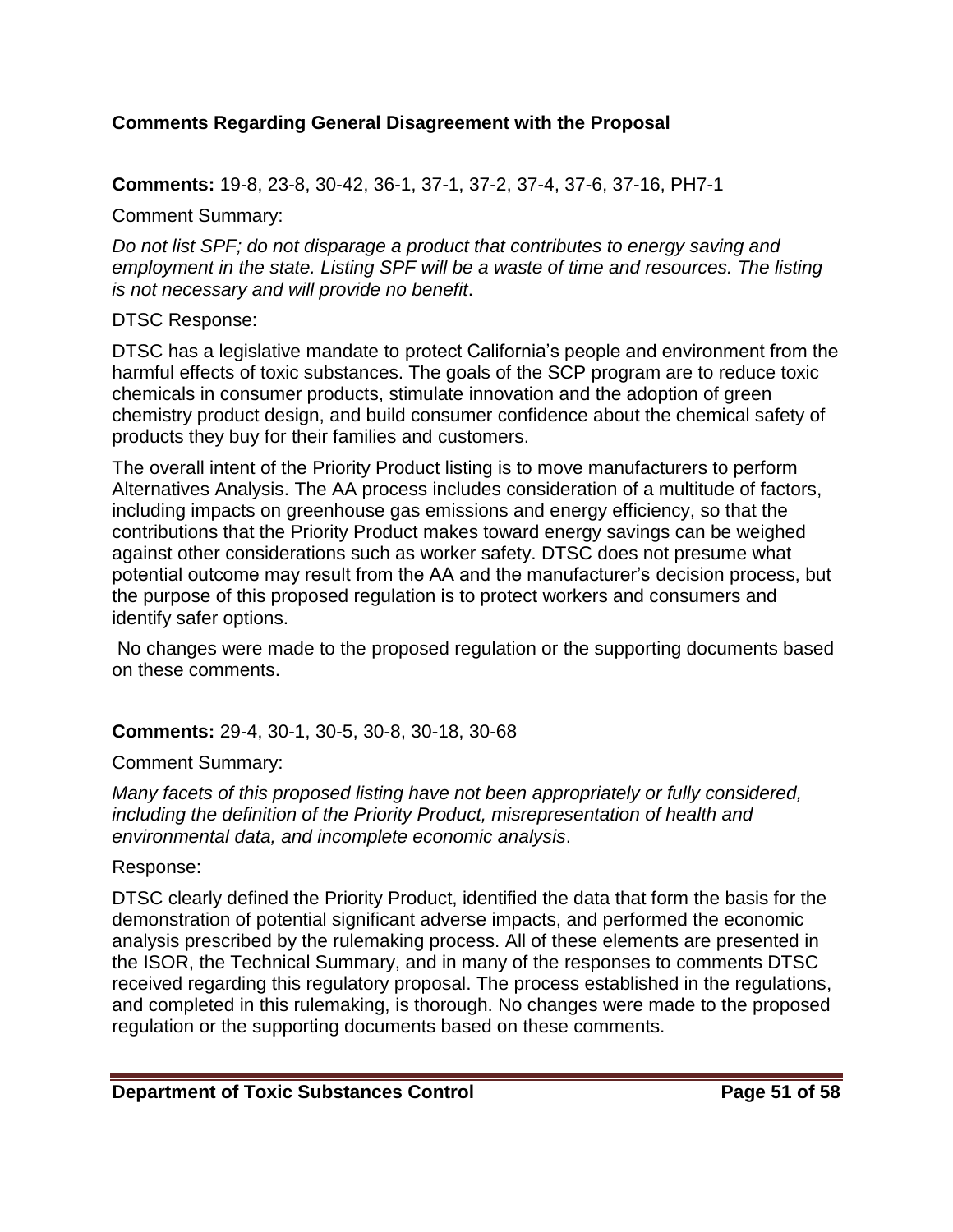### **Comments:** 27-4, 27-5, 27-6

#### Comment Summary:

*As an alternative, the spray foam industry should work with OSHA to complete and implement a comprehensive product stewardship program, and educate the public on possible health consequences of spray foam insulation*.

#### DTSC Response:

DTSC encourages the industry to continue to strengthen safety practices. DTSC evaluated several alternative approaches to meeting programmatic goals, including an industry proposal to undertake voluntary actions to educate SPF applicators about workplace safety regulations, SPF product stewardship, and general health and safety. After discussing this proposal with industry representatives, DTSC rejected this option because it does not advance the goals of the SCP regulations in general, and of this proposed regulation. Additionally, voluntary initiatives are not enforceable should they fail to meet their goals. DTSC looks forward to working with SPF manufacturers in the implementation of measures that increase the safety of workers and consumers using SPF systems, in accordance with the SCP regulations. No changes were made to the proposed regulation or supporting documents based on these comments.

#### **Comments:** 30-43, PH1-6

Comment Summary:

*Listing SPF systems is a speculative exercise because there are no known alternatives to SPF with MDI*.

#### DTSC Response:

DTSC cannot predict the outcome of the Alternatives Analyses, and in some instances, there might not be an alternative. One intent of the SCP regulations is to spur innovation. DTSC is aware that isocyanate-free spray foam alternatives are currently being developed and are expected to be available soon, as envisioned when the framework regulations were initially developed. No changes were made to the proposed regulation or the supporting documents based on these comments.

#### **Comments:** 30-52, 30-53, 30-54

Comment Summary:

*DTSC did not select the least burdensome alternative to adopting the regulations, namely, implementing an industry stewardship program*.

#### DTSC Response:

The regulatory process does not require DTSC to select a least burdensome alternative. DTSC acknowledges that trained professionals using proper PPE and implementing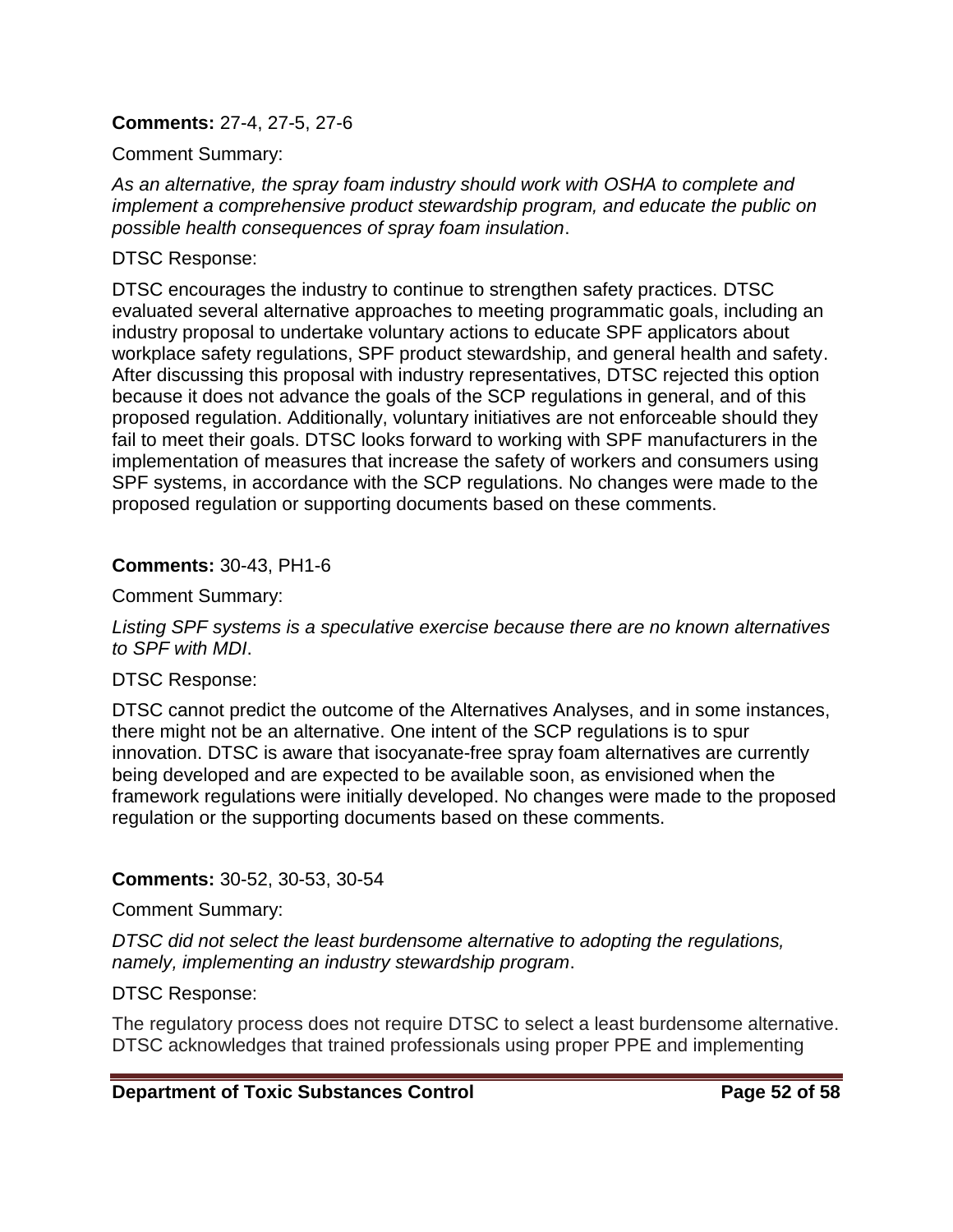good safety practices are less likely to be exposed to potentially harmful levels of MDI during application of SPF. However, although the SPF industry considers administrative controls and PPE to be sufficiently protective, the National Institute for Occupational Safety and Health (NIOSH) considers these two methods to be the least desirable approaches to controlling potential occupational chemical exposures. Of the five levels of protection within the hierarchy of exposure control, administrative controls and PPE are the least favorable because they leave the original hazard present in the workplace and exposure can readily occur if the methods fail or are used improperly. DTSC prefers to implement the alternative that may result in eliminating the hazard. DTSC's Safer Consumer Products program is designed to achieve that highest level of protection. No changes were made to the proposed regulation or the supporting documents based on these comments.

## **Comment:** 31-5

Comment Summary:

*The DTSC proposal duplicates existing requirements and will result in a financial burden*.

### Response:

The SCP requirements are a unique approach to regulating chemicals in products. DTSC's proposal does not duplicate any existing regulatory requirements. As described in the ISOR, there are no state or federal regulations that require manufacturers to determine if a chemical is necessary or if a safer alternative exists, and to take steps to protect human health and the environment. Much of the data analyses outlined in an AA are similar to product development and improvement activities, and may already be performed by manufacturers, thereby lowering the cost of the AA. In addition, the AA process may result in actions that may reduce financial burdens, depending on the AA outcomes. No changes were made to the proposed regulation or the supporting documents based on this comment.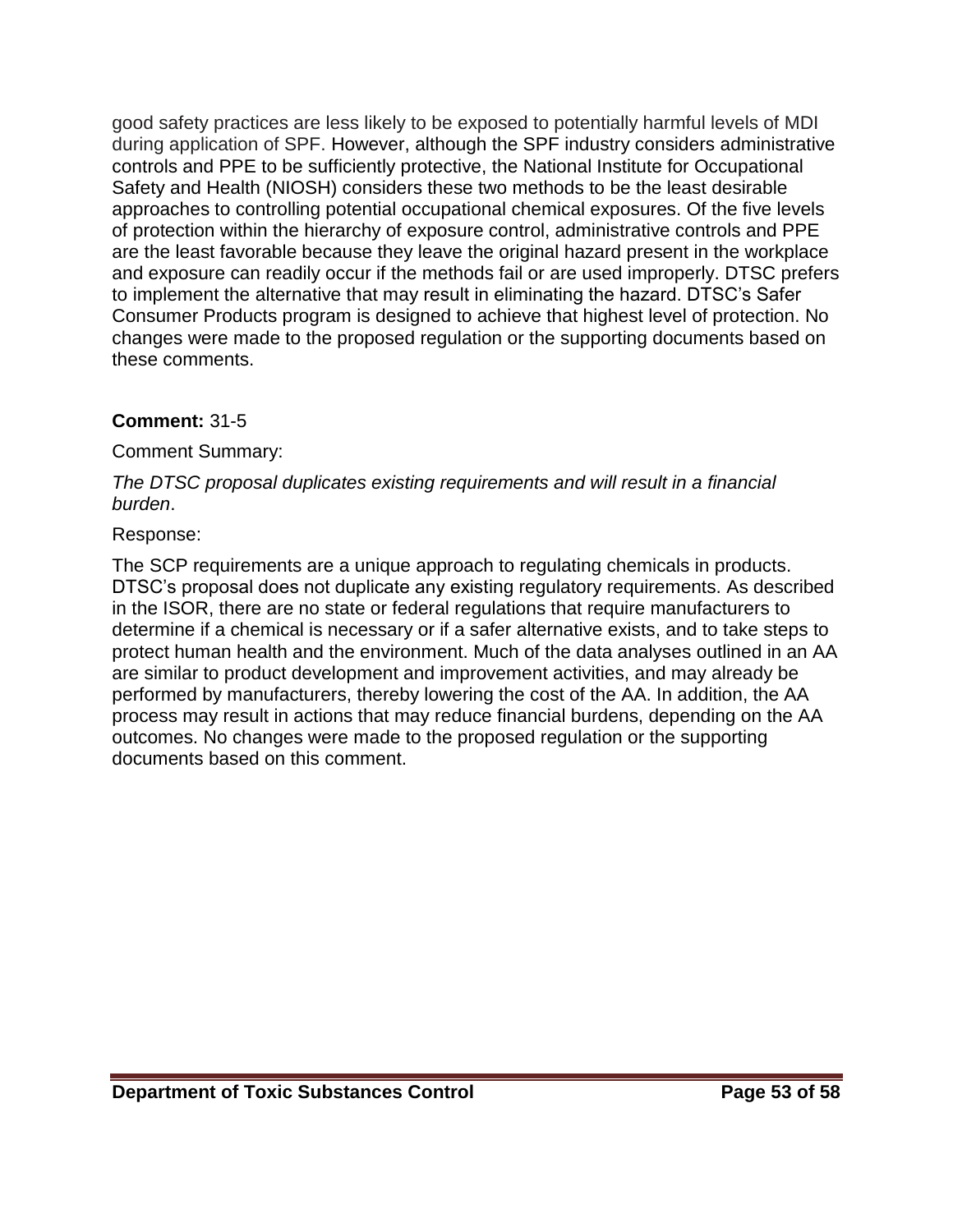# **Comments Requesting an Extension of the Comment Period**

### **Comments:** Letters 1-14

Comment Summary:

*The commenters requested a 60-day extension to the comment period*.

DTSC Response:

DTSC extended the initial comment period from 53 days to 75 days so that prospective commenters would have sufficient time to review the documents supporting the proposal.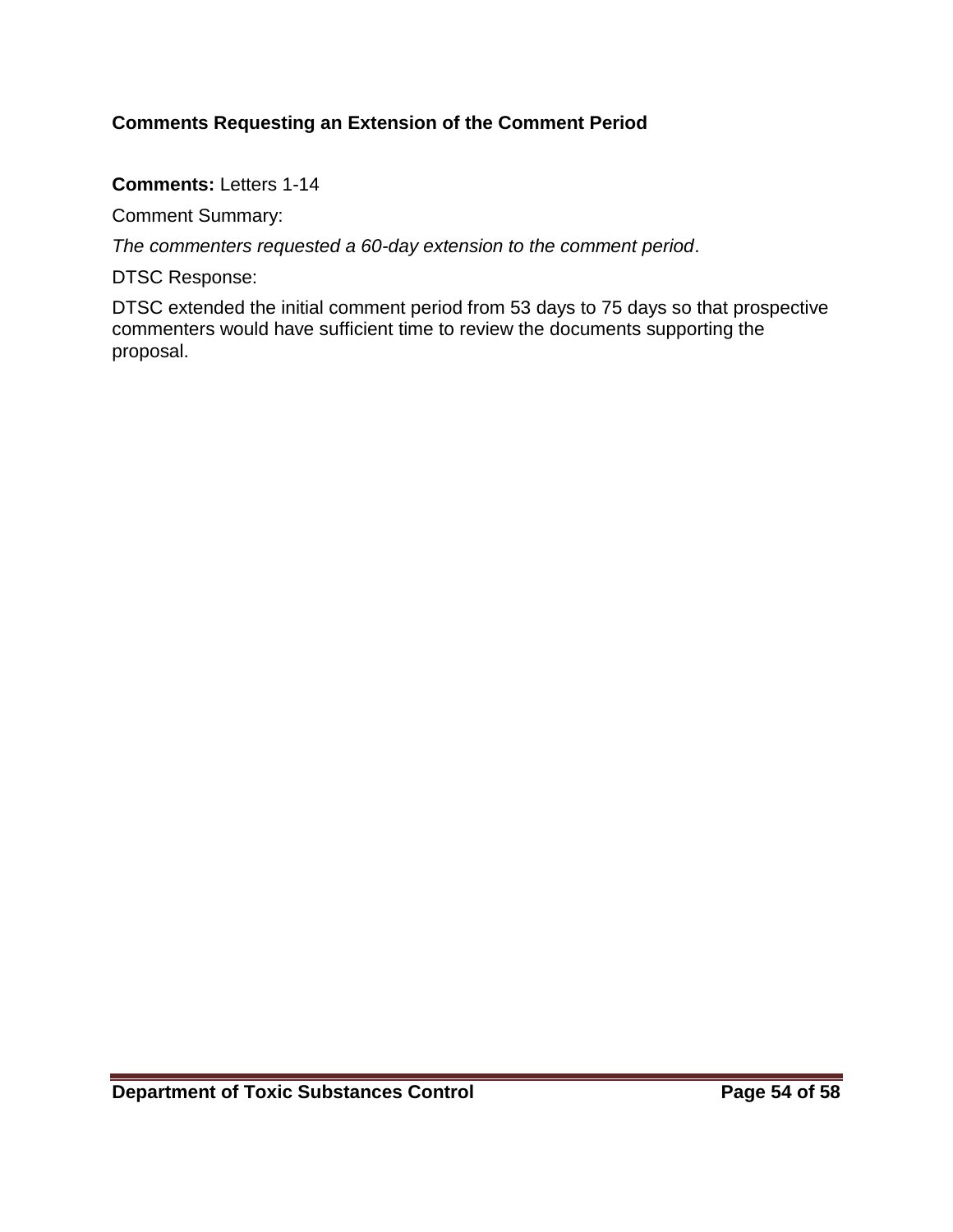# **Comments Regarding the California Environmental Quality Act (CEQA)**

### **Comment:** 17-1

Comment Summary:

*The draft CEQA Notice of Exemption (NOE) should be uploaded to the CalSAFER website*.

DTSC Response:

DTSC added the draft CEQA NOE as a supporting document on the comment page of the CalSAFER website. DTSC made no changes to the proposed regulation or supporting documents in response to this comment.

### **Comments:** 30-65, 30-66, 30-67

Comment Summary:

*It is too early in the process to know whether listing SPF systems with unreacted MDI as a Priority Product will result in any environmental effects. DTSC should not issue a Notice of Exemption (NOE) without identifying and evaluating the environmental effects of alternatives*.

#### DTSC Response:

The proposed regulation lists a Priority Product, which in turn triggers the requirements to notify DTSC and perform an Alternatives Analysis to identify safer alternatives for the listed Priority Product. If the outcome of the Alternative Analysis does not reveal safer alternatives, the framework regulations provide a variety of regulatory responses to address the impacts associated with the Priority Product. DTSC determined the listing activity would not result in significant environmental effect since the regulations reduce the likelihood of adverse environmental and health impacts associated with the Priority Product. DTSC made no changes to the proposed regulation or supporting documents in response to these comments.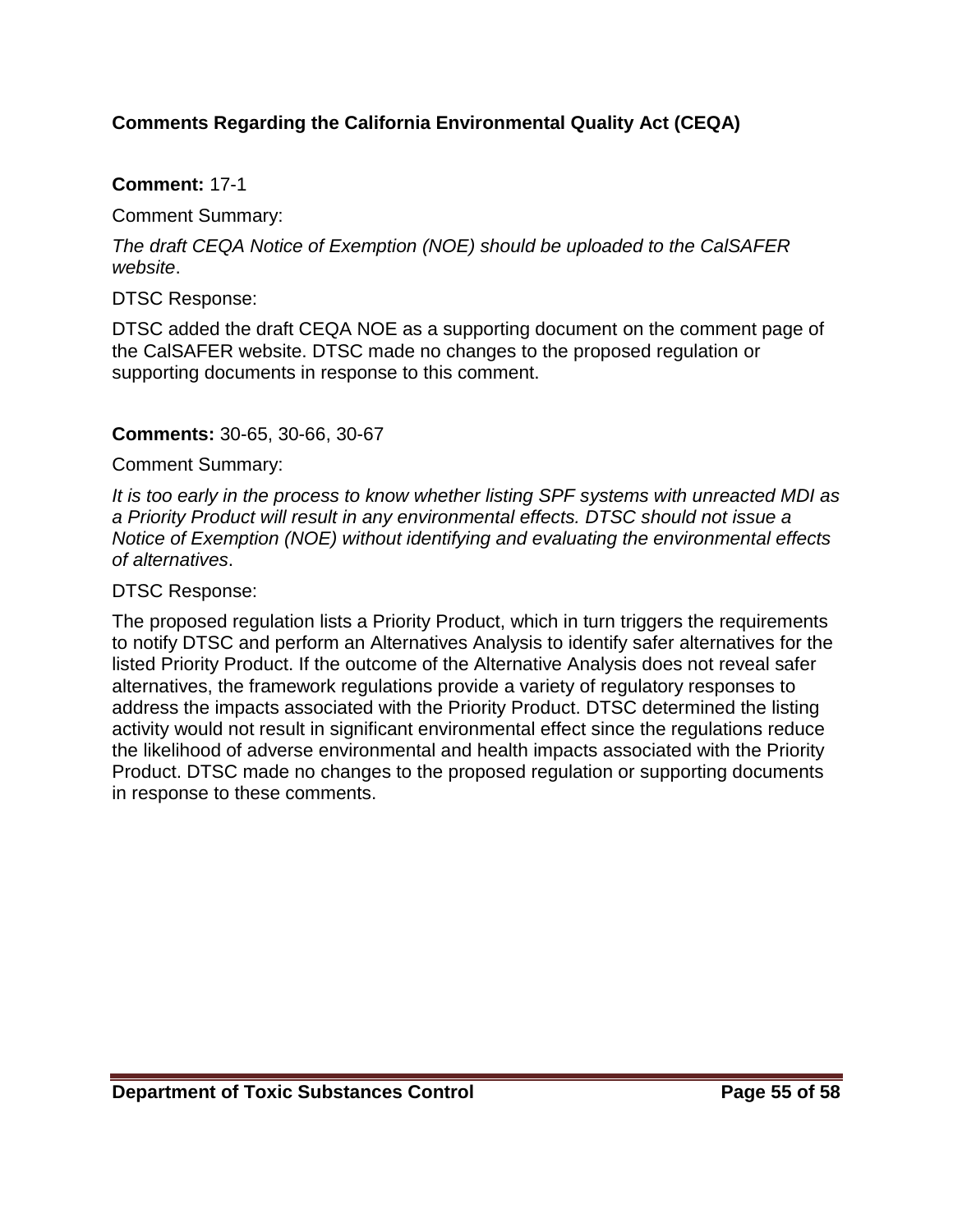### **Comments Regarding the Safer Consumer Products Framework Regulations**

#### **Comment:** 30-90

Comment Summary:

*DTSC's prioritization scheme and conclusions appear to arise from an "arbitrary and capricious approach lacking an objective, scientific systematic process."* 

### **Comment:** 38-7

Comment Summary:

*DTSC's prioritization process discriminates against small businesses, violates Article 5 of the APA, and violates due process under Article 1 (sections 3 and 7) of the California Constitution*.

DTSC Response:

These comments do not relate to the proposed rule and are commenting on the process DTSC uses to prioritize product-chemical combinations for listing as Priority Products. That process was established through a rulemaking process, which included public comment, and was completed in August of 2013. DTSC refers to this process as its Framework Regulations.<sup>11</sup> Please refer to the July 2012 Response to Comments document, available on DTSC's website, for DTSC's responses to similar comments received during that rulemaking process.<sup>12</sup> No changes were made to the proposed regulation or supporting documents based on these comments.

 $\overline{\phantom{a}}$ 

**Department of Toxic Substances Control Page 56 Page 56 of 58** 

<sup>11</sup> 22 CCR 69501 *et seq*.

<sup>12</sup> <http://www.dtsc.ca.gov/LawsRegsPolicies/Regs/upload/Response-To-Comments-July-2012.pdf>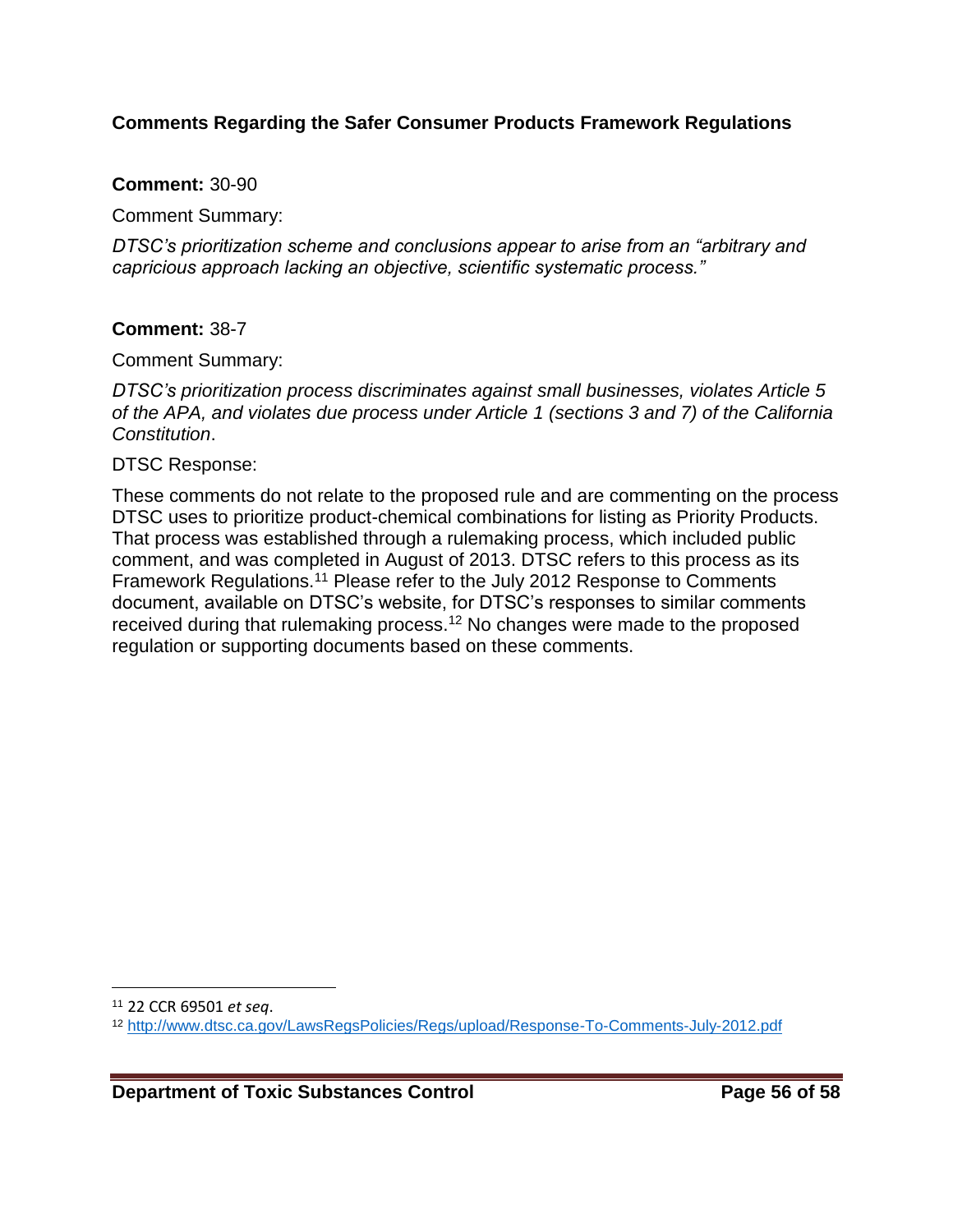## **Comments Regarding Regulatory Responses**

**Comments:** 30-58, 30-59, 30-60, 30-61, 30-62, 30-63, 30-64

Comment Summary:

*DTSC's Regulatory Responses may constitute a violation of the federal Commerce Clause, extraterritorial regulation, or place an undue burden on interstate commerce because some of the manufacturers that may be affected by the proposed regulations are headquartered outside of California. Also, Regulatory Responses that involve challenge grants may represent an "unconstitutional taking under the Fifth Amendment."* 

#### DTSC Response:

DTSC cannot evaluate the potential for a regulatory response to violate any federal law because DTSC has not proposed a regulatory response at this time. Regulatory responses, if any, will be identified after the completion of an AA Report or Abridged AA Report, and will be determined on a case-by-case basis with individual manufacturers. As a result, comments on potential regulatory responses are not within the scope of this proposed regulation. The proposed regulation adds SPF containing MDI as a Priority Product to the Priority Products List. Following the adoption of this regulation, manufacturers are required to submit a notification and determine whether they will conduct an Alternatives Analysis (AA) or take other action. DTSC cannot predetermine the actions a manufacturer will take among the many options available to comply with the applicable requirements. No changes were made to the proposed regulation or supporting documents based on these comments.